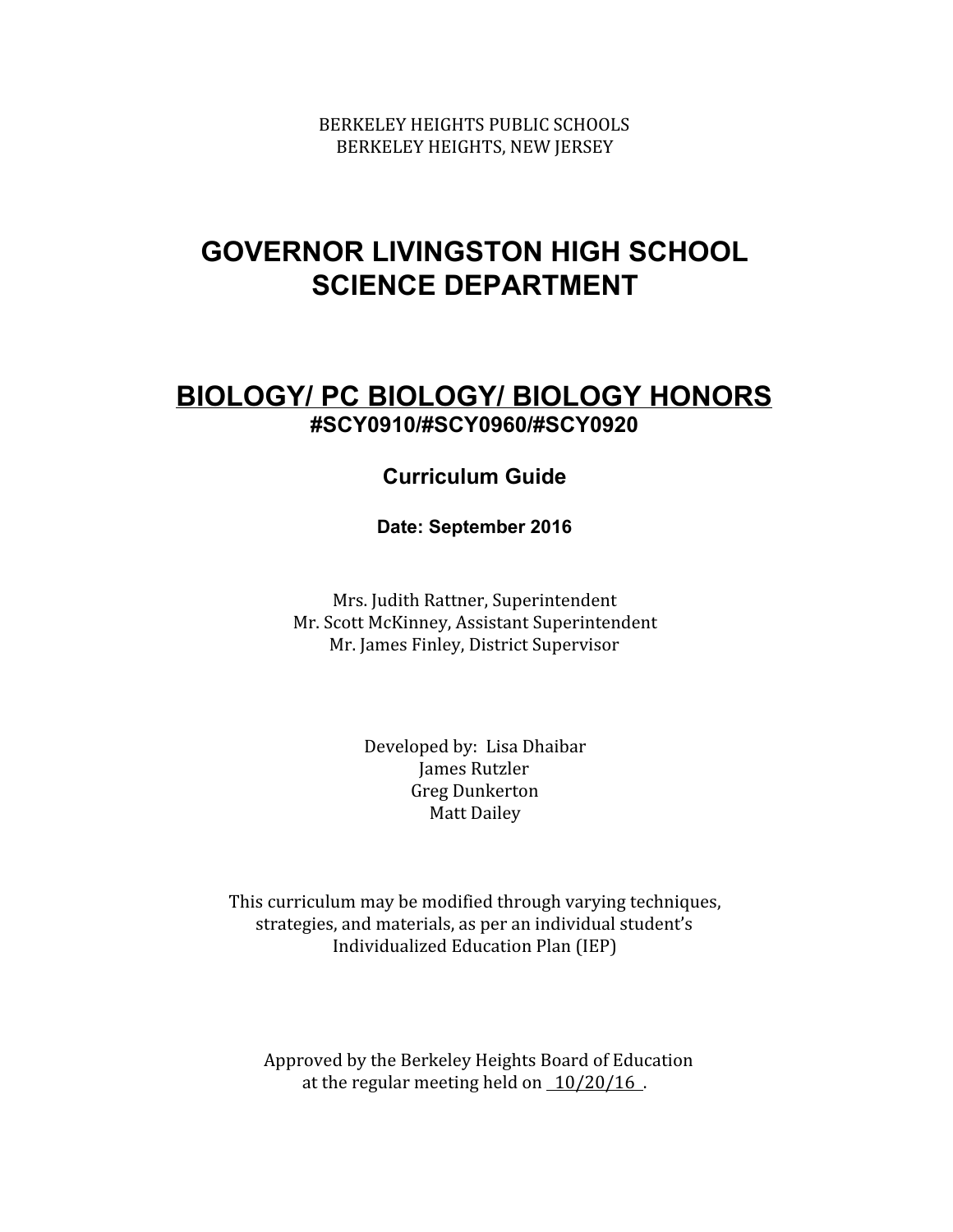# **TABLE OF CONTENTS**

| Page                                   |
|----------------------------------------|
| <b>Vision</b>                          |
|                                        |
|                                        |
| <b>Mission</b>                         |
|                                        |
| <b>Course</b>                          |
|                                        |
|                                        |
| <b>Course</b>                          |
|                                        |
| <b>Student</b>                         |
|                                        |
| <b>Methods of</b>                      |
|                                        |
|                                        |
|                                        |
| <b>Suggested Audio Visual/Computer</b> |
|                                        |
|                                        |
| <b>Suggested</b>                       |
|                                        |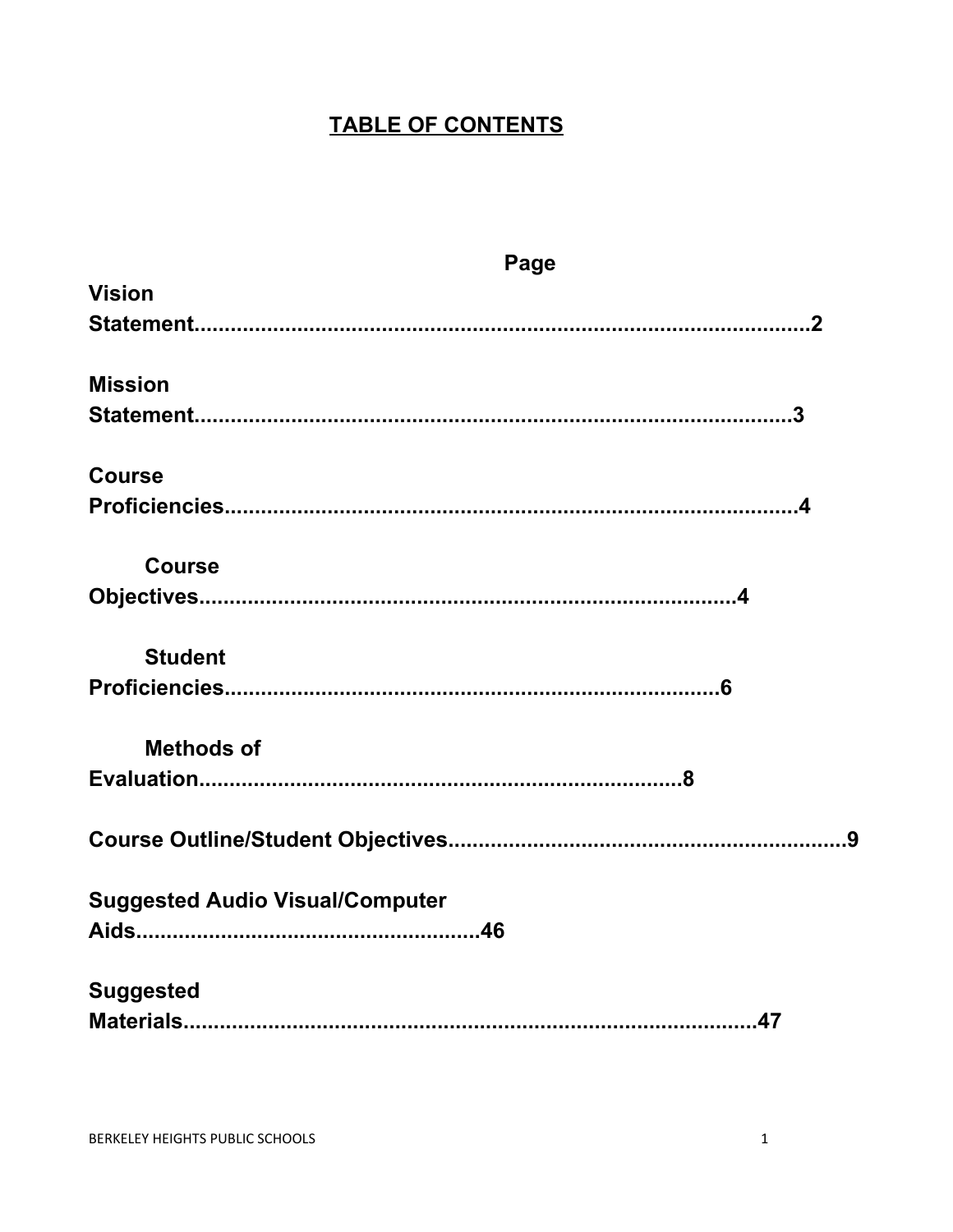| <b>Resources for</b> |  |
|----------------------|--|
|                      |  |
|                      |  |
| <b>Resources for</b> |  |
|                      |  |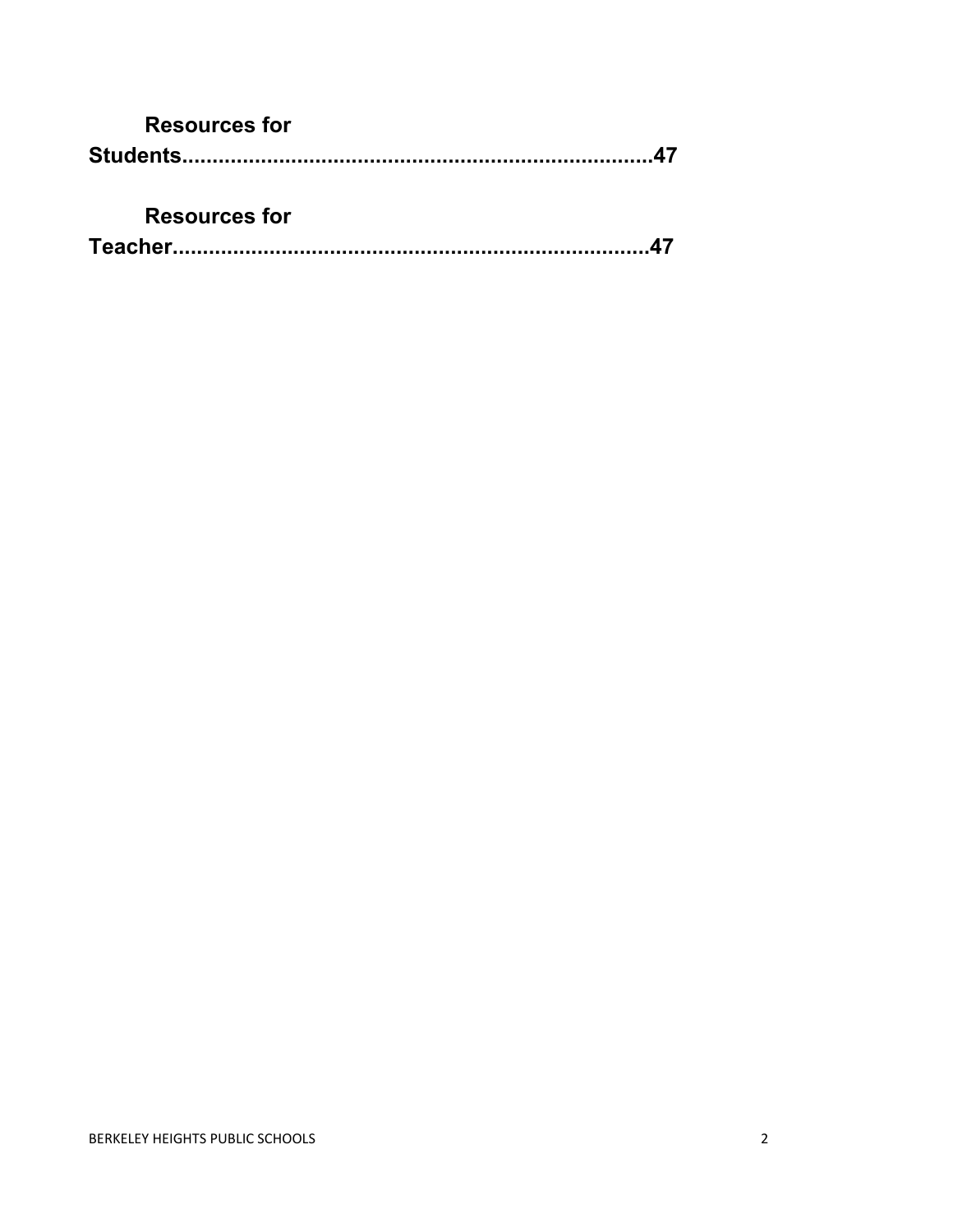# **VISION STATEMENT**

The science curriculum aims to provide students with authentic and enriching experiences that enhance critical thinking and problem solving skills. Students gain a deeper understanding and appreciation of science and are exposed to real-world technologies. Students are challenged to analyze and evaluate data, construct new ideas, develop arguments and explanations, and apply concepts through engineering tasks.

To achieve this, the curriculum guides are based on the model science curriculum developed by New Jersey Department of Education and are aligned to the Next Generation Science Standards. The Next Generation Science Standards were created based on the work done by the National Research Council and summarized in their publication, *A Framework for K-12 Science Education (NRC, 2011).* The work shifts the focus of science education towards the development of overarching enduring concepts and emphasizes the process of science. The standards are no longer isolated components but rather a three dimensional approach to teaching that focuses equally on *Disciplinary Core Ideas*, *Science and Engineering Practices,* and *Crosscutting Concepts*.

 *Disciplinary Core Ideas* have the power to focus K–12 science curriculum, instruction, and assessments on the most important aspects of science. These core ideas:

- Have broad importance across multiple sciences or engineering disciplines or be a key organizing concept of a single discipline;
- Provide a key tool for understanding or investigating more complex ideas and solving problems;
- Relate to the interests and life experiences of students or be connected to societal or personal concerns that require scientific or technological knowledge;
- Are teachable and learnable over multiple grades at increasing levels of depth and sophistication.

 The *Science and Engineering Practices* describe behaviors that scientists engage in as they investigate and build models about the natural world. Additionally, they emphasize the key set of engineering practices that engineers use as they design and build models and systems. Scientific investigation requires not only skill but also knowledge that is specific to each practice.

 *Crosscutting Concepts* have application across all domains of science. As such, they are a way of linking the different domains of science. They include patterns; cause and effect; scale, proportion, and quantity; systems and system models; energy and matter; structure and function; and stability and change. These concepts need to be made explicit for students because they provide an organizational schema for interrelating knowledge from various science fields into a coherent and scientifically based view of the world (NSTA, 2014).

Throughout the curriculum, engineering tasks have been embedded, which engage students in the design cycle, encourage the development of 21st century skills, and incorporate college and career ready practices.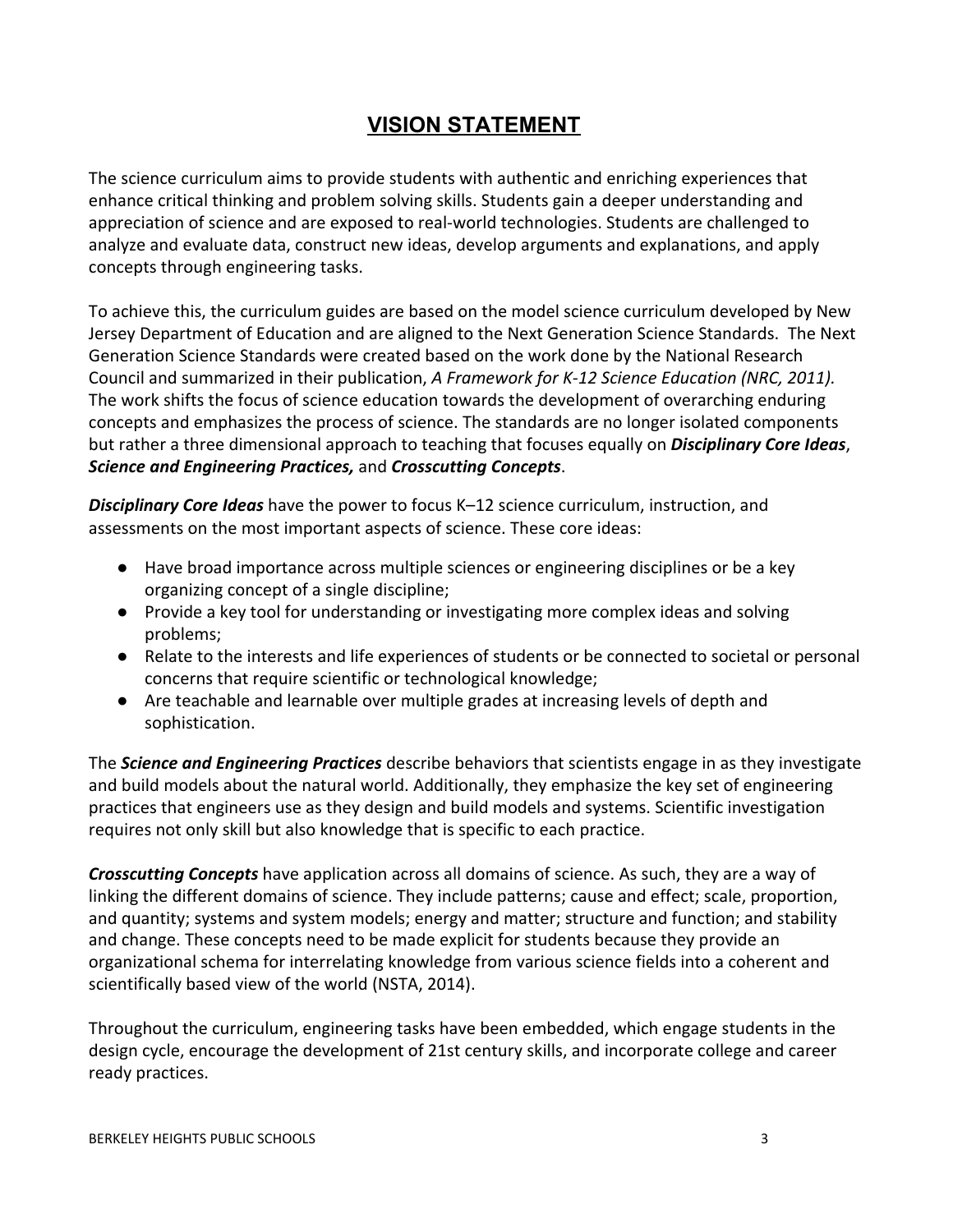# **MISSION STATEMENT**

Biology is a full year, required course at Governor Livingston High School and meets one of the New Jersey state science requirements for graduation. This lab-based course is offered in three formats, a standard format, an honors level, and Project Connect. All of the formats are designed to create scientifically literate individuals that can make informed decisions based on their knowledge of biology. The honors level is intended to prepare students for college/AP level biology, if they so choose.

While the Biology progression is designed to emphasize the life science domain, the course does incorporate Earth and Space Science and Engineering where appropriate. The students begin by examining how matter and energy flow between the environment and individual organisms, allowing cellular processes to occur. The students then take a bigger look at how these organisms interact with each other within their ecosystem. The students extend this examination to determine the specific impact that humans have on the environment, Earth, and other organisms. The unit then spiral back to the cell to develop a richer understanding of cellular processes. This becomes the jumping off point for the students' exploration of Inheritance, Natural Selection, and Evolution, which culminates the curriculum.

The objective in both the standard, PC, and Honors classes is for the students to demonstrate mastery of the course standards by meeting the performance expectations. PC Biology students follow the same overall curriculum as the standard biology course, but the units are grouped thematically to create an interdisciplinary connection between other subject areas. The Honors course does this at a faster rate than the standard course. The students also engage in extension activities that allow them to drive deeper into the content . At times these students will progress beyond the assessment boundary outlined by the state. By doing this, students are better prepared for advanced courses like AP Biology. The extension objectives are outlined in each unit breakdown.

A state competency exam is administered to all Biology students at the end of May. The exam is composed of two parts, a multiple choice section and a written response section. Students are required to take the exam but are not current held accountable for attaining a passing score. The exam data is used to identify weaknesses and improve instruction across all science courses.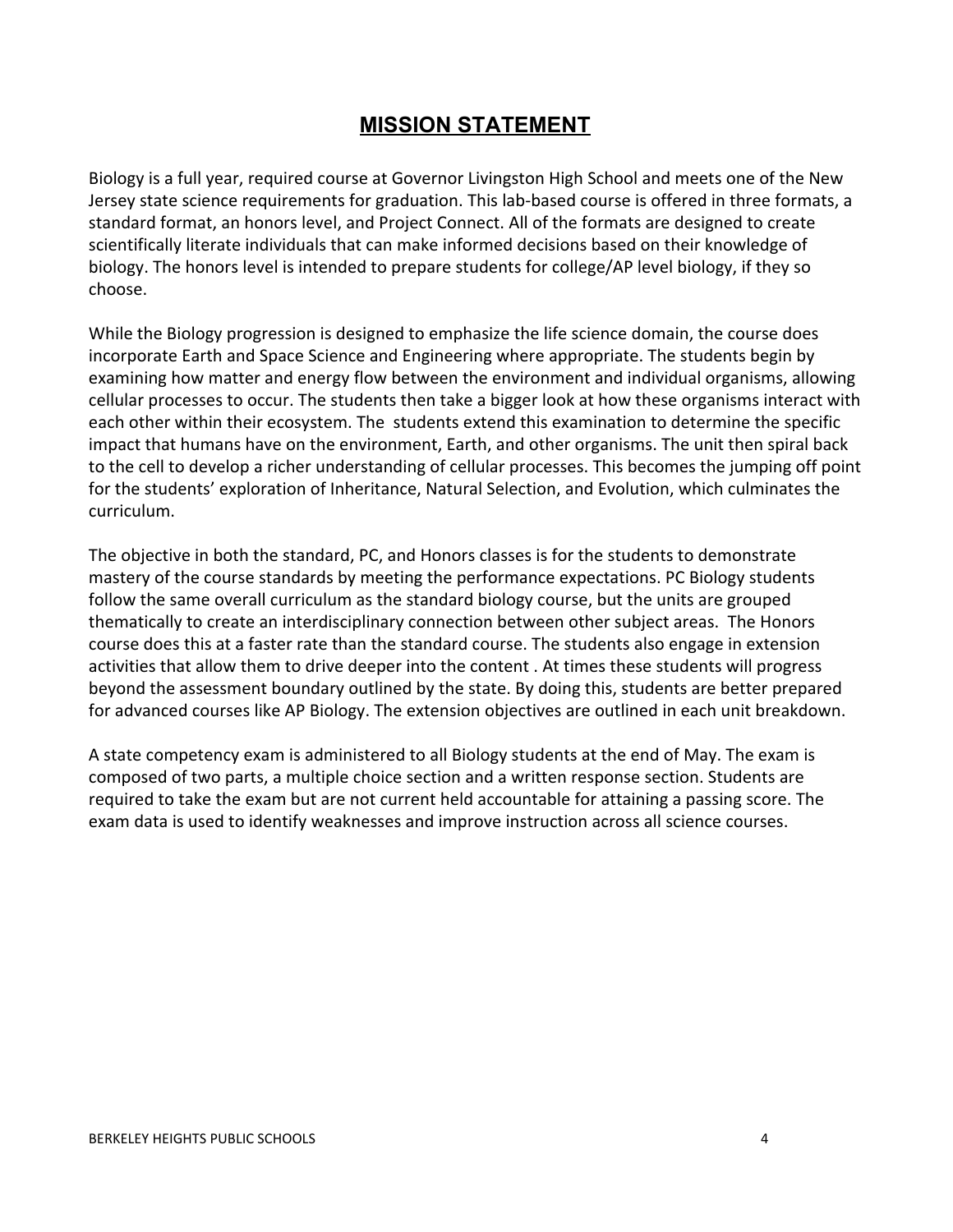# **COURSE PROFICIENCIES**

## **COURSE OBJECTIVES**

The Biology course consists of eight units reflective of the [NJDOE Model Curriculum.](http://www.state.nj.us/education/modelcurriculum/sci/) Each unit is structured to emphasize a three dimensional learning environment and therefore incorporates science and engineering processes, disciplinary core ideas, and crosscutting concepts. The standards, which encompass these three components, are addressed throughout these units are presented below and sorted based on domain.

#### LS: Life Science

LS1: From Molecules to Organisms: Structures and Processes

- $\bullet$  HS-LS1-1
- $\bullet$  HS-LS1-2
- HS-LS1-3
- $\bullet$  HS-LS1-4
- HS-LS1-5
- HS-LS1-6
- HS-LS1-7

LS2: Ecosystems: Interactions, Energy, and Dynamics

- HS-LS2-1
- $\bullet$  HS-LS2-2
- HS-LS2-3
- HS-LS2-4
- HS-LS2-5
- HS-LS2-6
- HS-LS2-7
- HS-LS2-8

LS3: Heredity: Inheritance and Variation of Traits

- HS-LS3-1
- HS-LS3-2
- $\bullet$  HS-LS3-3

LS4: Biological Evolution: Unity and Diversity

- HS-LS4-1
- HS-LS4-2
- HS-LS4-3
- HS-LS4-4
- HS-LS4-5
- HS-LS4-6

#### **ESS: Earth and Space Science**

ESS3: Earth and Human Activity

- HS-ESS3-1
- HS-ESS3-3
- HS-ESS3-4
- HS-ESS3-5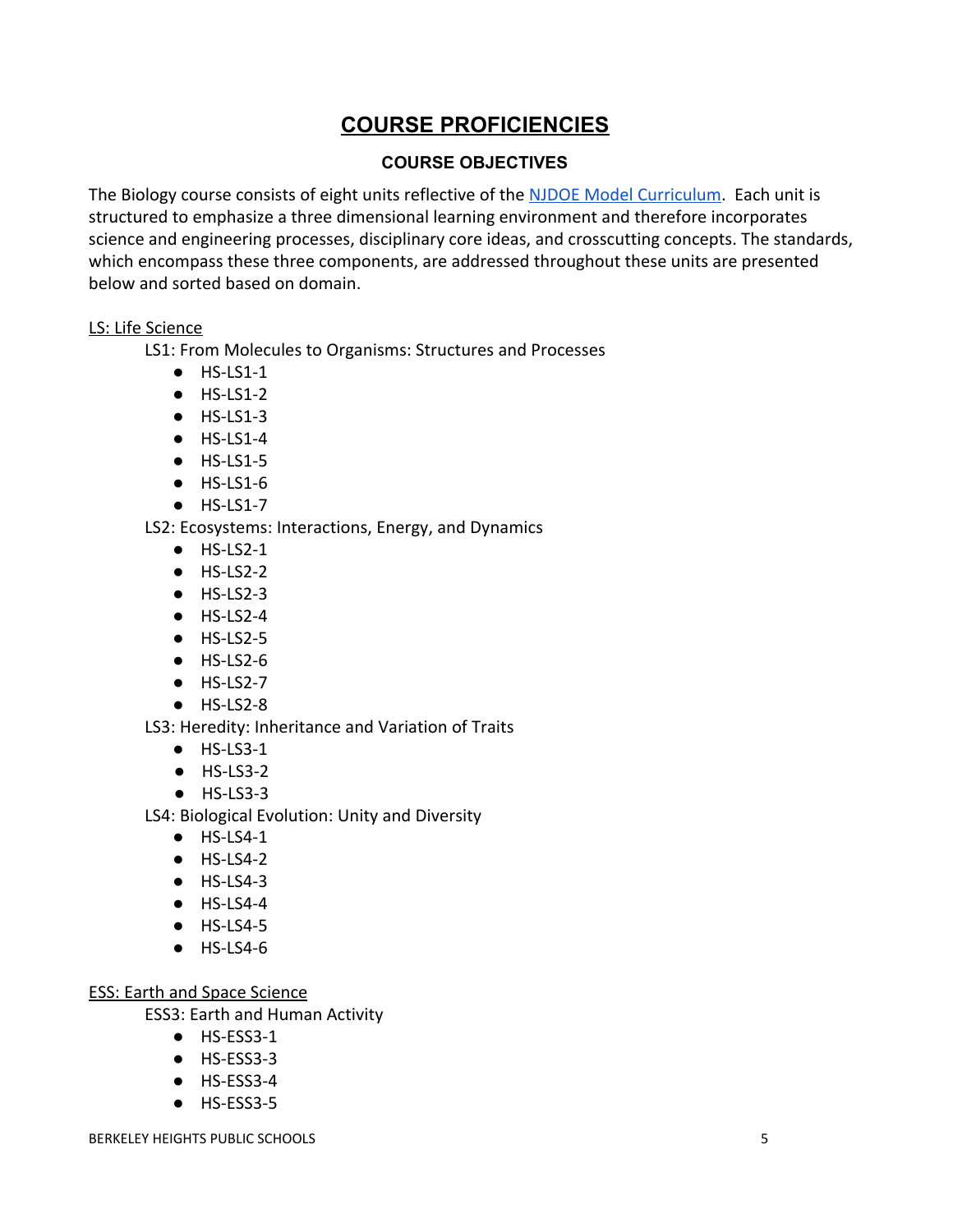# **COURSE PROFICIENCIES (continued)**

● HS-ESS3-6

ETS: Engineering, Technology and the Application of Science

ETS1: Engineering Design

- MS-ETS1-1
- MS-ETS1-2
- MS-ETS1-3
- MS-ETS1-4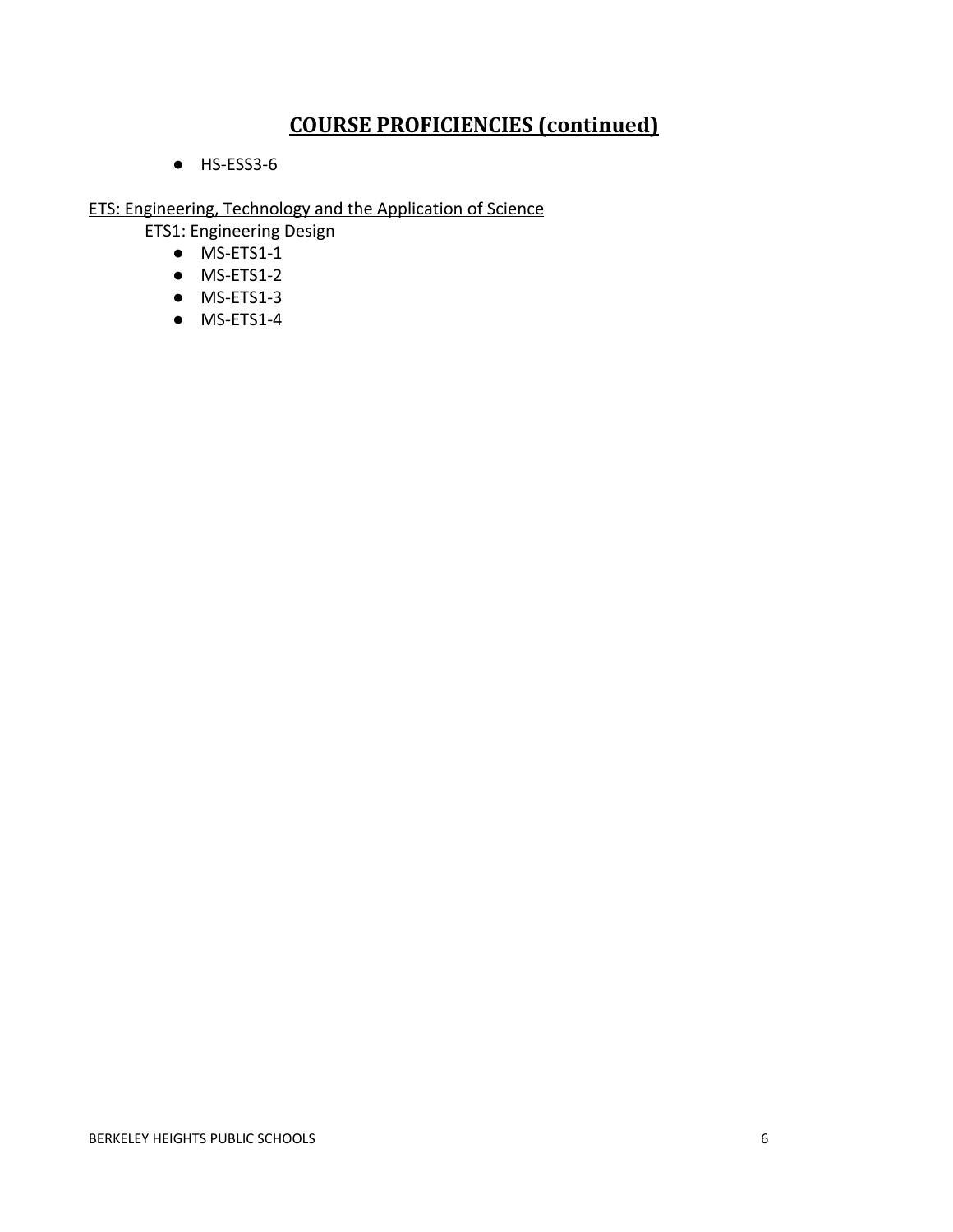# **STUDENT PROFICIENCIES**

The student proficiencies represent the broad skills that students will gain by completing the course. These skills spiral throughout the K-12 science progression and are leveled appropriately according to grade level and science domain.

## **Science and Engineer Practice**

- Asking Questions and Defining Problems A practice of science is to ask and refine questions that lead to descriptions and explanations of how the natural and designed world works and which can be empirically tested.
- Developing and Using Models A practice of both science and engineering is to use and construct models as helpful tools for representing ideas and explanations. These tools include diagrams, drawings, physical replicas, mathematical representations, analogies, and computer simulations.
- Planning and Carrying Out Investigations Scientists and engineers plan and carry out investigations in the field or laboratory, working collaboratively as well as individually. Their investigations are systematic and require clarifying what counts as data and identifying variables or parameters.
- Analyzing and Interpreting Data Scientific investigations produce data that must be analyzed in order to derive meaning. Because data patterns and trends are not always obvious, scientists use a range of tools—including tabulation, graphical interpretation, visualization, and statistical analysis—to identify the significant features and patterns in the data. Scientists identify sources of error in the investigations and calculate the degree of certainty in the results. Modern technology makes the collection of large data sets much easier, providing secondary sources for analysis.
- Using Mathematics and Computational Thinking In both science and engineering, mathematics and computation are fundamental tools for representing physical variables and their relationships. They are used for a range of tasks such as constructing simulations; statistically analyzing data; and recognizing, expressing, and applying quantitative relationships.
- Constructing Explanations and Designing Solutions The products of science are explanations and the products of engineering are solutions.
- Engaging in Argument from Evidence -Argumentation is the process by which explanations and solutions are reached.
- Obtaining, Evaluating, and Communicating Information -Scientists and engineers must be able to communicate clearly and persuasively the ideas and methods they generate. Critiquing and communicating ideas individually and in groups is a critical professional activity.

## **Crosscutting Concepts**

- Patterns Observed patterns in nature guide organization and classification and prompt questions about relationships and causes underlying them.
- Cause and Effect Events have causes, sometimes simple, sometimes multifaceted. Deciphering causal relationships, and the mechanisms by which they are mediated, is a major activity of science and engineering.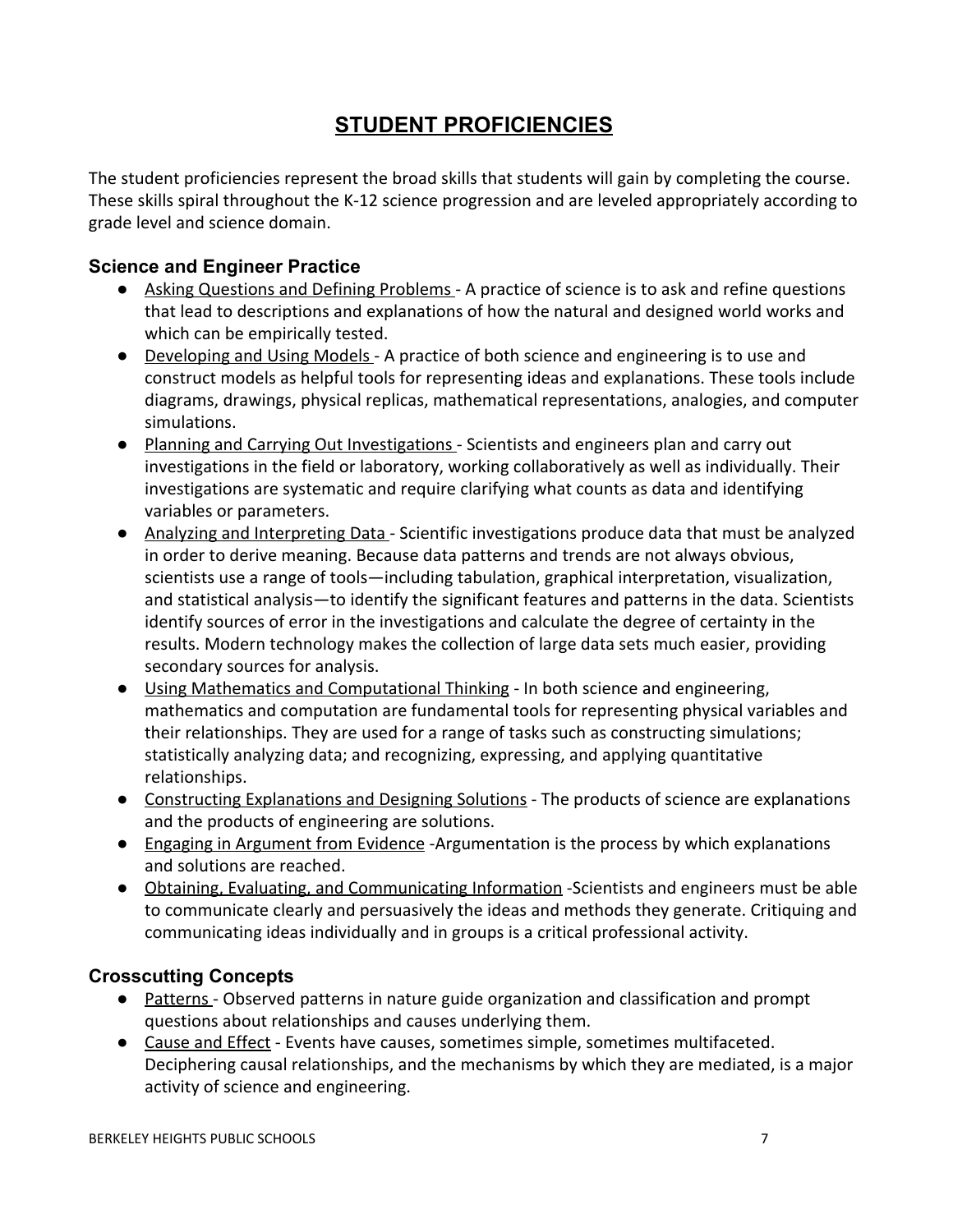# **STUDENT PROFICIENCIES (continued)**

- Scale, Proportion, and Quantity In considering phenomena, it is critical to recognize what is relevant at different size, time, and energy scales, and to recognize proportional relationships between different quantities as scales change.
- Systems and System Models A system is an organized group of related objects or components; models can be used for understanding and predicting the behavior of systems.
- Energy and Matter Tracking energy and matter flows, into, out of, and within systems helps one understand their system's behavior.
- Structure and Function The way an object is shaped or structured determines many of its properties and functions.
- Stability and Change For both designed and natural systems, conditions that affect stability and factors that control rates of change are critical elements to consider and understand.

### **Nature of Science**

- Scientific Investigations Use a Variety of Methods
- Science Knowledge Is Based on Empirical Evidence
- Scientific Knowledge Is Open to Revision in Light of New Evidence
- Science Models, Laws, Mechanisms, and Theories Explain Natural Phenomena
- Science Is a Way of Knowing
- Scientific Knowledge Assumes an Order and Consistency in Natural Systems
- Science Is a Human Endeavor
- Science Addresses Questions About the Natural and Material World

### **College and Career Ready Practices**

- Apply appropriate academic and technical skills.
- Communicate clearly and effectively and with reason.
- Consider the environmental, social and economic impacts of decisions.
- Demonstrate creativity and innovation.
- Employ valid and reliable research strategies.
- Utilize critical thinking to make sense of problems and persevere in solving them.
- Model integrity, ethical leadership and effective management.
- Use technology to enhance productivity.
- Work productively in teams while using cultural global competence.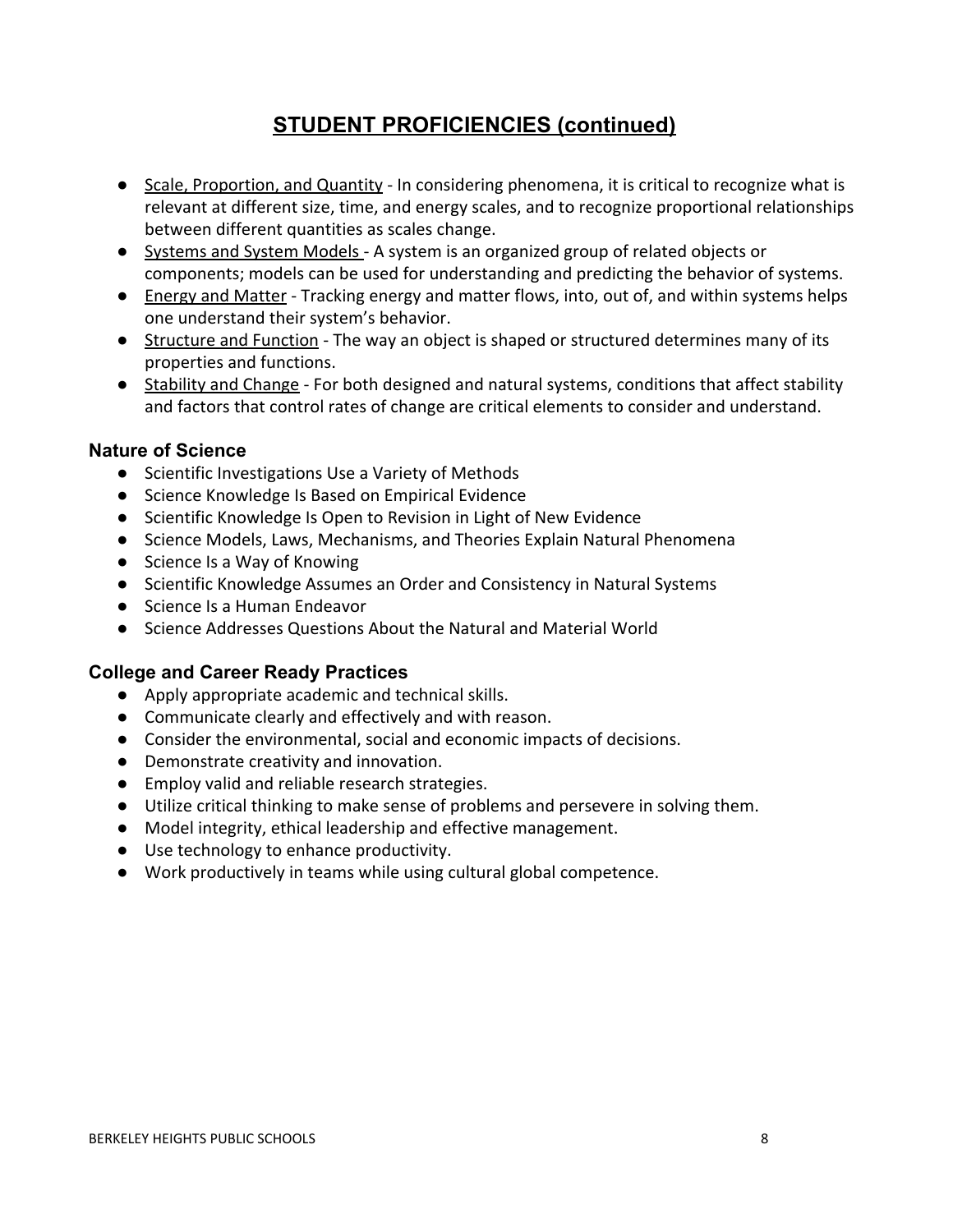# **METHODS OF EVALUATION**

- 1. Homework and classwork
- 2. Class participation
- 3. Tests and quizzes
- 4. Unit Benchmark Assessments
- 5. Performance Tasks
- 6. Lab Reports
- 7. Cooperative learning assignments
- 8. Final exam, projects and/or reports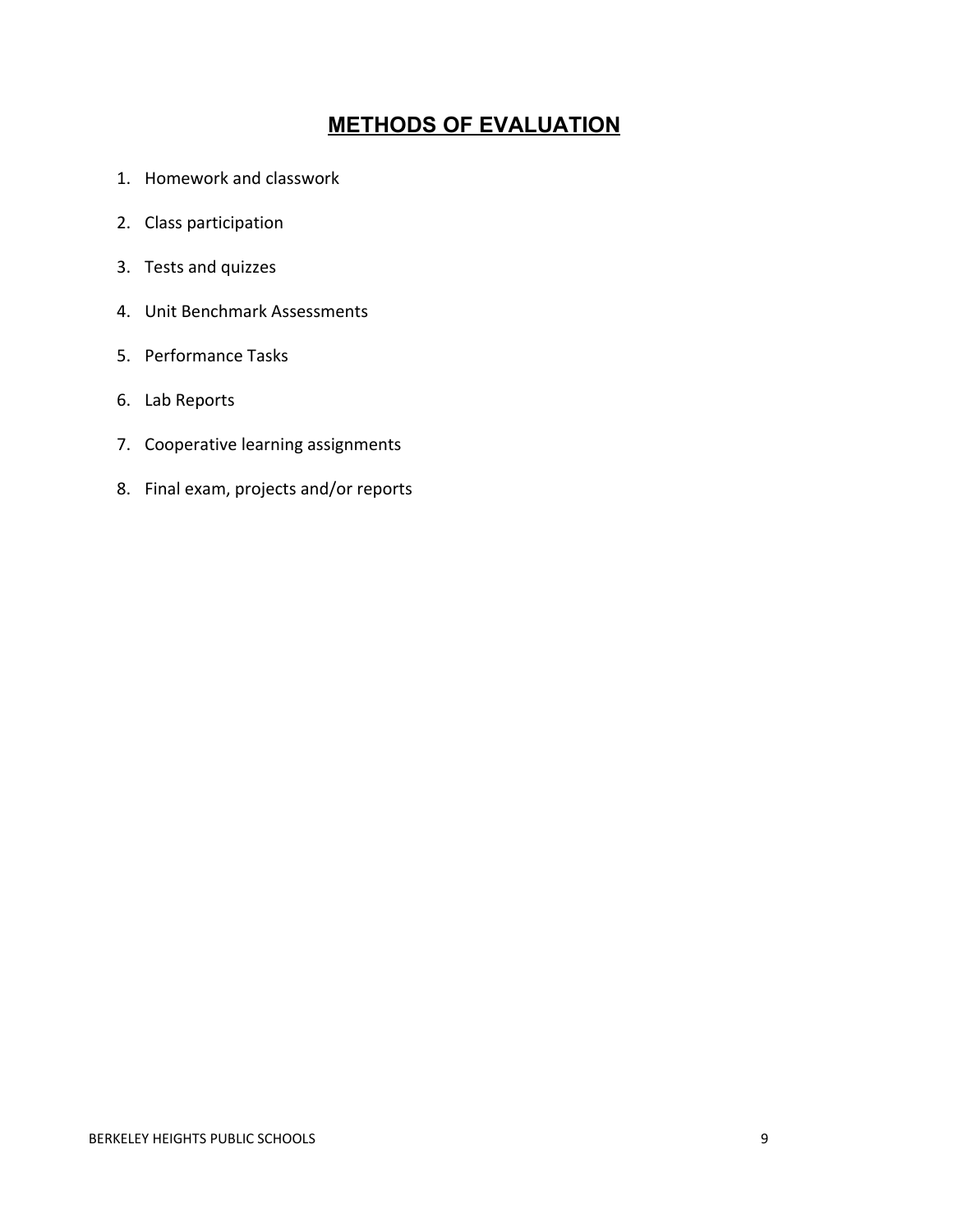# **SCOPE AND SEQUENCE COURSE OUTLINE/STUDENT OBJECTIVES**

Each unit in the Biology curriculum is listed below with the associated performance expectations students with master. The units are then broken down further in the subsequent sections. The unit provides detailed objectives, clarification statements, possible activities, and suggested timelines.

## **Unit 1: Matter and Energy Transformations in Ecosystems**

- HS-LS1-5: Use a model to illustrate how photosynthesis transforms light energy into stored chemical energy.
- HS-LS1-7: Use a model to illustrate that cellular respiration is a chemical process whereby the bonds of food molecules and oxygen molecules are broken and the bonds in new compounds are formed resulting in a net transfer of energy.
- HS-LS2-3: Construct and revise an explanation based on evidence for the cycling of matter and flow of energy in aerobic and anaerobic conditions.
- HS-LS2-4: Use mathematical representations to support claims for the cycling of matter and flow of energy among organisms in an ecosystem.
- HS-LS2-5: Develop a model to illustrate the role of photosynthesis and cellular respiration in the cycling of carbon among the biosphere, atmosphere, hydrosphere, and geosphere.

### **Unit 2: Interdependent Relationships**

- HS-LS2-1: Use mathematical and/or computational representations to support explanations of factors that affect carrying capacity of ecosystems at different scales.
- HS-LS2-2: Use mathematical representations to support and revise explanations based on evidence about factors affecting biodiversity and populations in ecosystems of different scales.
- HS-LS2-6: Evaluate the claims, evidence, and reasoning that the complex interactions in ecosystems maintain relatively consistent numbers and types of organisms in stable conditions, but changing conditions may result in a new ecosystem.

## **Unit 3: Human Activity and Climate**

- HS-ESS3-1: Construct an explanation based on evidence for how the availability of natural resources, occurrence of natural hazards, and changes in climate have influenced human activity.
- HS-ESS3-6: Use a computational representation to illustrate the relationships among Earth systems and how those relationships are being modified due to human activity.
- HS-ESS3-5: Analyze geoscience data and the results from global climate models to make an evidence-based forecast of the current rate of global or regional climate change and associated future impacts to Earth systems.
- HS-ESS3-4: Evaluate or refine a technological solution that reduces impacts of human activities on natural systems.\* \*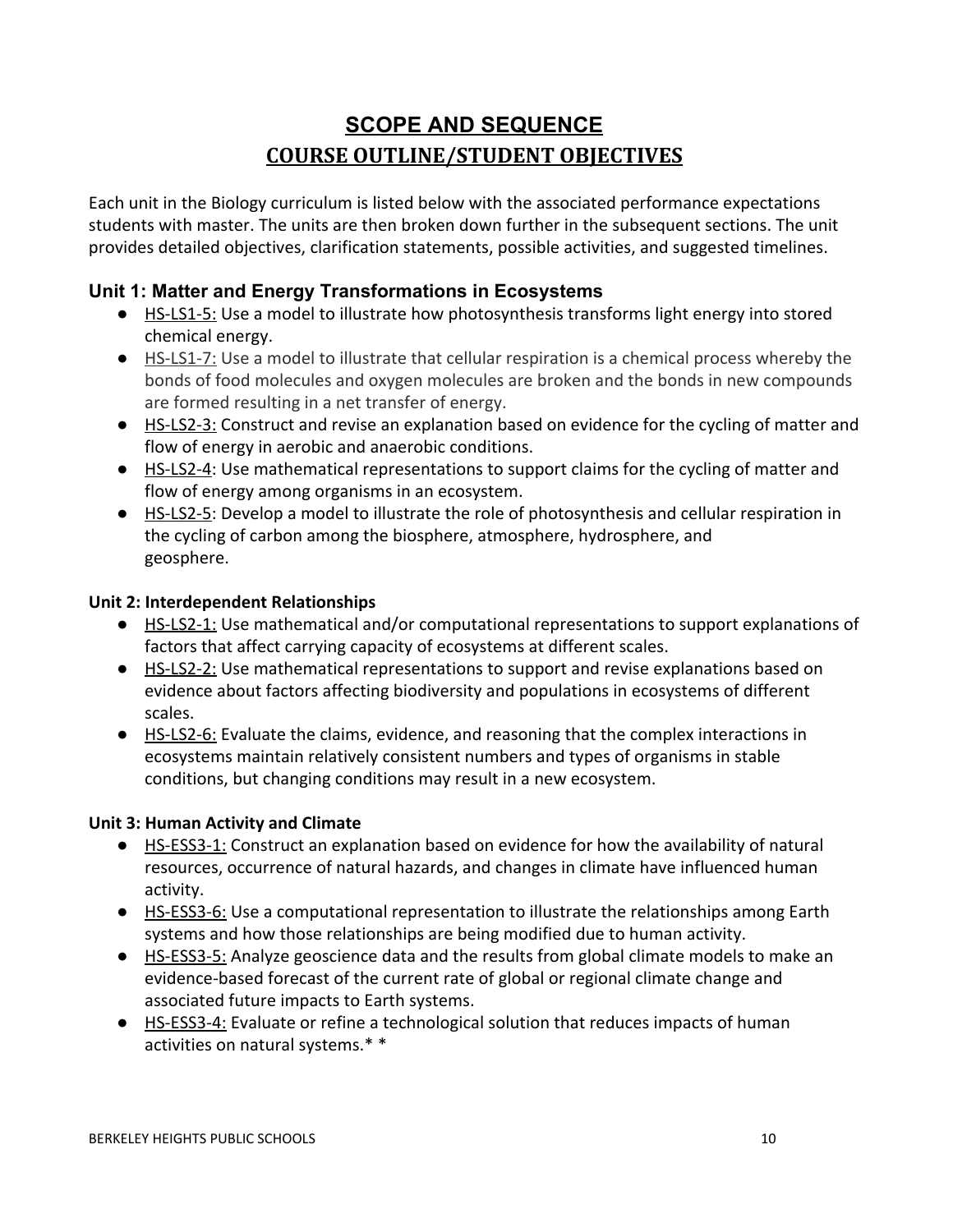# **SCOPE AND SEQUENCE (continued)**

## **Unit 4: Human Activity and Biodiversity**

- HS-ESS3-3: Create a computational simulation to illustrate the relationships among management of natural resources, the sustainability of human populations, and biodiversity.
- HS-LS2-7: Design, evaluate, and refine a solution for reducing the impacts of human activities on the environment and biodiversity.
- HS-LS4-6: Create or revise a simulation to test a solution to mitigate adverse impacts of human activity on biodiversity.
- HS-ETS1-1: Analyze a major global challenge to specify qualitative and quantitative criteria and constraints for solutions that account for societal needs and wants.
- HS-ETS1-2: Design a solution to a complex real-world problem by breaking it down into smaller, more manageable problems that can be solved through engineering.
- HS-ETS1-3: Evaluate a solution to a complex real-world problem based on prioritized criteria and tradeoffs that account for a range of constraints, including cost, safety, reliability, and aesthetics, as well as possible social, cultural, and environmental impacts.
- HS-ETS1-4: Use a computer simulation to model the impact of proposed solutions to a complex real-world problem with numerous criteria and constraints on interactions within and between systems relevant to the problem.

## **Unit 5: Cell Specialization and Homeostasis**

- HS-LS1-1: Construct an explanation based on evidence for how the structure of DNA determines the structure of proteins which carry out the essential functions of life through systems of specialized cells.
- HS-LS1-6: Construct and revise an explanation based on evidence for how carbon, hydrogen, and oxygen from sugar molecules may combine with other elements to form amino acids and/or other large carbon-based molecules.
- HS-LS1-2: Develop and use a model to illustrate the hierarchical organization of interacting systems that provide specific functions within multicellular organisms.
- HS-LS1-3: Plan and conduct an investigation to provide evidence that feedback mechanisms maintain homeostasis.
- HS-LS1-4: Use a model to illustrate the role of cellular division (mitosis) and differentiation in producing and maintaining complex organisms.

## **Unit 6: DNA and Inheritance**

- HS-LS1-4: Use a model to illustrate the role of cellular division (mitosis) and differentiation in producing and maintaining complex organisms.
- HS-LS3-1: Ask questions to clarify relationships about the role of DNA and chromosomes in coding the instructions for characteristic traits passed from parents to offspring.
- HS-LS3-2: Make and defend a claim based on evidence that inheritable genetic variations may result from: (1) new genetic combinations through meiosis, (2) viable errors occurring during replication, and/or (3) mutations caused by environmental factors.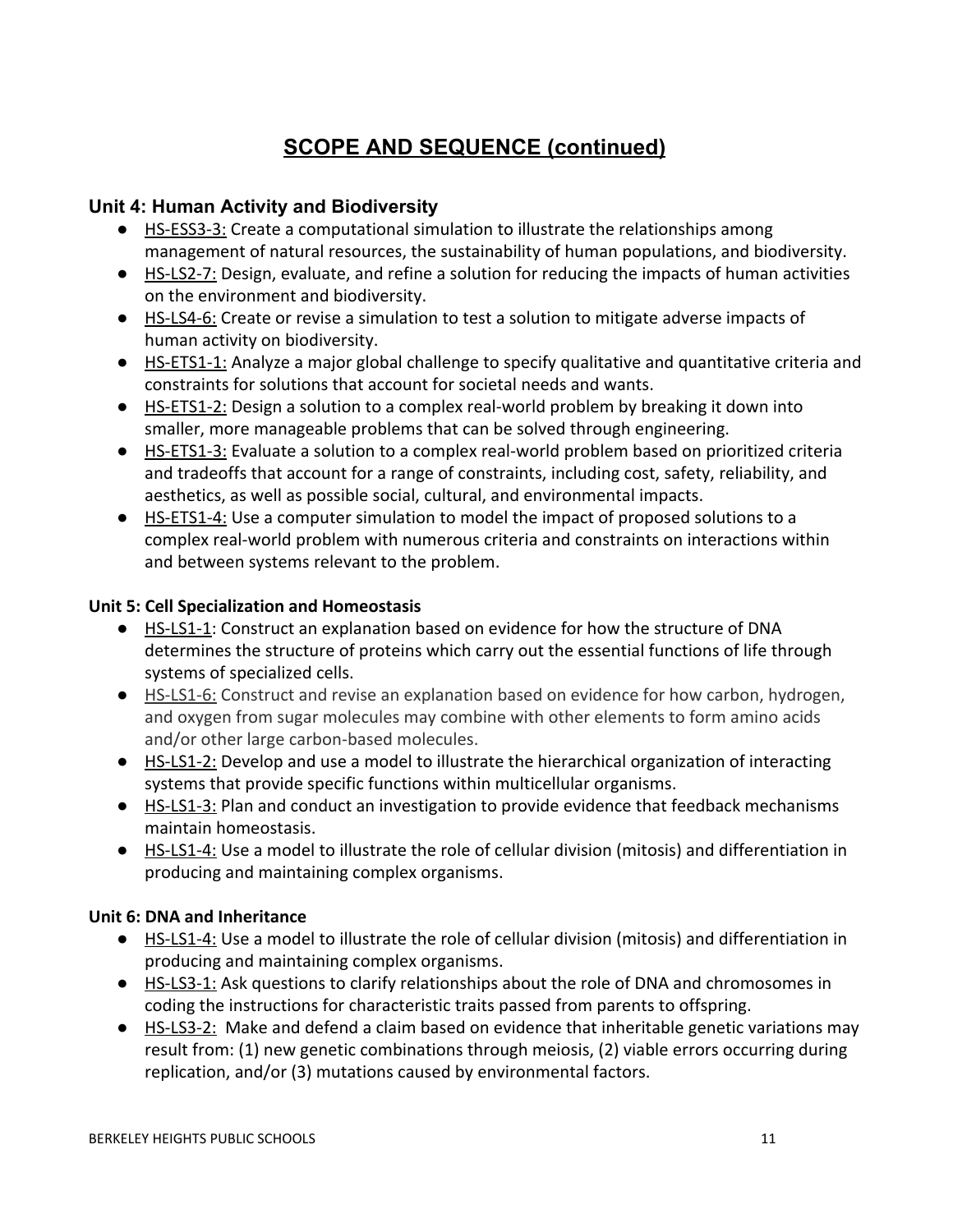# **SCOPE AND SEQUENCE (continued)**

### **Unit 7: Natural Selection**

- HS-LS4-4: Construct an explanation based on evidence for how natural selection leads to adaptation of populations.
- HS-LS4-3: Apply concepts of statistics and probability to support explanations that organisms with an advantageous heritable trait tend to increase in proportion to organisms lacking this trait.
- HS-LS4-5: Evaluate the evidence supporting claims that changes in environmental conditions may result in: (1) increases in the number of individuals of some species, (2) the emergence of new species over time, and (3) the extinction of other species.
- HS-LS2-8: Evaluate the evidence for the role of group behavior on individual and species' chances to survive and reproduce.

### **Unit 8: Evolution**

- HS-LS4-1: Communicate scientific information that common ancestry and biological evolution are supported by multiple lines of empirical evidence.
- HS-LS4-2: Construct an explanation based on evidence that the process of evolution primarily results from four factors: (1) the potential for a species to increase in number, (2) the heritable genetic variation of individuals in a species due to mutation and sexual reproduction, (3) competition for limited resources, and (4) the proliferation of those organisms that are better able to survive and reproduce in the environment.
- HS-LS3-3: Apply concepts of statistics and probability to explain the variation and distribution of expressed traits in a population.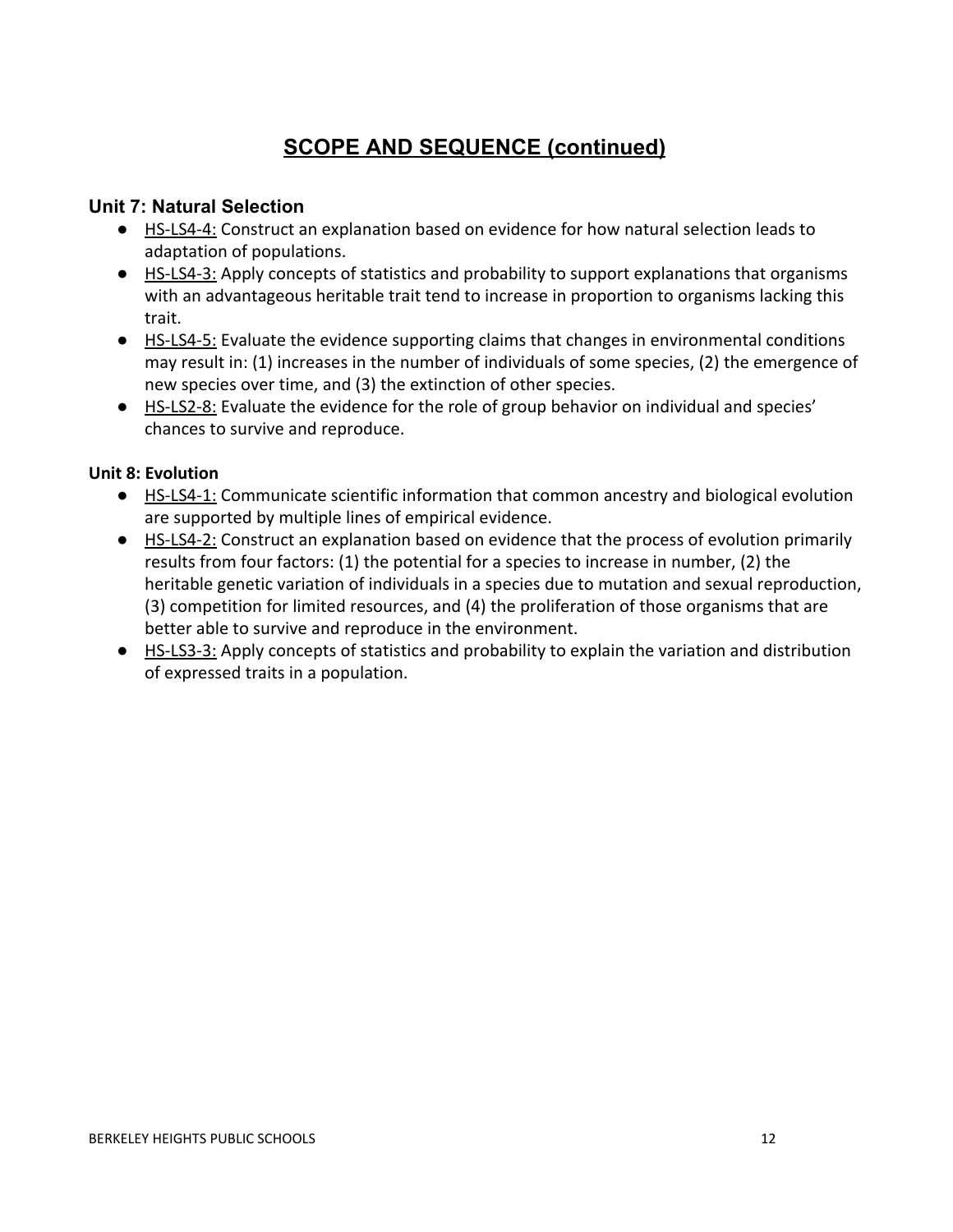# **Unit 1: Matter and Energy Transformations in Ecosystems**

# **Duration: Honors - 20 days / Regular - 26 days**

**Overview:** In this unit of study, students construct explanations for the role of energy in the cycling of matter in organisms and ecosystems. They apply mathematical concepts to develop evidence to support explanations of the interactions of photosynthesis and cellular respiration, and they will develop models to communicate these explanations. Students also understand organisms' interactions with each other and their physical environment and how organisms obtain resources.

## **Standards:**

- **HS-LS1-5**  Use a model to illustrate how photosynthesis transforms light energy into stored chemical energy. [Clarification Statement: Emphasis is on illustrating inputs and outputs of matter and the transfer and transformation of energy in photosynthesis by plants and other photosynthesizing organisms. Examples of models could include diagrams, chemical equations, and conceptual models.] [Assessment Boundary: Assessment does not include specific biochemical steps.]
- **HS-LS1-7** Use a model to illustrate that cellular respiration is a chemical process whereby the bonds of food molecules and oxygen molecules are broken and the bonds in new compounds are formed resulting in a net transfer of energy.[Clarification Statement: Emphasis is on the conceptual understanding of the inputs and outputs of the process of cellular respiration.] [*Assessment Boundary: Assessment should not include identification of the steps or specific processes involved in cellular respiration.*]
- **HS-LS2-3**  Construct and revise an explanation based on evidence for the cycling of matter and flow of energy in aerobic and anaerobic conditions. [Clarification Statement: Emphasis is on conceptual understanding of the role of aerobic and anaerobic respiration in different environments.] [Assessment Boundary: Assessment does not include the specific chemical processes of either aerobic or anaerobic respiration.]
- **HS-LS2-4** Use mathematical representations to support claims for the cycling of matter and flow of energy among organisms in an ecosystem. [Clarification Statement: Emphasis is on using a mathematical model of stored energy in biomass to describe the transfer of energy from one trophic level to another and that matter and energy are conserved as matter cycles and energy flows through ecosystems. Emphasis is on atoms and molecules such as carbon, oxygen, hydrogen and nitrogen being conserved as they move through an ecosystem.] [Assessment Boundary: Assessment is limited to proportional reasoning to describe the cycling of matter and flow of energy.]
- **HS-LS2-5** Develop a model to illustrate the role of photosynthesis and cellular respiration in the cycling of carbon among the biosphere, atmosphere, hydrosphere, and geosphere. [Clarification Statement: Examples of models could include simulations and mathematical models.] [Assessment Boundary: Assessment does not include the specific chemical steps of photosynthesis and respiration.]

### **Essential Questions:**

● Why do astrobiologists look for water and not oxygen when they search for life on other planets?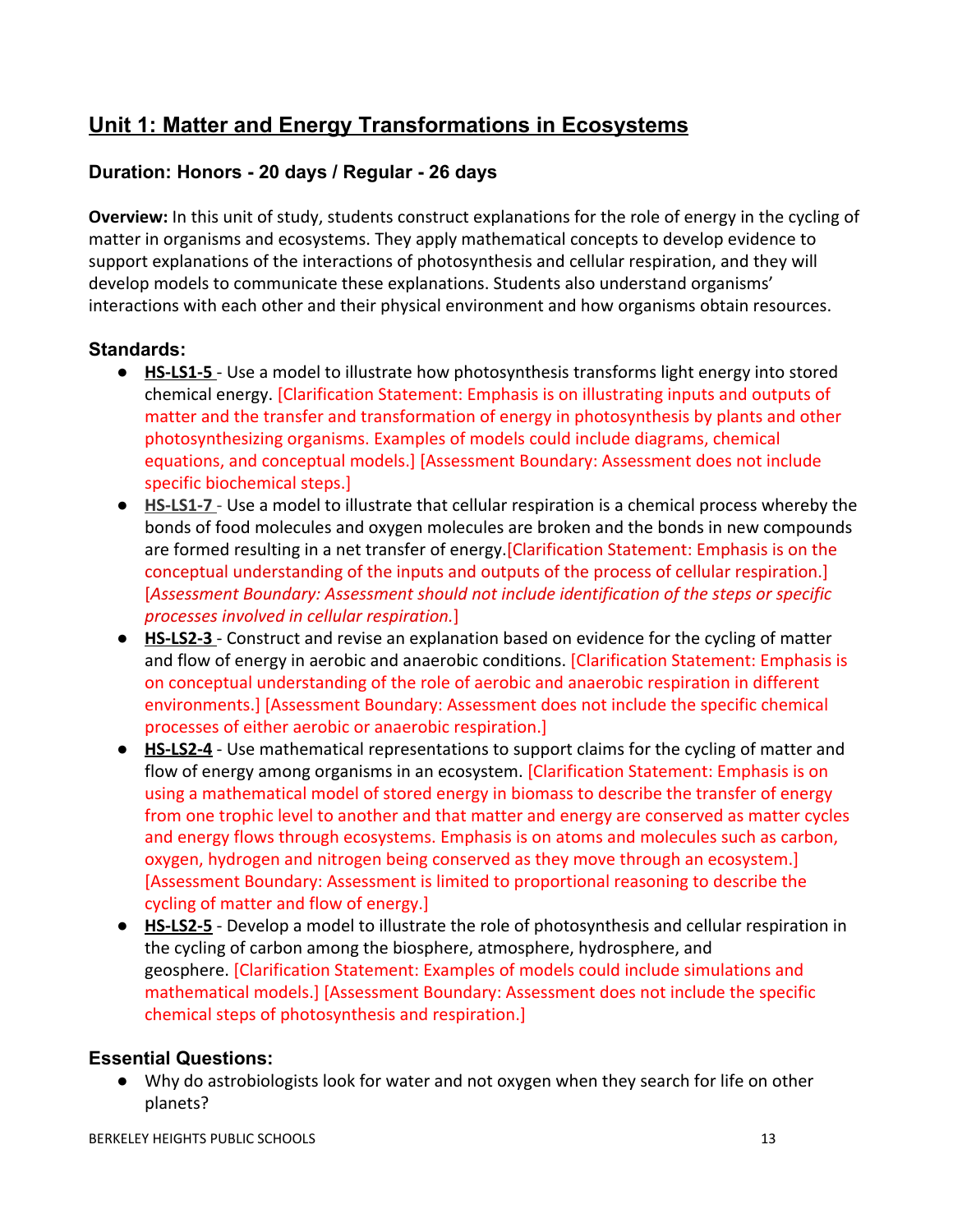- Why is a food web a better description of an ecosystem than a food chain?
- How can the process of photosynthesis and respiration in a cell impact ALL of Earth's systems?
- How do the two laws of thermodynamics relate to the amount of energy available at each trophic level?

## **Students Learning Objectives:**

*Students will know...*

- Energy drives the cycling of matter within and between all systems and in aerobic and anaerobic conditions.
- Photosynthesis and cellular respiration (including anaerobic processes) provide most of the energy for life processes.
- Energy cannot be created or destroyed—it only moves between one place and another place, between objects and/or fields, or between systems.
- At each link in an ecosystem, matter and energy are conserved.
- Plants or algae form the lowest level of the food web. At each link upward in a food web, only a small fraction of the matter consumed at the lower level is transferred upward to produce growth and release energy in cellular respiration at the higher level.
- Given this inefficiency, there are generally fewer organisms at higher levels of a food web.
- Some matter reacts to release energy for life functions, some matter is stored in newly made structures, and much is discarded.
- The chemical elements that make up the molecules of organisms pass through food webs and into and out of the atmosphere and soil, and they are combined and recombined in different ways.
- Models (e.g., physical, mathematical, computer) can be used to simulate systems and interactions—including energy, matter, and information flows—within and between systems at different scales.
- Photosynthesis and cellular respiration are important components of the carbon cycle, in which carbon is exchanged among the biosphere, atmosphere, oceans, and geosphere through chemical, physical, geological, and biological processes.
- The main way that solar energy is captured and stored on Earth is through the complex chemical process known as photosynthesis
- An ecological system is a self-regulating accumulation of biotic and abiotic factors influenced by size, time, and available energy driving the cycling of matter based on the idea that energy cannot be created or destroyed and can move only between objects, fields, or systems

## … *Students will be able to*

- Construct and revise an explanation for the cycling of matter and flow of energy in aerobic and anaerobic conditions, based on valid and reliable evidence obtained from a variety of sources (including students' own investigations, models, theories, simulations, peer review) and the assumption that theories and laws that describe the natural world operate today as they did in the past and will continue to do so in the future.
- Construct and revise an explanation for the cycling of matter and flow of energy in aerobic and anaerobic conditions, considering that most scientific knowledge is quite durable but is, in principle, subject to change based on new evidence and/or reinterpretation of existing evidence.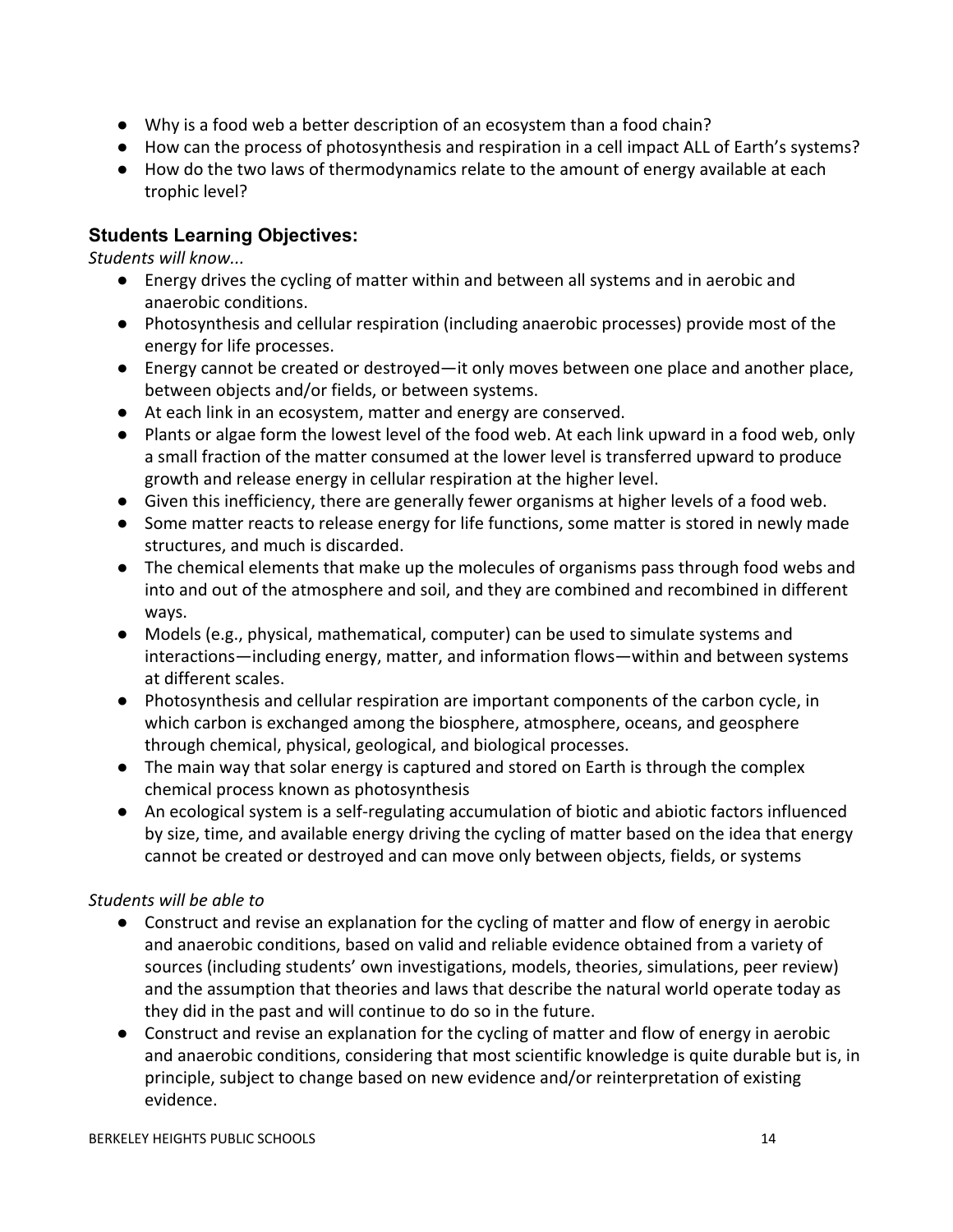- Support claims for the cycling of matter and flow of energy among organisms in an ecosystem using conceptual thinking and mathematical representations of phenomena.
- Use a mathematical model of stored energy in biomass to describe the transfer of energy from one trophic level to another and to show how matter and energy are conserved as matter cycles and energy flows through ecosystems.
- Use a mathematical model to describe the conservation of atoms and molecules as they move through an ecosystem.
- Use proportional reasoning to describe the cycling of matter and flow of energy through an ecosystem.
- Develop a model, based on evidence, to illustrate the roles of photosynthesis and cellular respiration in the cycling of carbon among the biosphere, atmosphere, hydrosphere, and geosphere, showing the relationships among variables in systems and their components in the natural and designed world.
- Develop a model, based on evidence, to illustrate the roles of photosynthesis and cellular respiration in the cycling of carbon among the biosphere, atmosphere, hydrosphere, and geosphere at different scales.

## **Possible Activities:**

- Food webs, energy flow, carbon cycle, and trophic pyramids
	- Students analyze the production and utilization of organic molecules in ecosystems.
	- Students construct a food web for Yellowstone National park, including producers, primary consumers, secondary consumers, decomposers, and trophic omnivores.
	- Students analyze a trophic cascade that resulted when wolves were reintroduced to Yellowstones.
	- $\circ$  Students learn how carbon atoms and energy move in ecosystems as a result of the trophic relationships in food webs, photosynthesis, biosynthesis and cellular respiration.
	- Students use these concepts for quantitative reasoning to understand trophic pyramids.
	- <http://serendip.brynmawr.edu/exchange/bioactivities/foodweb>
- Building Ecological Pyramids
	- This activity complements WildCam Lab, where students can explore trail camera data from WildCam Gorongosa, an online citizen science platform for identifying animals photographed by motion-detecting trail cameras located throughout Gorongosa National Park.
	- In this activity, students will build biomass pyramids depicting trophic levels of various habitat types using data from the WildCam database.
	- <http://www.hhmi.org/biointeractive/building-ecological-pyramids>
- The Lynx Eats the Hare Lab
	- $\circ$  The student will simulate the interspecific interactions between a predator population and that of its primary prey
	- $\circ$  The student will discover the link between populations, and use ecosystem vocabulary to identify roles of organisms as well as what is occurring as populations change.
- How do biological organisms use energy?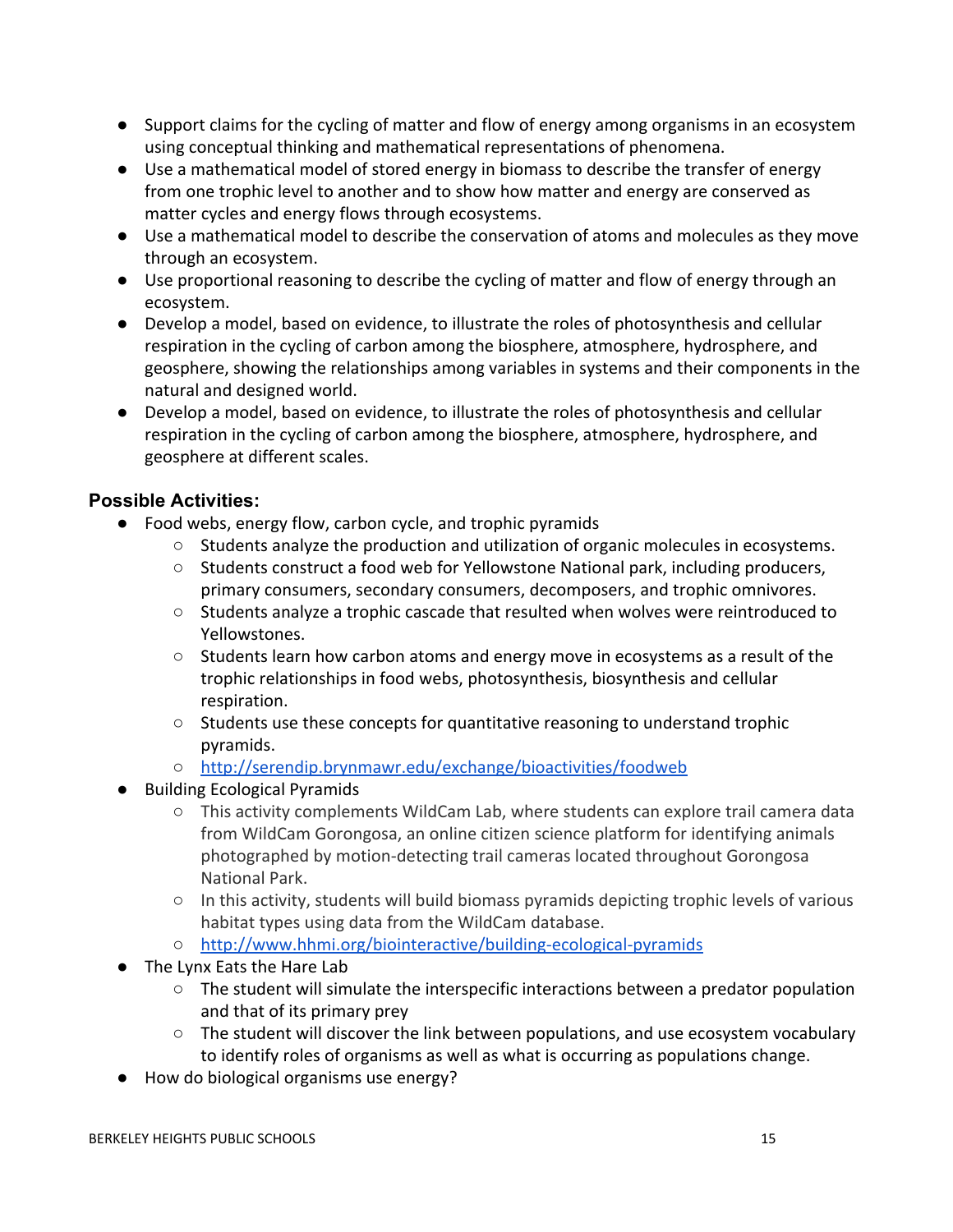- This analysis and discussion activity helps students understand the basic principles of how biological organisms use energy, with a focus on the roles of ATP and cellular respiration.
- Students apply the principles of conservation of energy and conservation of matter to avoid common errors and correct common misconceptions.
- <http://serendip.brynmawr.edu/exchange/bioactivities/energy>
- Using Models to Understand Photosynthesis
	- In this analysis and discussion activity, students develop their understanding of the basic process of photosynthesis and also analyze the advantages and disadvantages of different types of models of photosynthesis, including chemical equations, a chart and a diagram.
	- Students analyze how photosynthesis and cellular respiration work together to provide the ATP that plants need to carry out their molecular and cellular processes.
	- <http://serendip.brynmawr.edu/exchange/bioactivities/modelphoto>
- Paper Chromatography of Photosynthetic Pigments
	- Students extract pigments from plants, identifying that there are multiple types of pigments that are involved in photosynthesis.
	- Students explain why some pigments separate more rapidly than others.
- Photosynthesis Investigation (Leaf Disk Lab)
	- $\circ$  Students learn how to use the floating leaf disk method to measure the rate of net photosynthesis (i.e. the rate of photosynthesis minus the rate of cellular respiration).
	- They compare the rate of net photosynthesis in water vs. a solution of sodium bicarbonate. The questions in this section guide students in reviewing the relevant biology and interpreting their results.
	- Student groups develop hypotheses about factors that influence the rate of net photosynthesis
	- Student groups design and carry out an investigation to test the effects of one of these factors.
	- <http://serendip.brynmawr.edu/exchange/waldron/photosynthesis>
- Where does a plant's mass come from?
	- $\circ$  This analysis and discussion activity helps students to understand that a large part of a plant's mass consists of water, most of the biomass comes from carbon dioxide, and minerals from the soil contribute only a tiny amount of the plant's mass.
	- Students engage in analyzing and interpreting data and arguing from evidence.
	- <http://serendip.brynmawr.edu/exchange/bioactivities/plantmass>
- Alcoholic Fermentation in Yeast -- Bioengineering Design Challenge
	- Students learn about the fundamentals of alcoholic fermentation and test for alcoholic fermentation by assessing CO<sub>2</sub> production by live yeast cells in sugar water vs. two controls.
	- Students work to find the optimum sucrose concentration and temperature to maximize rapid CO<sub>2</sub> production, using no more sucrose than needed for maximum CO<sub>2</sub> production.
	- Structured questions guide the students through the basic engineering steps of applying the relevant scientific background, developing and systematically testing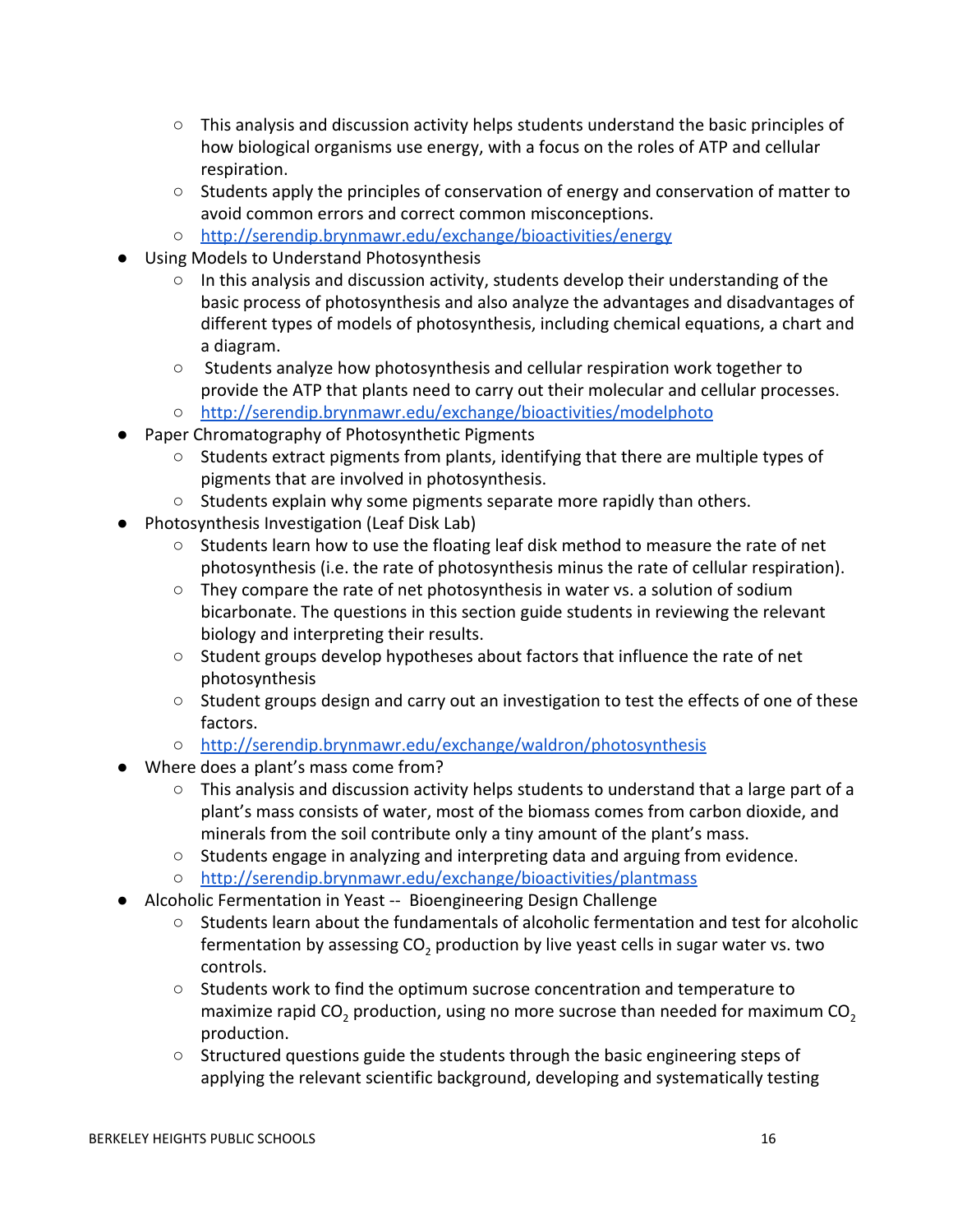proposed design solutions, and then using initial results to develop and test improved design solutions.

- <http://serendip.brynmawr.edu/exchange/waldron/fermentation>
- How do muscles get the energy they need for athletic activity?
	- Students learn about the similarities and differences between aerobic cellular respiration and anaerobic fermentation and learn how these processes contribute to ATP production in muscle cells during different types of athletic activity.
	- Students gain understanding of general principles such as the conservation of energy and conservation of matter, the constant dynamic activity in cells, and the importance of interactions between body systems to accomplish functions such as supplying the energy that muscles need for physical activity.
	- <http://serendip.brynmawr.edu/exchange/waldron/fermentation>
- V-Cell App
	- Photosynthesis Movie Pictures Quiz
	- Cellular Respiration Movie -Pictures Quiz
	- Aerobic Respiration Movie -Pictures Quiz
- Leaf Photosynthesis NetLogo Model
	- This Java-based NetLogo model allows students to investigate the chemical and energy inputs and outputs of photosynthesis through an interactive simulation.
	- <https://concord.org/stem-resources/leaf-photosynthesis>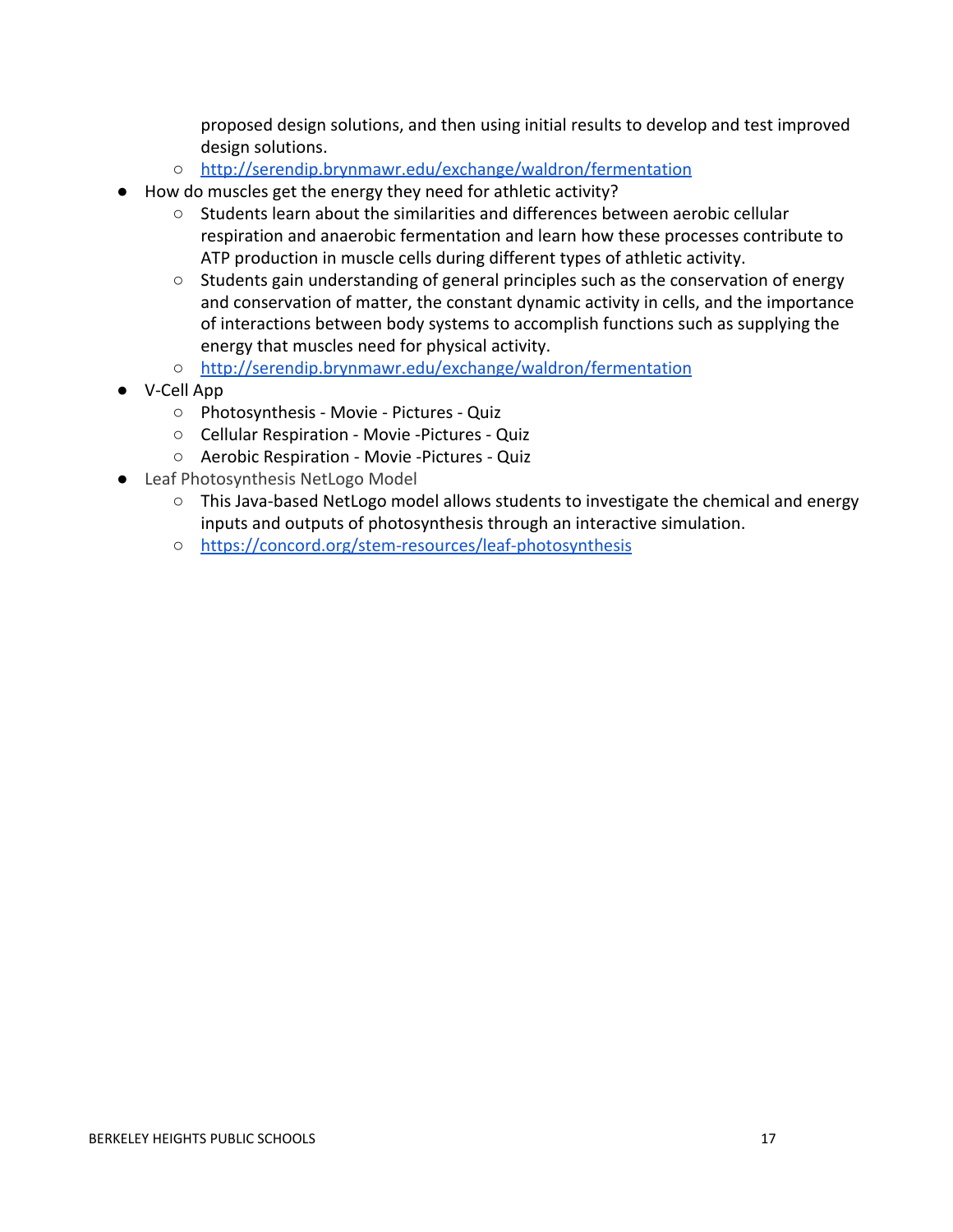# **Unit 2: Interdependent Relationships**

## **Duration: Honors - 20 days / Regular - 22 days**

**Overview:** In this unit students will be introduced to ecosystem ecology as it relates to populations and biodiversity. They will be encouraged to explain how different environmental factors influence interactions and interdependencies in specific biomes. Students will use graphs and models to explore limits organisms face in their niches.

### **Standards:**

- **HS-LS2-1** Use mathematical and/or computational representations to support explanations of factors that affect carrying capacity of ecosystems at different scales. [Clarification Statement: Emphasis is on quantitative analysis and comparison of the relationships among interdependent factors including boundaries, resources, climate, and competition. Examples of mathematical comparisons could include graphs, charts, histograms, and population changes gathered from simulations or historical data sets.] [*Assessment Boundary: Assessment does not include deriving mathematical equations to make comparisons.*]
- **HS-LS2-2** Use mathematical representations to support and revise explanations based on evidence about factors affecting biodiversity and populations in ecosystems of different scales. [Clarification Statement: Examples of mathematical representations include finding the average, determining trends, and using graphical comparisons of multiple sets of data.] [*Assessment Boundary: Assessment is limited to provided data.*]
- **HS-LS2-6** Evaluate the claims, evidence, and reasoning that the complex interactions in ecosystems maintain relatively consistent numbers and types of organisms in stable conditions, but changing conditions may result in a new ecosystem. [Clarification Statement: Examples of changes in ecosystem conditions could include modest biological or physical changes, such as moderate hunting or a seasonal flood; and extreme changes, such as volcanic eruption or sea level rise.]

### **Essential Questions:**

- When they relocate bears, wolves, or other predators, how do they know that they will survive?
- What limits the number and types of different organisms that live in one place?
- How can a one or two inch rise in sea level devastate an ecosystem?

#### **Student Objectives**

### … *Students Will be Able to*

- Ecosystems have carrying capacities, which are limits to the number of organisms and populations they can support.
- These limits result from such factors as the availability of living and nonliving resources and from such challenges such as predation, completion, and disease.
- Organisms would have the capacity to produce populations of great size were it not for the fact that environments and resources are finite. This fundamental tension affects the abundance (the number of individuals) of species in any given ecosystem.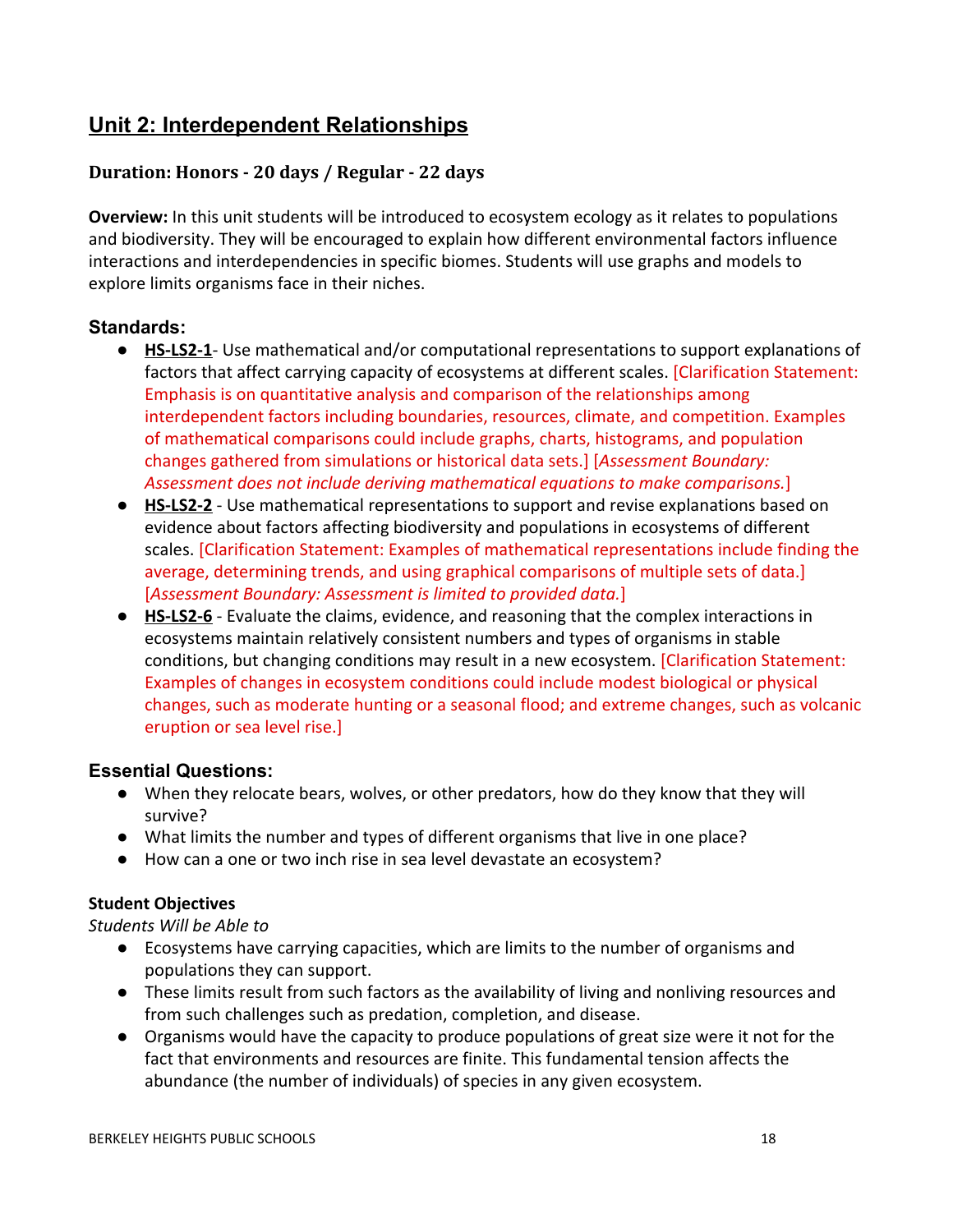- The significance of carrying capacity in ecosystems is dependent on the scale proportion and quantity at which it occurs.
- Quantitative analysis can be used to compare and determine relationships among interdependent factors that affect the carrying capacity of ecosystems at different scales.
- Most scientific knowledge is quite durable, but is, in principle, subject to change based on new evidence and/or reinterpretation of existing evidence.
- Ecosystems have carrying capacities, which are limits to the number of organisms and populations they can support.
- These limits result from such factors as the availability of living and nonliving resources and from such challenges such as predation, completion, and disease.
- Organisms would have the capacity to produce populations of great size were it not for the fact that environments and resources are finite.
- This fundamental tension affects the abundance (number of individuals) of species in any given ecosystem.
- A complex set of interactions within an ecosystem can keep its numbers and types of organisms relatively constant over long periods of time under stable conditions.
- If a modest biological or physical disturbance to an ecosystem occurs, it may return to its more or less original status (i.e., the ecosystem is resilient), as opposed to becoming a very different ecosystem.
- Extreme fluctuations in conditions or the size of any population, however, can challenge the functioning of ecosystems in terms of resources and habitat availability
- Using the concept of orders of magnitude allows one to understand how a model of factors affecting biodiversity and populations in ecosystems at one scale relates to a model at another scale.
- Much of science deals with constructing explanations of how things change and how they remain stable.
- A complex set of interactions within an ecosystem can keep its numbers and types of organisms relatively constant over long periods of time under stable conditions.
- If a modest biological or physical disturbance to an ecosystem occurs, it may return to its more or less original status (i.e., the ecosystem) as opposed to becoming a very different ecosystem.
- Extreme fluctuations in conditions or the size of any population, however, can challenge the functioning of ecosystems in terms of resources and habitat availability.
- Scientific argumentation is a mode of logical discourse used to clarify the strength of relationships between ideas and evidence that may result in revision of an explanation.

## … *Students will be able to*

- Use mathematical and/or computational representations to support explanations of factors that affect carrying capacity of ecosystems at different scales.
- Use quantitative analysis to compare relationships among interdependent factors and represent their effects on the carrying capacity of ecosystems at different scales.
- Use mathematical representations to support and revise explanations based on evidence about factors affecting biodiversity and populations in ecosystems of different scales.
- Use the concept of orders of magnitude to represent how factors affecting biodiversity and populations in ecosystems at one scale relate to those factors at another scale.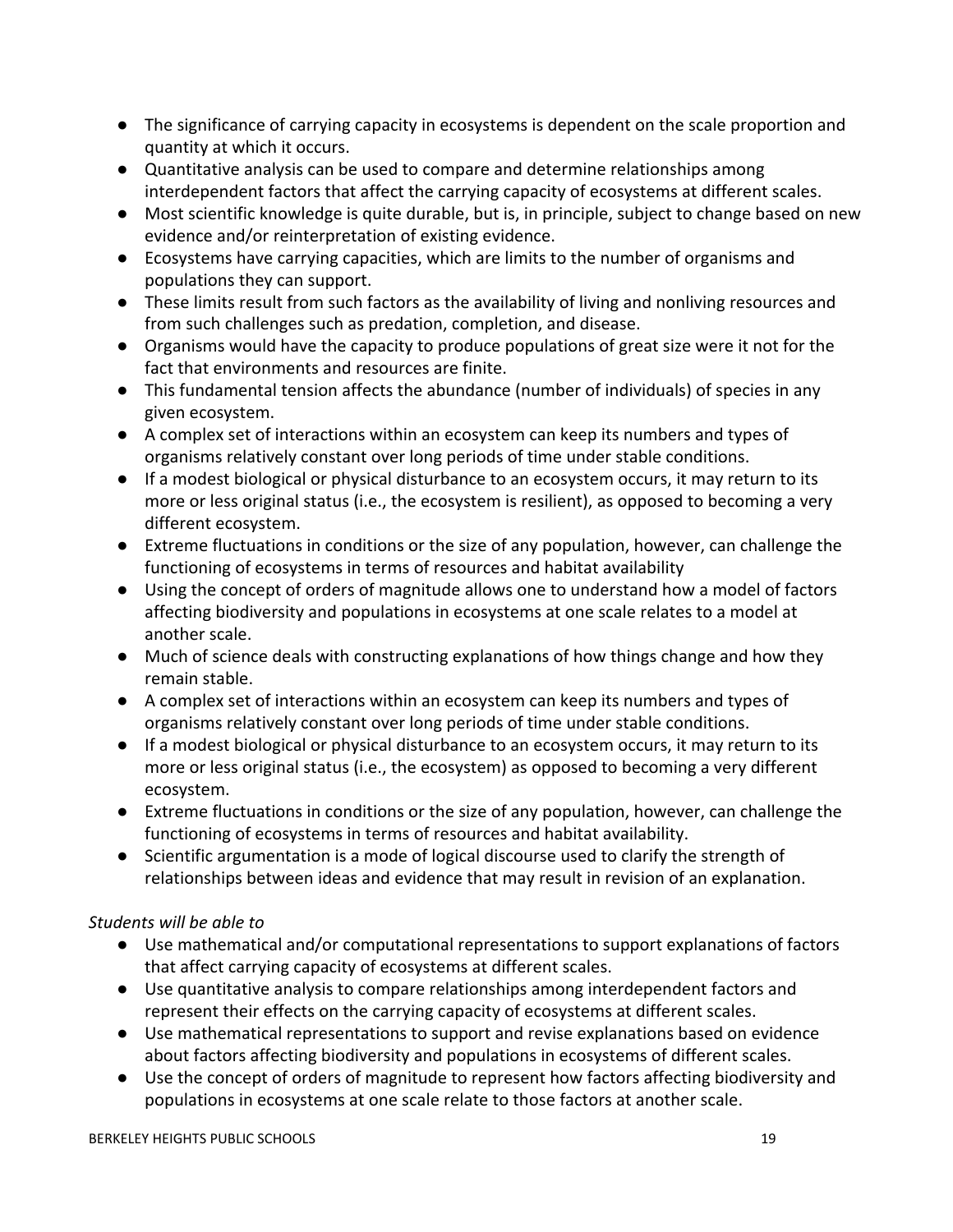- Evaluate the claims, evidence, and reasoning that support the contention that complex interactions in ecosystems maintain relatively consistent numbers and types of organisms in stable conditions, but changing conditions may result in a new ecosystem.
- Construct explanations of how modest biological or physical changes versus extreme changes affect stability and change in ecosystems.
- Illustrate how interactions among living systems and with their environment result in the movement of matter and energy.
- Graph real or simulated populations and analyze the trends to understand consumption patterns and resource availability, and make predictions as to what will happen to the population in the future.
- Provide evidence that the growth of populations are limited by access to resources, and how selective pressures may reduce the number of organisms or eliminate whole populations of organisms.

# **Possible Activities:**

- Population Growth -- Exponential and Logistic Models vs. Complex Reality
	- This analysis and discussion activity is designed to help students develop a solid understanding of the exponential and logistic models of population growth, including the biological processes that result in exponential or logistic population growth.
	- Students learn about the simplifying assumptions built into the exponential and logistic models and explore how deviations from these assumptions can result in discrepancies between the predictions of these models and the actual trends in population size for natural populations.
	- Students engage in understanding the equations for the exponential and logistic models of population growth and evaluating the relative advantages of equations vs. graphs as models of population growth.
	- <http://serendip.brynmawr.edu/exchange/bioactivities/pop>
- The Ecology of Lyme Disease
	- This analysis and discussion activity engages students in understanding the lifecycle and adaptations of black-legged ticks and the relationships between these ticks, their vertebrate hosts, and the bacteria that cause Lyme disease.
	- Students use this background to analyze when and where human risk of Lyme disease is greatest, why rates of Lyme disease have increased in recent decades in the US, and ecological approaches to preventing Lyme disease.
	- <http://serendip.brynmawr.edu/exchange/bioactivities/LymeDisease>
- Exploring Biomes in Gorongosa National Park
	- $\circ$  As students complete the activity, they will analyze climate and vegetation data to draw conclusions about the characteristics of specific biomes.
	- They will also explore the connections between temperature, precipitation, and vegetation in the biomes of Gorongosa National Park and their own region.
	- This activity encourages students to draw upon prior knowledge about climate, make predictions, and then explore those predictions using the [Gorongosa National Park](http://www.hhmi.org/biointeractive/gorongosa-national-park-interactive-map) [Interactive Map click and learn.](http://www.hhmi.org/biointeractive/gorongosa-national-park-interactive-map)
	- <http://www.hhmi.org/biointeractive/exploring-biomes-gorongosa-national-park>
- Hungry Birds App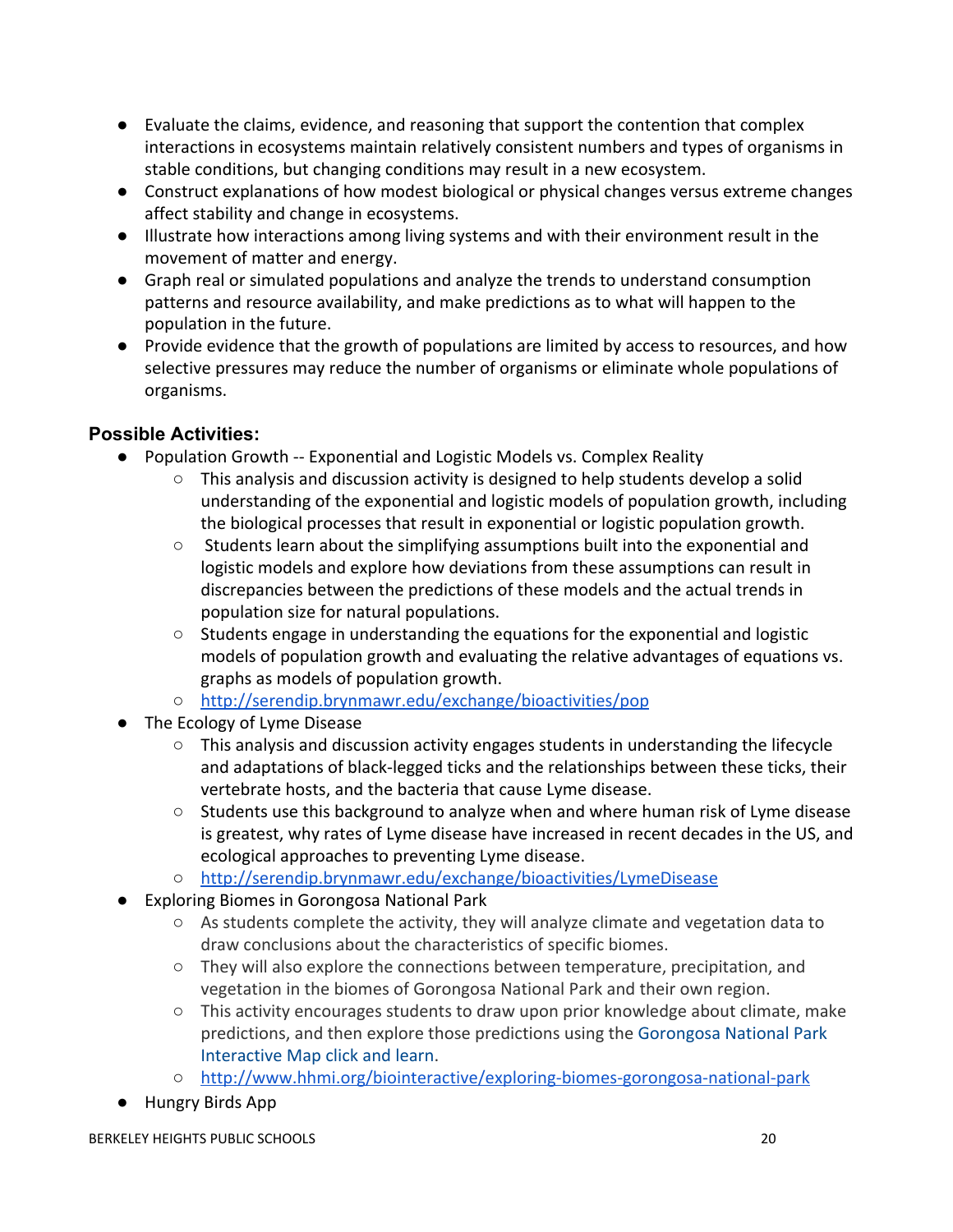# **Unit 3: Human Activities and Climate**

## **Duration: Honors - 26 days / Regular - 18 days**

**Overview:** Students will be given the opportunity to examine, explore and experiment as the discover how human activities affect the global climate. Global Climate Shift (global warming), Acid deposition and natural resource management will be used to relate ideas to real world problems. Natural and artificial succession will be explained so that connections can be made between natural and human influenced.

#### **Standards:**

- **HS-ESS3-1** Construct an explanation based on evidence for how the availability of natural resources, occurrence of natural hazards, and changes in climate have influenced human activity. [Clarification Statement: Examples of key natural resources include access to fresh water (such as rivers, lakes, and groundwater), regions of fertile soils such as river deltas, and high concentrations of minerals and fossil fuels. Examples of natural hazards can be from interior processes (such as volcanic eruptions and earthquakes), surface processes (such as tsunamis, mass wasting and soil erosion), and severe weather (such as hurricanes, floods, and droughts). Examples of the results of changes in climate that can affect populations or drive mass migrations include changes to sea level, regional patterns of temperature and precipitation, and the types of crops and livestock that can be raised.]
- **HS-ESS3-6** Use a computational representation to illustrate the relationships among Earth systems and how those relationships are being modified due to human activity. [Clarification Statement: Examples of Earth systems to be considered are the hydrosphere, atmosphere, cryosphere, geosphere, and/or biosphere. An example of the far-reaching impacts from a human activity is how an increase in atmospheric carbon dioxide results in an increase in photosynthetic biomass on land and an increase in ocean acidification, with resulting impacts on sea organism health and marine populations.] [Assessment Boundary: Assessment does not include running computational representations but is limited to using the published results of scientific computational models.]
- **HS-ESS3-5** Analyze geoscience data and the results from global climate models to make an evidence-based forecast of the current rate of global or regional climate change and associated future impacts to Earth systems. [Clarification Statement: Examples of evidence, for both data and climate model outputs, are for climate changes (such as precipitation and temperature) and their associated impacts (such as on sea level, glacial ice volumes, or atmosphere and ocean composition).] [Assessment Boundary: Assessment is limited to one example of a climate change and its associated impacts.]
- **HS-ESS3-4** Evaluate or refine a technological solution that reduces impacts of human activities on natural systems.\* \* [Clarification Statement: Examples of data on the impacts of human activities could include the quantities and types of pollutants released, changes to biomass and species diversity, or areal changes in land surface use (such as for urban development, agriculture and livestock, or surface mining). Examples for limiting future impacts could range from local efforts (such as reducing, reusing, and recycling resources) to large-scale geoengineering design solutions (such as altering global temperatures by making large changes to the atmosphere or ocean).]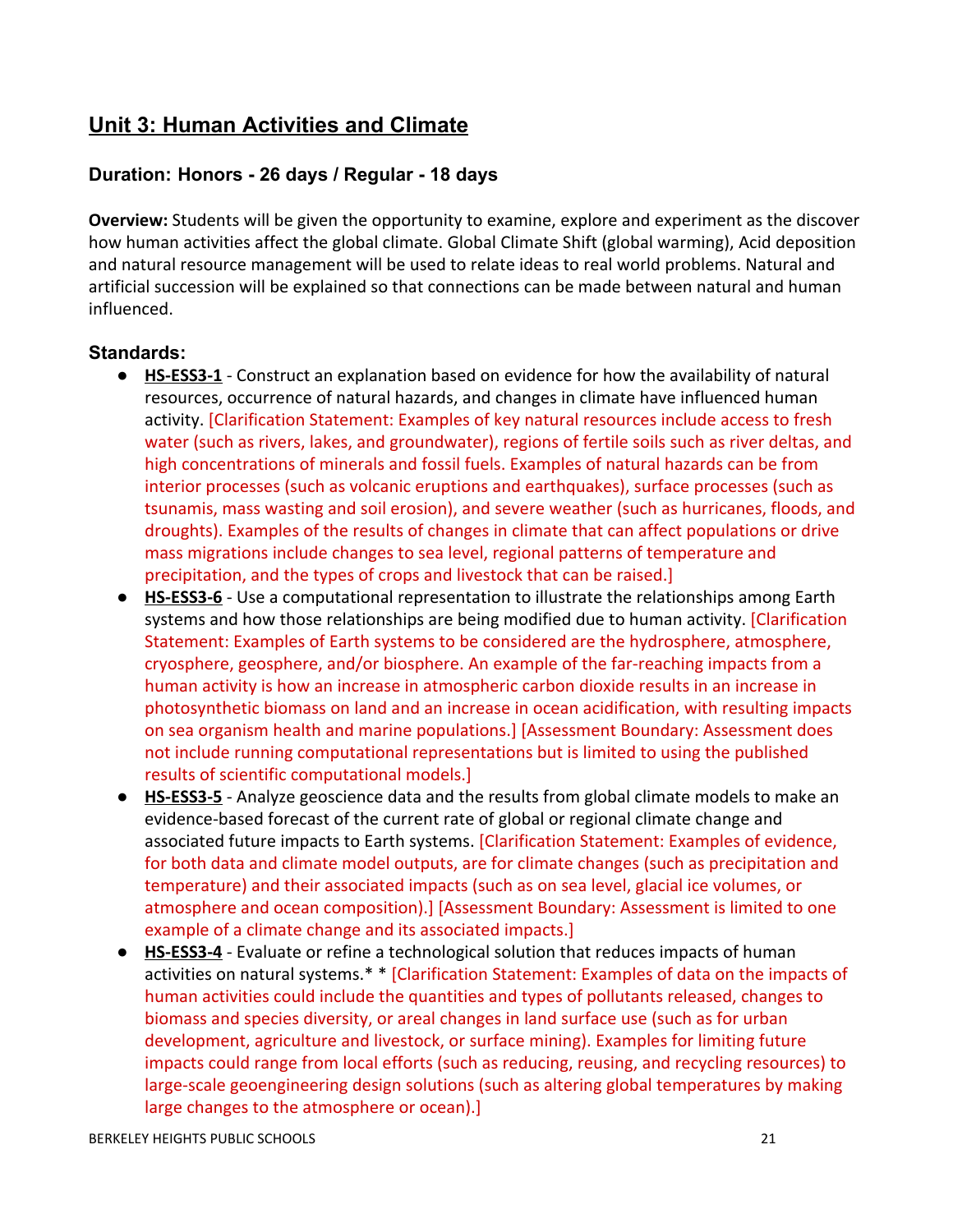● **HS-ETS1-3** - Evaluate a solution to a complex real-world problem based on prioritized criteria and tradeoffs that account for a range of constraints, including cost, safety, reliability, and aesthetics, as well as possible social, cultural, and environmental impacts.

## **Essential Questions:**

- How are human activities influence the global ecosystem?
- What are the relationships among earth's systems and how are those relationships being modified due to human activity?
- What is the current rate of global or regional climate change and what are the associated future impacts to Earth's systems?
- How can the impacts of human activities on natural systems be reduced?

## **Student Objectives:**

… *Students will know*

- Resource vitality has guided the development of human society. Natural hazards and other geologic events have shaped the course of human history.
- Natural hazards and other geologic events have significantly altered the sizes of human populations and have driven human migration.
- Empirical evidence is required to differentiate between cause and correlation and make claims about how the availability of natural resources, occurrence of natural hazards, and changes in climate have influenced human activities.
- Modern civilization depends on major technological systems.
- Changes in climate can affect population or drive mass migration.
- Current models predict that, although future regional climate changes will be complex and will vary, average global temperatures will continue to rise.
- The outcomes predicted by global climate models strongly depend on the amounts of human-generated greenhouse gases are added to the atmosphere each year and by the ways in which these gases are absorbed by the ocean and biosphere.
- Through computer simulations and other studies, important discoveries are still being made about how the ocean, the atmosphere, and the biosphere interact and are modified in response to human activities.
- When investigating or describing a system, the boundaries and initial conditions of the system need to be defined and their inputs and outputs analyzed and described using models.
- Criteria may need to be broken down into similar ones that can be approached systematically, and decisions about the priority of certain criteria over others (trade-offs) may be needed.
- Human activities can modify the relationships among Earth systems.
- Although the magnitude of human impacts are greater than they have ever been, so too are human abilities to model, predict, and manage current and future impacts.
- Change in rates of change can be quantified and modeled over very short or very long periods of time. Some system changes are irreversible.
- Science investigations use diverse methods and do not always use the same set of procedures to obtain data.
- Science knowledge is based on empirical evidence.
- Scientist and engineers can make major contributions by developing technologies that produce less pollution and waste and that preclude ecosystem degradation.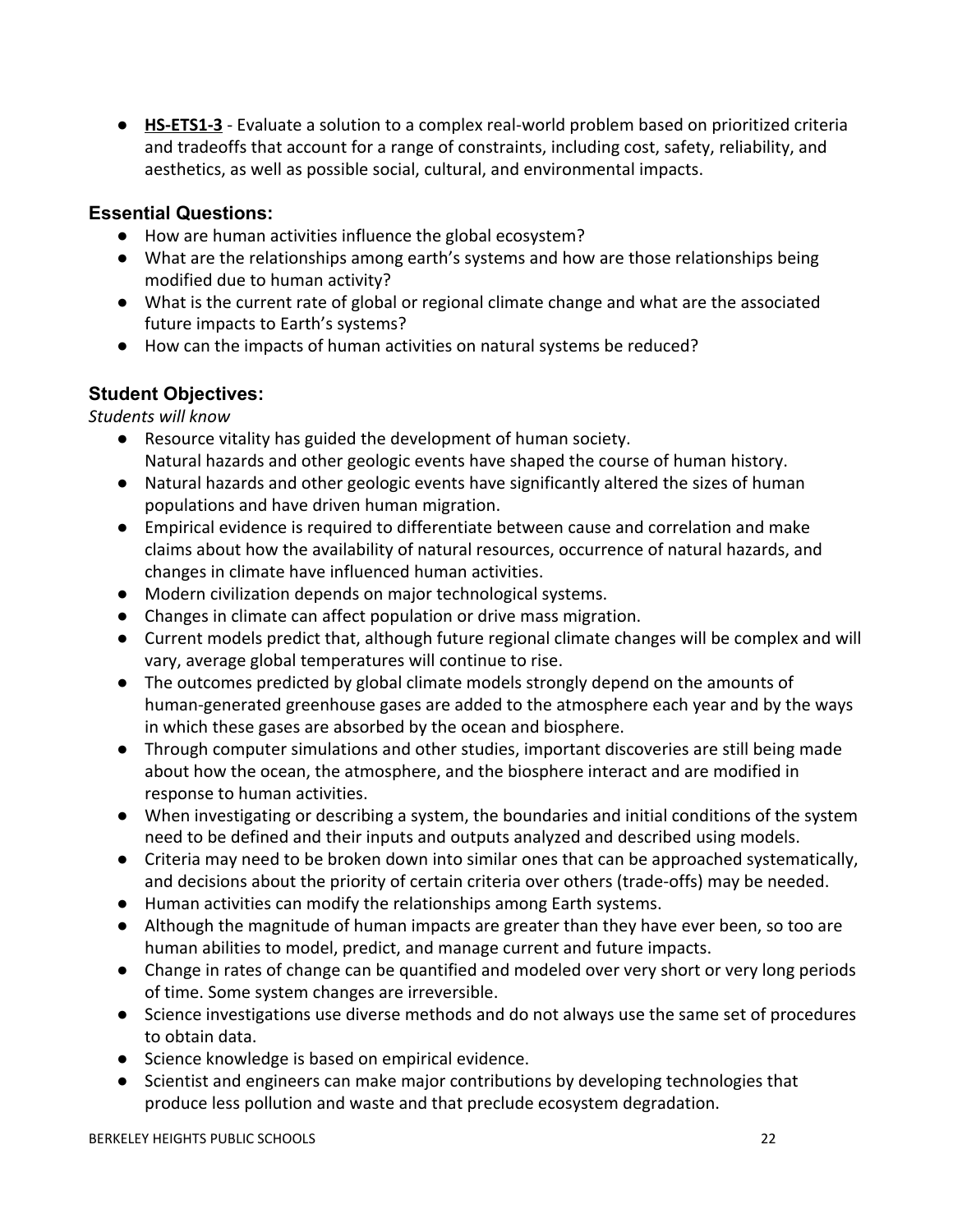- Engineers continuously modify these systems to increase benefits while decreasing costs and risks.
- Feedback (negative or positive) can stabilize or destabilize natural systems.
- When evaluating solutions, it is important to take into account a range of constraints, including costs, safety, reliability, and aesthetics, and to consider social, cultural, and environmental impacts.
- New technologies can have deep impacts on society and the environment, including some that are not anticipated.
- Analysis of costs and benefits is a critical aspect of decisions about technology.

#### … *Students will be able to*

- Use a computational representation to illustrate the relationships among Earth systems and how these relationships are being modified due to human activity.
- Describe the boundaries of Earth systems.
- Analyze and describe the inputs and outputs of Earth systems.
- Analyze geosciences data and the results from global climate models to make an evidence-based forecast of the current rate of global or regional climate change and associated future impacts to Earth systems.
- Quantify and model change and rates of change in geosciences data and rates of global or regional climate change and associated impacts to Earth systems.
- Evaluate or refine a technological solution that reduces impacts of human activities on natural systems based on scientific knowledge and student generated sources of evidence; prioritize criteria and tradeoff considerations.

#### **Possible Activities:**

- Changing Biological Communities -- Disturbance and Succession
	- This analysis and discussion activity helps students to understand how biological communities change during succession after a disturbance.
	- Students analyze research evidence and explore how the interactions between different types of plants and animals influence succession.
	- Students use their understanding of the processes involved in succession to construct and evaluate models of succession in abandoned farm fields.
	- Students also analyze the effects on succession of climate and non-native invasive plants.
	- <http://serendip.brynmawr.edu/exchange/bioactivities/succession>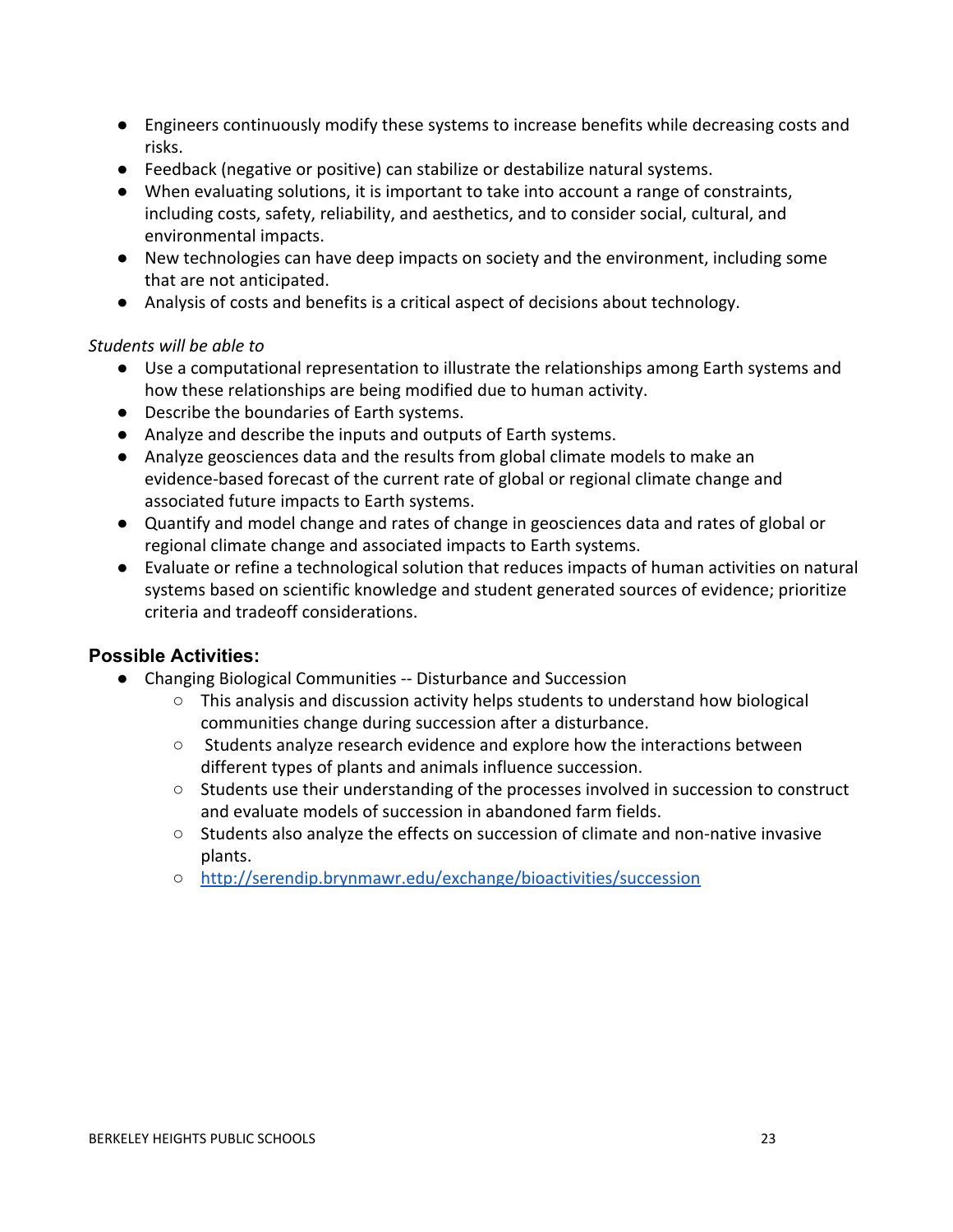# **Unit 4: Human Activity and Biodiversity**

# **Duration: Honors - 24 days / 24 days**

**Overview:** Human interactions with the environment have long term problems and effects on the global community. Sustainability is a pervasive concept through environmental science and helps guide restoration ecology. Students will research and explore how human impacts have caused changes and how those changes may be reversed.

Standards:

- **HS-ESS3-3** Create a computational simulation to illustrate the relationships among management of natural resources, the sustainability of human populations, and biodiversity. [Clarification Statement: Examples of factors that affect the management of natural resources include costs of resource extraction and waste management, per-capita consumption, and the development of new technologies. Examples of factors that affect human sustainability include agricultural efficiency, levels of conservation, and urban planning.] [Assessment Boundary: Assessment for computational simulations is limited to using provided multi-parameter programs or constructing simplified spreadsheet calculations.]
- **HS-LS2-7** Design, evaluate, and refine a solution for reducing the impacts of human activities on the environment and biodiversity. [Clarification Statement: Examples of human activities can include urbanization, building dams, and dissemination of invasive species.]
- **HS-LS4-6** Create or revise a simulation to test a solution to mitigate adverse impacts of human activity on biodiversity. [Clarification Statement: Emphasis is on designing solutions for a proposed problem related to threatened or endangered species, or to genetic variation of organisms for multiple species.]
- **HS-ETS1-1** Analyze a major global challenge to specify qualitative and quantitative criteria and constraints for solutions that account for societal needs and wants.
- **HS-ETS1-2** Design a solution to a complex real-world problem by breaking it down into smaller, more manageable problems that can be solved through engineering.
- **HS-ETS1-3** Evaluate a solution to a complex real-world problem based on prioritized criteria and tradeoffs that account for a range of constraints, including cost, safety, reliability, and aesthetics, as well as possible social, cultural, and environmental impacts.
- **HS-ETS1-4** Use a computer simulation to model the impact of proposed solutions to a complex real-world problem with numerous criteria and constraints on interactions within and between systems relevant to the problem.

## **Essential Questions:**

- How might we change habits if we replaced the word "environment" with the word "life support system"?
- Does reducing human impacts on our global life support system require social engineering or mechanical engineering?
- Is the damage done to the global life support system permanent?

## **Student Objectives:**

… *Students will know*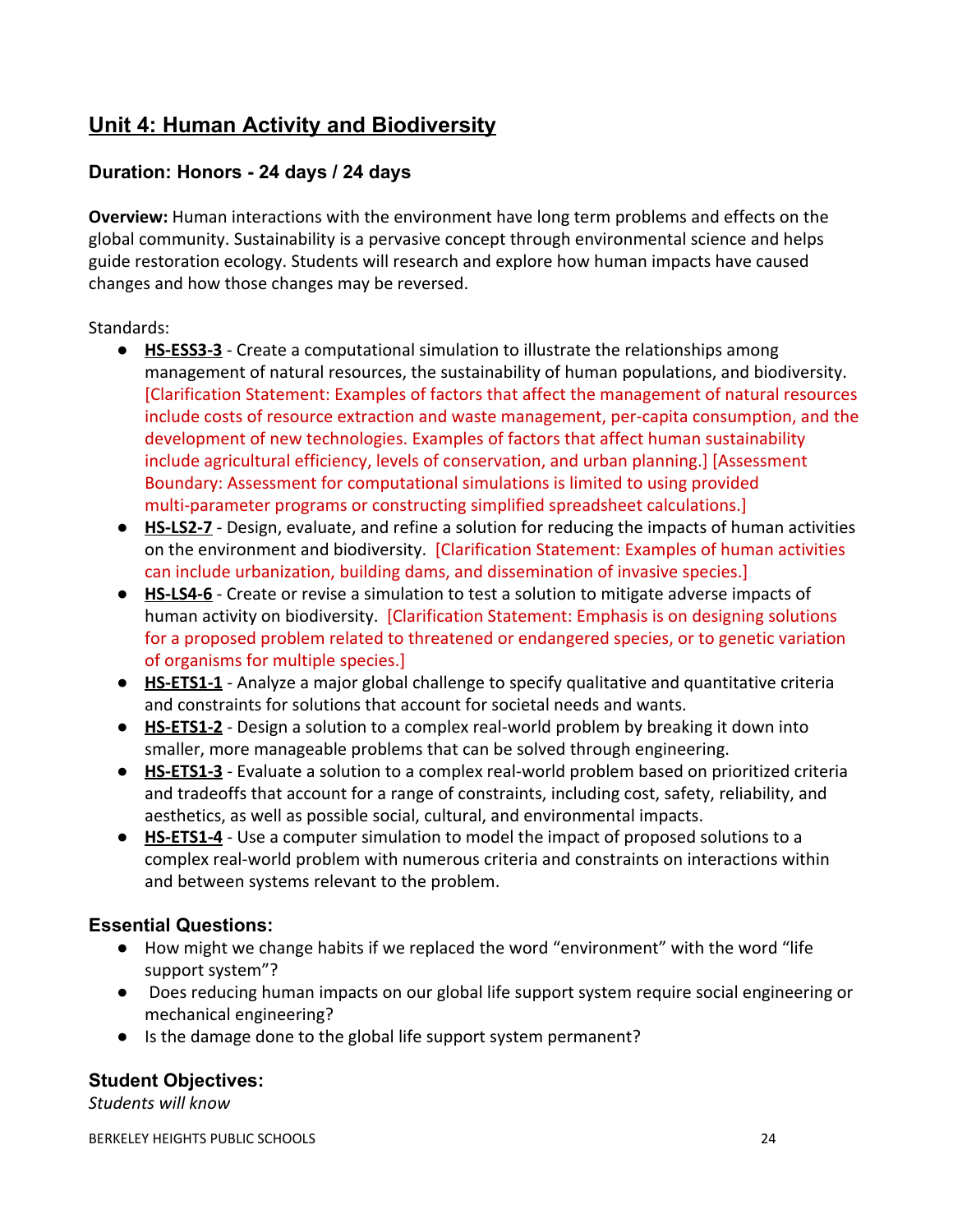- The sustainability of human societies and the biodiversity that supports them require responsible management of natural resources.
- Change and rates of change can be quantified and modeled over very short or very long periods.
- Some system changes are irreversible.
- Modern civilization depends on major technological systems.
- New technologies can have deep impacts on society and the environment including some that are not anticipated.
- Scientific knowledge is a result of human endeavors imagination and creativity.
- Anthropogenic changes (induced by human activity) in the environment— including habitat destruction, pollution, introduction of invasive species, overexploitation, and climate change—can disrupt an ecosystem and threaten the survival of some species.
- Biodiversity is increased by the formation of new species (speciation) and decreased by the loss of species (extinction).
- Humans depend on the living world for the resources and other benefits provided by biodiversity. But human activity is also having adverse impacts on biodiversity through overpopulation, overexploitation, habitat destruction, pollution, introduction of invasive species, and climate change.
- Thus sustaining biodiversity so that ecosystem functioning and productivity are maintained is essential to supporting and enhancing life on Earth.
- Sustaining biodiversity also aids humanity by preserving landscapes of recreational or inspirational value.
- Much of science deals with constructing explanations of how things change and how they remain stable.
- When evaluating solutions, it is important to take into account a range of constraints—including costs, safety, reliability, and aesthetics—and to consider social, cultural, and environmental impacts.
- Criteria may need to be broken down into simpler ones that can be approached systematically, and decisions about the priority of certain criteria over others (trade-offs) may be needed.
- New technologies can have deep impacts on society and the environment, including some that were not anticipated. Analysis of cost and benefits is a critical.
- Changes in the physical environment, whether naturally occurring or human induced, have contributed to the expansion of some species, the emergence of new distinct species as populations diverge under different conditions, and the decline—and sometimes the extinction—of some species.
- Humans depend on the living world for the resources and other benefits provided by biodiversity. But human activity is also having adverse impacts on biodiversity through overpopulation, overexploitation, habitat destruction, pollution, introduction of invasive species, and climate change.
- Thus sustaining biodiversity so that ecosystems' functioning and productivity are maintained is essential to supporting and enhancing life on Earth. Sustaining biodiversity also aids humanity by preserving landscapes of recreational or inspirational value.
- Empirical evidence is required to differentiate between cause and correlation and make claims about specific causes and effects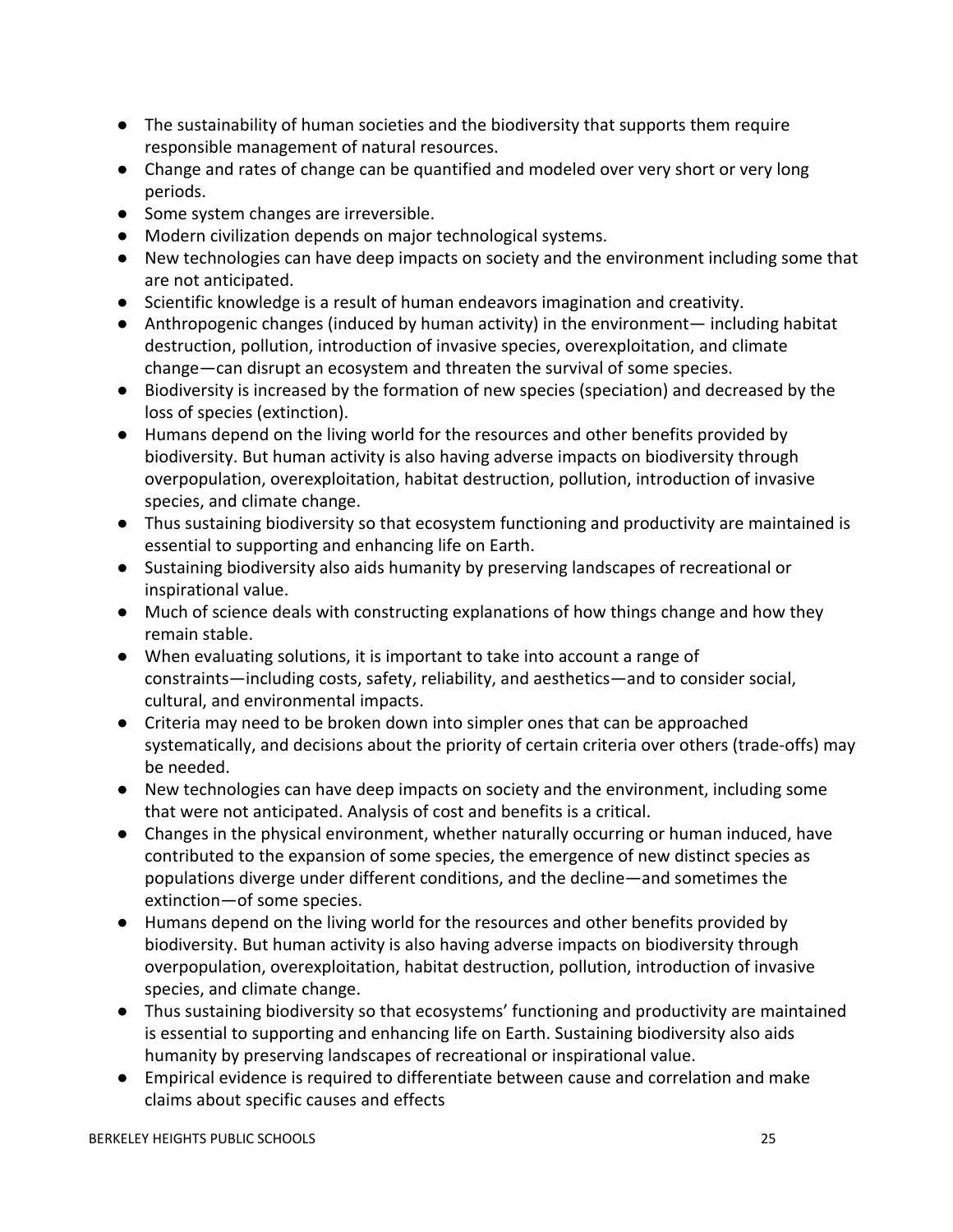- When evaluating solutions, it is important to take into account a range of constraints, including cost, safety, reliability, and aesthetics, and to consider social, cultural, and environmental impacts.
- Both physical models and computers can be used in various ways to aid the engineering design process. Computers are useful for a variety of purposes, such as running simulations to test ways of solving a problem or to see which one is most efficient or economical, and in making a persuasive presentation to a client about how a given design will meet his or her needs.
- Criteria may need to be broken down into simpler ones that can be approached systematically, and decisions about the priority of certain criteria over others (trade-offs) may be needed.
- New technologies can have deep impacts on society and the environment, including some that were not anticipated.
- Analysis of costs and benefits is a critical aspect of decisions about technology. endangered species or to genetic variation of organisms for multiple species.
- Analyze costs and benefits of a solution to mitigate adverse impacts of human activity on biodiversity.

## … *Students will be able to*

- Create a computational simulation to illustrate the relationships among management of natural resources, the sustainability of human populations, and biodiversity.
- Quantify and model change and rates of change in the relationships among management of natural resources, the sustainability of human populations, and biodiversity.
- Design, evaluate, and refine a solution for reducing the impacts of human activities on the environment and biodiversity based on scientific knowledge, student-generated sources of evidence, prioritized criteria, and tradeoff considerations.
- Construct explanations for how the environment and biodiversity change and stay the same when affected by human activity.
- Evaluate a solution for reducing the impacts of human activities on the environment and biodiversity based on scientific knowledge, student generated sources of evidence, prioritized criteria, and tradeoff considerations.
- Analyze costs and benefits of a solution for reducing the impacts of human activities on the environment and biodiversity based on scientific knowledge, student-generated sources of evidence, prioritized criteria, and tradeoff considerations.
- Create or revise a simulation based on scientific knowledge, student generated sources of evidence, prioritized criteria, and tradeoff considerations to test a solution to mitigate adverse impacts of human activity on biodiversity.
- Use empirical evidence to make claims about the impacts of human activity on biodiversity.
- Break down the criteria for the design of a simulation to test a solution for mitigating adverse impacts of human activity on biodiversity into simpler ones that can be approached systematically based on consideration of tradeoffs.
- Design a solution for a proposed problem related to threatened or endangered species or to genetic variation of organisms for multiple species.
- Analyze costs and benefits of a solution to mitigate adverse impacts of human activity on biodiversity.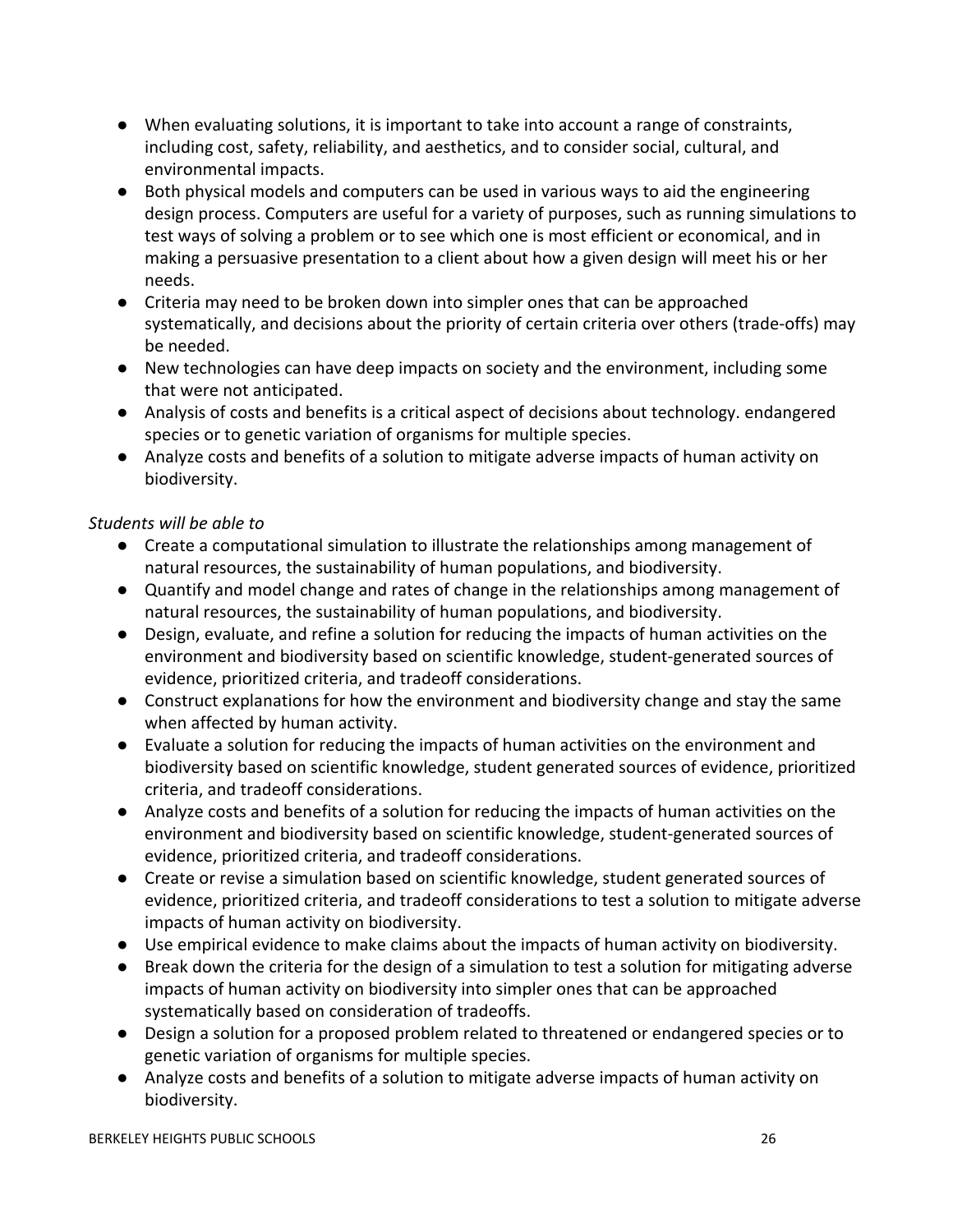### **Possible Activities:**

- Of Microbes and Men
	- To develop a model to show the relationships among nitrogen and the ecosystem including parts that are not observable but predict observable phenomena. They will then construct an explanation of the effects of the environmental and human factors on this cycle.
	- <http://www.science-live.org/teachers/NitrogenGame.html>
- Students will be examining solutions for reducing or mitigating impacts of human activity on the environment and biodiversity. They will design, evaluate, refine or revise, and finally test a solution, utilizing the complete engineering cycle.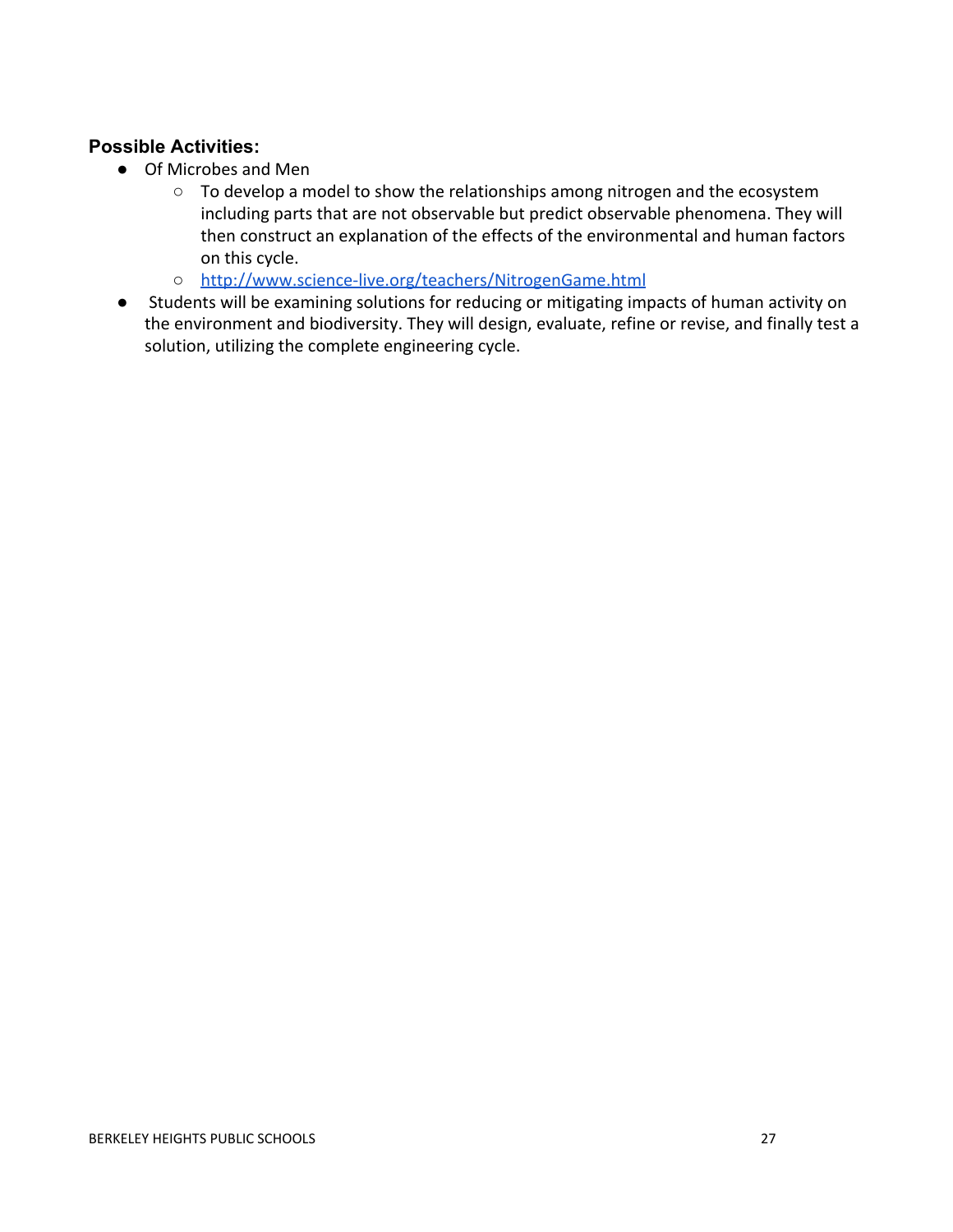# **Unit 5: Cell Specialization and Homeostasis**

## **Duration: Honors - 24 days / Regular - 20 days**

**Overview:** Cells are the basic unit of life. As we allow students to examine this we need to explore how structure determines use. In biochemistry, individual molecules interact in specifically with each other and with the environment. Cell specialization and differentiation in multicellular systems can be seen as the extension of different genes found on chromosomes. The movement of molecules into, out of and through cells determine what those cells may be able to do. Honors students dive deeper into this and related topics

## **Standards:**

- **HS-LS1-1** Construct an explanation based on evidence for how the structure of DNA determines the structure of proteins which carry out the essential functions of life through systems of specialized cells. [Assessment Boundary: Assessment does not include identification of specific cell or tissue types, whole body systems, specific protein structures and functions, or the biochemistry of protein synthesis.]
- **HS-LS1-6** Construct and revise an explanation based on evidence for how carbon, hydrogen, and oxygen from sugar molecules may combine with other elements to form amino acids and/or other large carbon-based molecules. [Clarification Statement: Emphasis is on using evidence from models and simulations to support explanations.] [*Assessment Boundary: Assessment does not include the details of the specific chemical reactions or identification of macromolecules.*]
- **HS-LS1-2** Develop and use a model to illustrate the hierarchical organization of interacting systems that provide specific functions within multicellular organisms. [Clarification Statement: Emphasis is on functions at the organism system level such as nutrient uptake, water delivery, and organism movement in response to neural stimuli. An example of an interacting system could be an artery depending on the proper function of elastic tissue and smooth muscle to regulate and deliver the proper amount of blood within the circulatory system.] [Assessment Boundary: Assessment does not include interactions and functions at the molecular or chemical reaction level.]
- **HS-LS1-3** Plan and conduct an investigation to provide evidence that feedback mechanisms maintain homeostasis. [Clarification Statement: Examples of investigations could include heart rate response to exercise, stomatal response to moisture and temperature, and root development in response to water levels.] [Assessment Boundary: Assessment does not include the cellular processes involved in the feedback mechanism.]
- **HS-LS1-4** Use a model to illustrate the role of cellular division (mitosis) and differentiation in producing and maintaining complex organisms. [Assessment Boundary: Assessment does not include specific gene control mechanisms or rote memorization of the steps of mitosis.]

## **Essential Questions:**

- How do the structures of organisms enable life's functions?
- How does the structure of DNA determine the structure of proteins, and what is the function of proteins?
- What do people mean when they say that humans are made of a system of systems?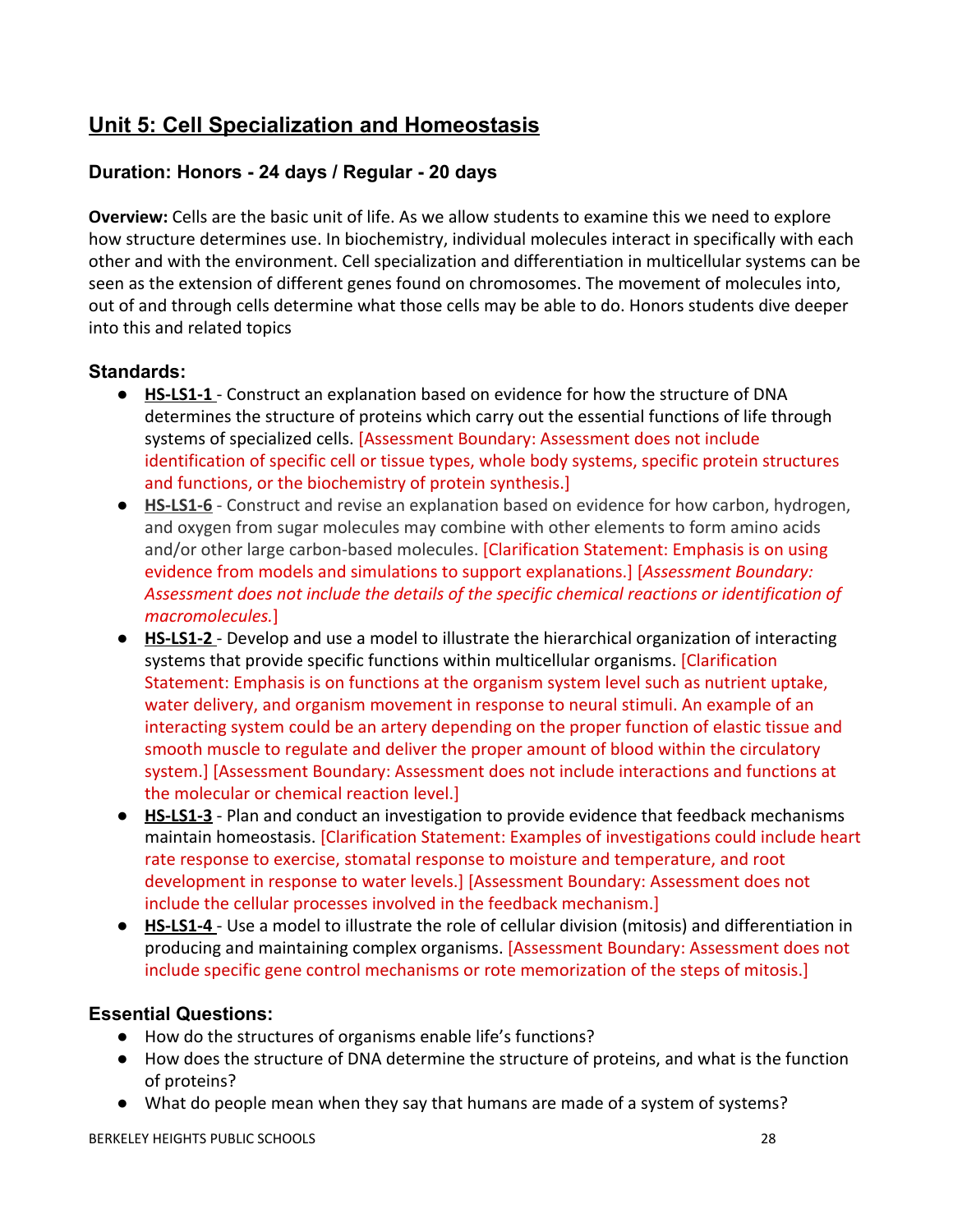- How do feedback mechanisms maintain homeostasis?
- Why aren't all elephants the same size?

# **Student Objectives**

… *Students will know*

- Systems of specialized cells within organisms help them perform the essential functions of life.
- All cells contain genetic information in the form of DNA molecules. Genes are regions in the DNA that contain the instructions that code for the formation of proteins, which carry out most of the work of cells.
- Investigating or designing new systems or structures requires a detailed examination of the properties of different materials, the structures of different components, and connections of components to reveal their functions and/or solve a problem.Investigate explanations for the structure and functions of cells as the basic unit of life, of hierarchical organization of interacting organ systems, and of the role of specialized cells for maintenance and growth.
- Multicellular organisms have a hierarchical structural organization, in which any one system is made up of numerous parts and is itself a component of the next level.
- Models (e.g., physical, mathematical, computer models) can be used to simulate systems and interactions—including energy, matter, and information flows— within and between systems at different scales.
- All cells contain genetic information in the form of DNA molecules. Genes are regions in the DNA that contain the instructions that code for the formation of proteins, which carry out most of the work of cells.
- Feedback mechanisms maintain a living system's internal conditions within certain limits, and they mediate behaviors, allowing the system to remain alive and functional even as external conditions change within some range. Feedback mechanisms can encourage (through positive feedback) or discourage (negative feedback) what is going on inside the living system.
- Feedback (negative or positive) can stabilize or destabilize a system.
- In multicellular organisms, individual cells grow and then divide via a process called mitosis, thereby allowing the organism to grow.
- The organism begins as a single cell (fertilized egg) that divides successively to produce many cells, with each parent cell passing identical genetic material (two variants of each chromosome pair) to both daughter cells.
- Cellular division and differentiation produce and maintain a complex organism, composed of systems of tissues and organs that work together to meet the needs of the whole organism.
- Models (e.g., physical, mathematical, and computer models) can be used to simulate systems and interactions, including energy, matter, and information flows, within and between systems at different scales.

## … *Students will be able to*

- Construct an explanation based on valid and reliable evidence obtained from a variety of sources (including students' own investigations, models, theories, simulations, peer review) for how the structure of DNA determines the structure of proteins, which carry out the essential functions of life through systems of specialized cells.
- Construct an explanation, based on the assumption that theories and laws that describe the natural world operate today as they did in the past and will continue to do so in the future, for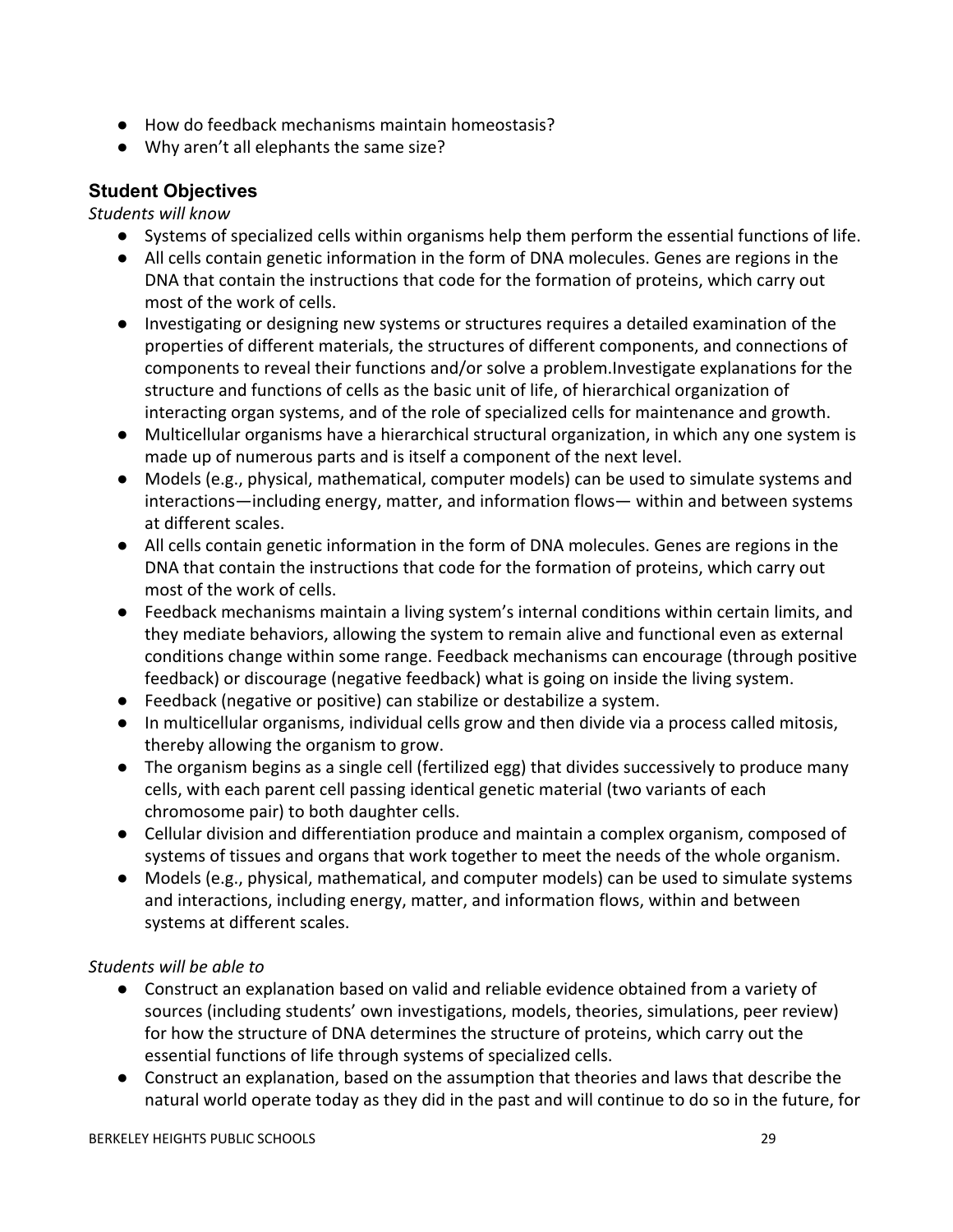how the structure of DNA determines the structure of proteins, which carry out the essential functions of life through systems of specialized cells.

- Conduct a detailed examination of the structure and function of DNA.
- Develop and use a model based on evidence to illustrate hierarchical organization of interacting systems that provide specific functions within multicellular organism.
- Develop and use a model based on evidence to illustrate the interaction of functions at the organism system level.
- Develop and use a model based on evidence to illustrate the flow of matter and energy within and between systems of an organism at different scales.
- Plan and conduct an investigation individually and collaboratively to produce evidence that feedback mechanisms (negative and positive) maintain homeostasis.
- In the planning of the investigation, decide on the types, amount, and accuracy of the data needed to produce reliable measurements, consider limitations on the precision of the data, and refine the design accordingly.
- Use a model based on evidence to illustrate the role of cellular division (mitosis) and differentiation in producing and maintaining complex organisms.
- Use a model to illustrate the role of cellular division and differentiation in terms of energy, matter, and information flows within and between systems of cells/organisms.
- Explain the connection between the sequence and the subcomponents of a biomolecule and its properties. [Clarification Statement: Emphasis is on the general structural properties that define molecules. Examples include r-groups of amino acids, protein shapes, the nucleotide monomers of DNA and RNA, hydrophilic and hydrophobic regions. ] [Assessment Boundary: Assessment does not include identification or the molecular sequence and structure of specific molecules]
- Create representations that explain how genetic information flows from a sequence of nucleotides in a gene to a sequence of amino acids in a protein.
- Provide examples and explain how organisms use feedback systems to maintain their internal environments.
- Construct models that explain the movement of molecules across membranes with membrane structure and function. [Clarification Statement: Emphasis is on the structure of cell membranes, which results in selective permeability; the movement of molecules across them via osmosis, diffusion and active transport maintains dynamic homeostasis.]

## **Possible Activities:**

- Water Properties & pH Lab
	- Students will test and observe the properties of water including cohesion, adhesion, water temperature, density, and water as a solvent, explaining why these properties of water are important for life
	- Students will buffer a solution, and explain how buffers are used in the blood
	- Students will test the pH of different household products, and will construct a pH scale
- Acid Rain: The Invisible Threat Video
	- $\circ$  Students will view a video about acid rain to identify the causes and effects on humans and the ecosystem
- Testing for Life's Molecules Lab
	- Students will recognize that living things are made of organic molecules.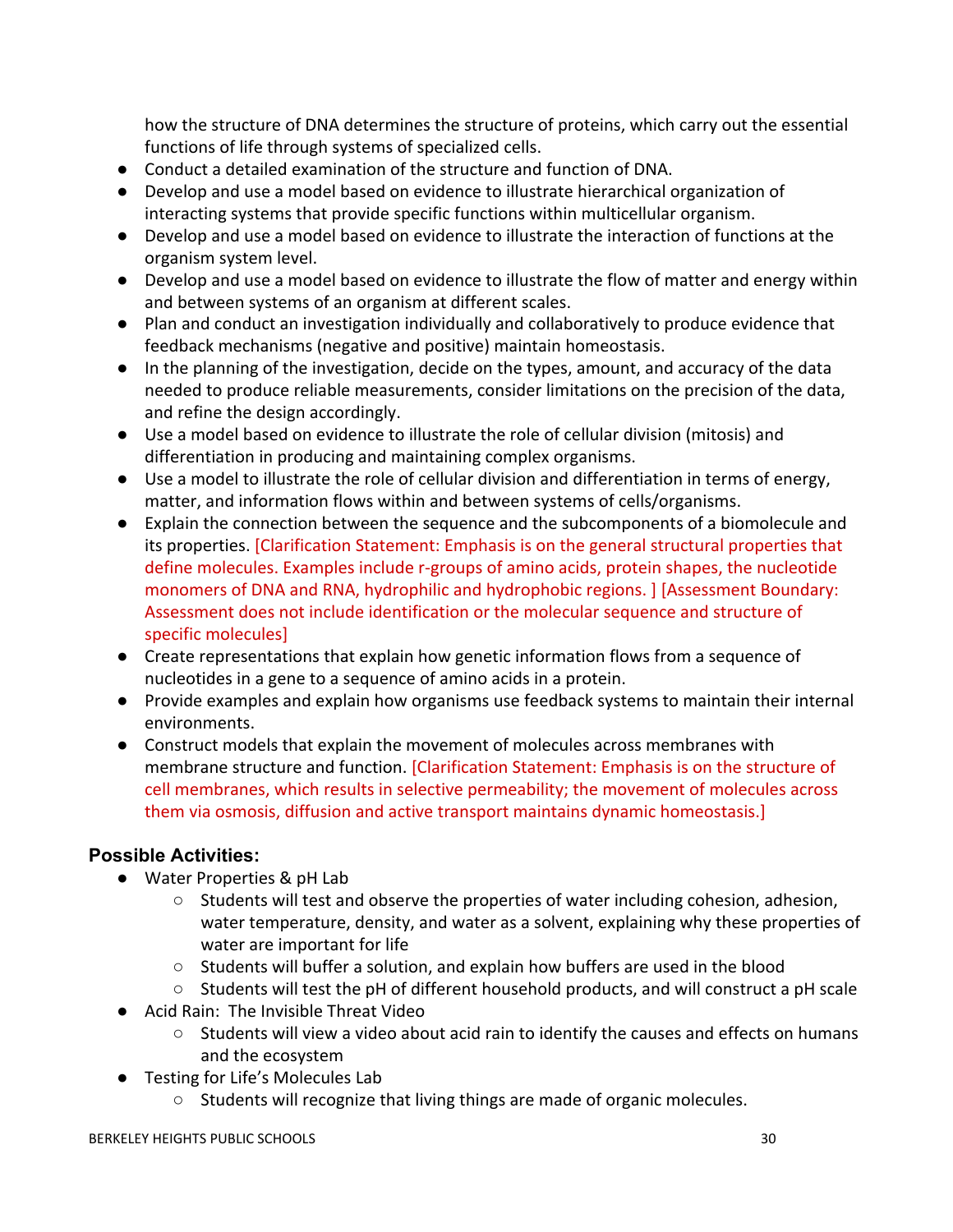- Students will identify and describe different types of organic molecules.
- Students will be able to test for the presence of proteins, glucose, starch, and fats using indicators.
- Enzyme Action Activity
	- Students "become an enzyme" to demonstrate the functions and properties of enzymes.
- Viruses Scavenger Hunt
	- Students will learn about viruses by visiting various stations (include videos, articles, and websites of information) around the classroom while using a worksheet to guide them.
- Bacteria Research
	- Students will jigsaw information about bacteria after researching topics such as bacteria basics, domain archaea, bacteria as pathogens, bacteria as weapons, environmental cleanup, and bacteria vs. viruses.
- A Tour of the Cell
	- Students will watch the Bozeman Video called "A Tour of the cell", and answer questions about the structure and function of cellular parts.
- Structure and Function of Molecules and Cells
	- $\circ$  Students learn how the function of molecules and cells is related to their structure (including shape, constituent components, and relationships between components). Students analyze multiple examples of the relationship between structure and function in diverse proteins and eukaryotic cells.
	- Students learn that cells are dynamic structures with constant activity, students learn about emergent properties, and students engage in argument from evidence to evaluate three alternative claims concerning the relationship between structure and function.
	- <http://serendip.brynmawr.edu/exchange/bioactivities/SFMolecCell>
- Build a Membrane
	- Students create a model of a small section of the cell membrane, identifying the function of each of the parts
	- [http://learn.genetics.utah.edu](http://learn.genetics.utah.edu/)
- Diffusion across a selectively permeable membrane
	- $\circ$  Students investigate the effects of molecule size on diffusion across a synthetic selectively permeable membrane.
	- This investigation includes a brief introduction to osmosis.
	- Additional questions introduce students to the roles of proteins in transporting polar substances across the cell membrane and guide students in analyzing the relative advantages of two different types of model of the cell membrane.
	- <http://serendip.brynmawr.edu/exchange/waldron/diffusion>
- Lego Protein Building
	- Students will use lego kits to construct models.
	- $\circ$  Students identify that the same parts can be used in different ways to construct different types of models, and relate this principle to protein synthesis and the central dogma.
- From Gene to Protein -- Transcription and Translation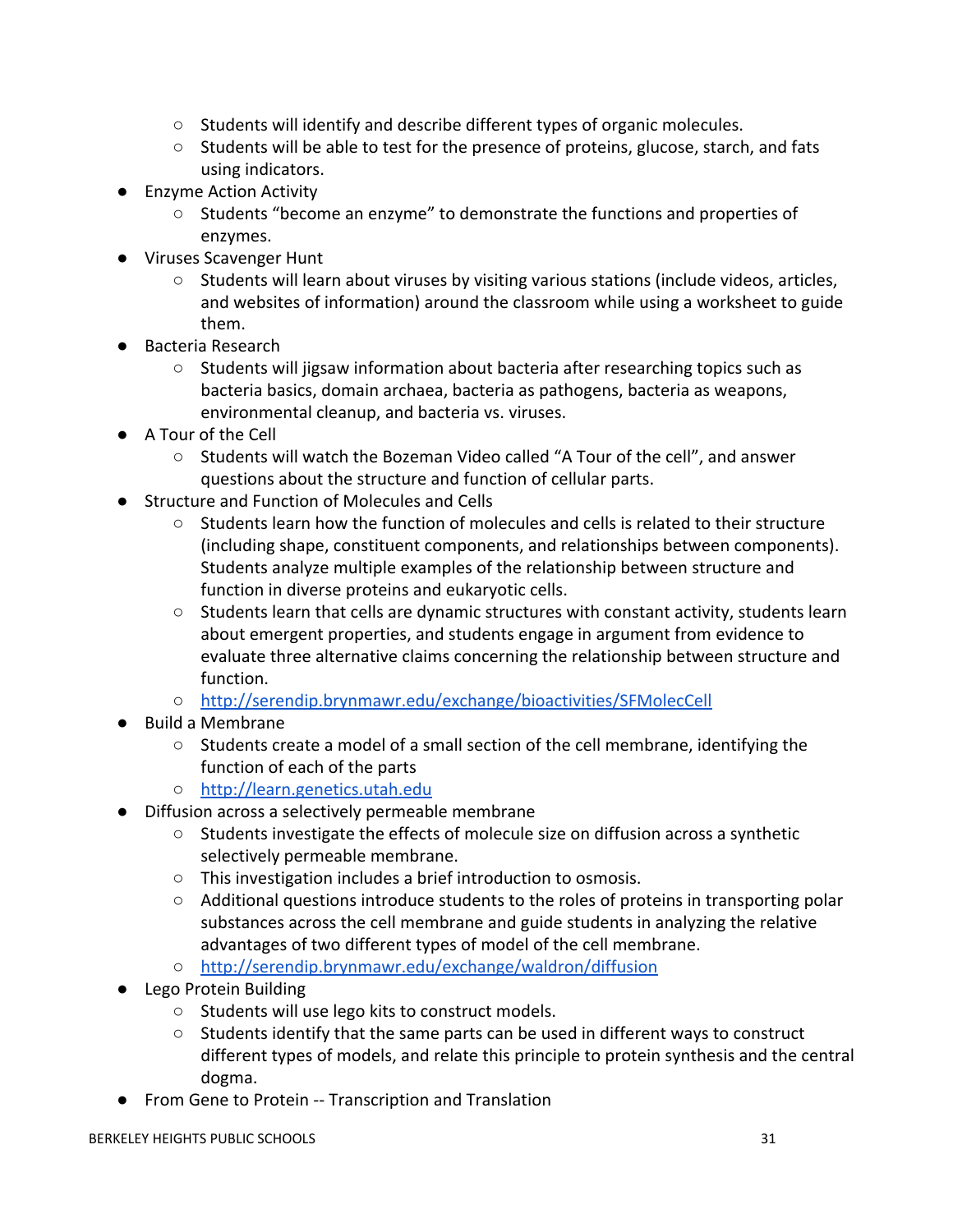- $\circ$  Students learn how a gene provides the instructions for making a protein and how genes influence our characteristics.
- $\circ$  To help students understand transcription, translation, and how genes can result in albinism or sickle cell anemia, this activity includes multiple figures, brief explanations and questions, together with three recommended animations.
- <http://serendip.brynmawr.edu/exchange/bioactivities/trans>
- From Gene to Polypeptide -- The Roles of the Base-Pairing Rules and the Genetic Code
	- Students complete this discussion/worksheet activity to review the information flow from a gene to a polypeptide, with an emphasis on understanding the roles of the base-pairing rules and the genetic code chart.
	- <http://serendip.brynmawr.edu/exchange/bioactivities/basepair>
- The Molecular Biology of Mutations and Muscular Dystrophy
	- Students complete this discussion/worksheet activity to review the information flow from a gene to a polypeptide, with an emphasis on understanding the roles of the base-pairing rules and the genetic code chart.
	- <http://serendip.brynmawr.edu/exchange/bioactivities/basepair>
- Activities for Understanding Gene Regulation
	- Students play the role of parts of operons in this activity to understand their structure and function.
	- Students identify why organisms must regulate gene expression.
- Diffusion Lab
	- Calculate effect of concentration on rate of diffusion.
	- Define concentration gradient
	- Explain experimental data concerning different concentration gradients
	- Create and complete a data table and prepare a graph to illustrate data.
	- Apply information from this experiment to other related problems.
- Students will create a model or written analogy for a cell as it relates to specialized parts working together for the synthesis of a product.
- Osmosis Lab
	- Recognize the direction of water through semipermeable membranes.
	- Distinguish differences between hypotonic and hypertonic solutions.
	- Predict impact of changing concentration gradients based on experimental data.
- Kingdom Exploration Lab Observing organisms with a microscope.
	- Calibrate and calculate measurements for organisms under a microscope.
	- Observe different types of cells and organisms under a microscope.
- Carbohydrate Testing Lab
	- Create a reference for identifying different saccharides using iodine and benedict's solution.
	- Test and identify unknown saccharides.
- Construct a model of DNA
- Construct a model of DNA replication.
- DNA Extraction Lab
	- Isolate different macromolecules from cell debri
	- Extract DNA.
- NOVA Elements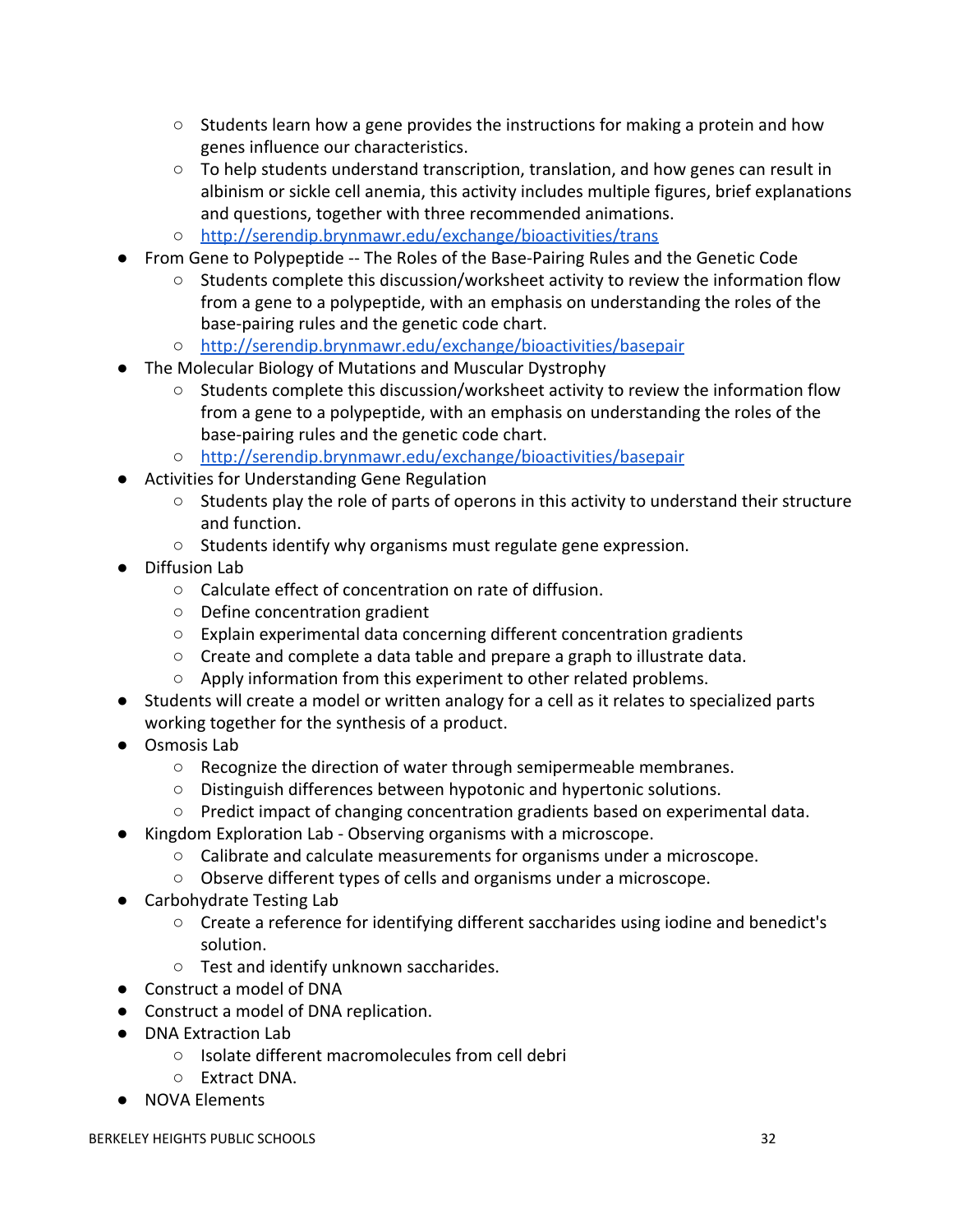- http://learn.genetics.utah.edu/content/labs/- Tour the Basics
- http://learn.genetics.utah.edu/content/labs/- From Gene to Protein
- http://learn.genetics.utah.edu/content/labs/- DNA Extraction
- <http://learn.genetics.utah.edu/content/labs/> Gel Electrophoresis
- <http://learn.genetics.utah.edu/content/labs/> Polymerase Chain Reaction
- <http://learn.genetics.utah.edu/content/labs/> Cloning the Basics
- Let's Clone a Mouse, Mouse, Mouse Lab
- Modeling Gene Transfer with a Plasmid
	- Students will explain function of a restriction enzyme.
	- Students will model process of making a recombinant DNA plasmid from a desired gene and the plasmid.
- V-Cell App
	- Protein Expression Movie -Pictures Quiz
	- RNA Expression Movie -Pictures Quiz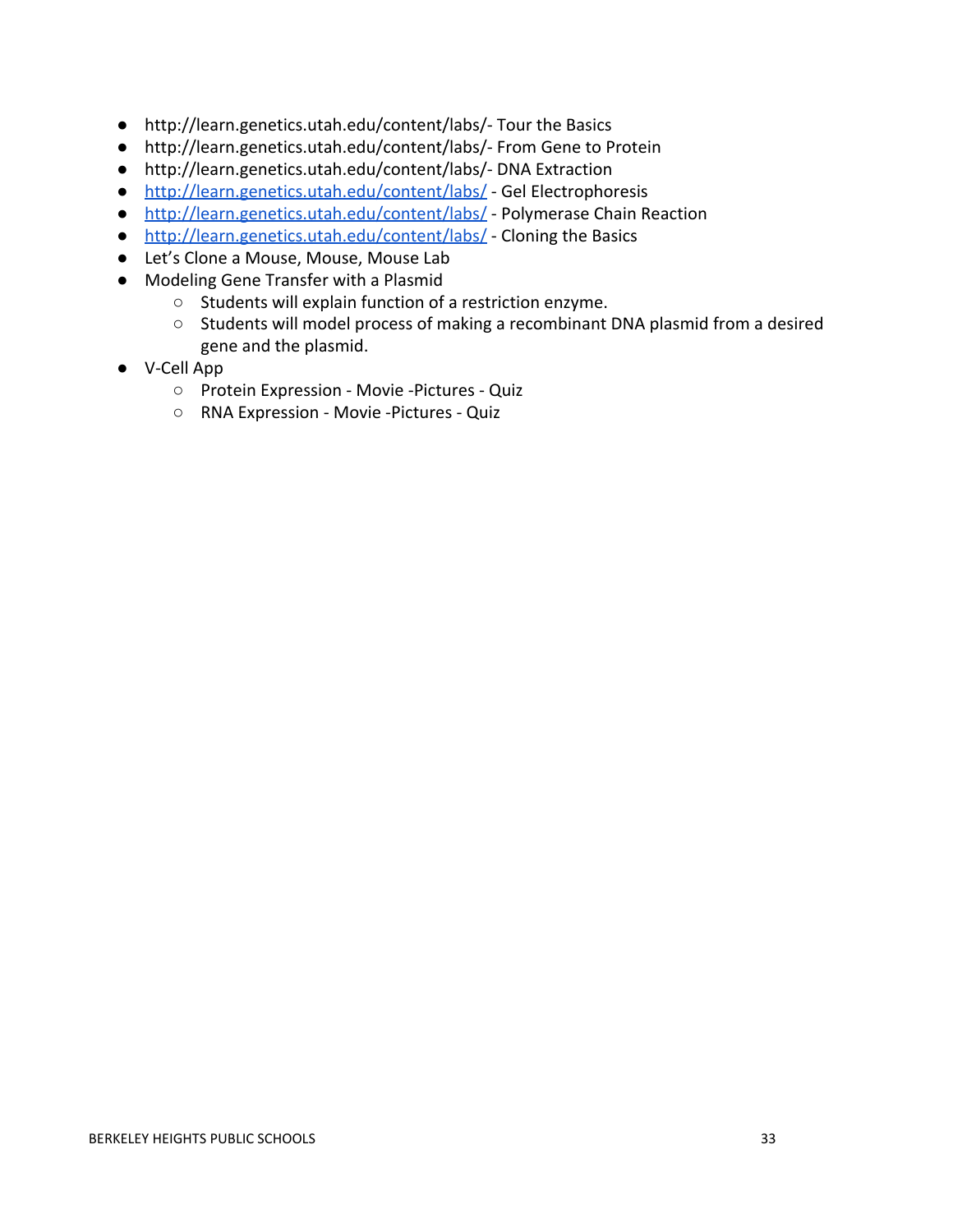# **Unit 6 - DNA and Inheritance**

## **Duration: Honors - 18 days / Regular - 20 days**

**Overview:** Students in this unit will discover how reproduction both cellular and sexual are responsible for both maintenance and change. The cell cycle, mitosis and meiosis are involved in the processes. Genetic variation and mutations will be examined and experimented with to support the idea of heritability of traits.

### **Standards:**

- **HS-LS1-4** Use a model to illustrate the role of cellular division (mitosis) and differentiation in producing and maintaining complex organisms. [Assessment Boundary: Assessment does not include specific gene control mechanisms or rote memorization of the steps of mitosis.]
- **HS-LS3-1**  Ask questions to clarify relationships about the role of DNA and chromosomes in coding the instructions for characteristic traits passed from parents to offspring. [Assessment Boundary: Assessment does not include the phases of meiosis or the biochemical mechanism of specific steps in the process.]
- **HS-LS3-2** Make and defend a claim based on evidence that inheritable genetic variations may result from: (1) new genetic combinations through meiosis, (2) viable errors occurring during replication, and/or (3) mutations caused by environmental factors. [Clarification Statement: Emphasis is on using data to support arguments for the way variation occurs.] [Assessment Boundary: Assessment does not include the phases of meiosis or the biochemical mechanism of specific steps in the process.]

### **Essential Questions:**

- What can't two roses ever be identical?
- How does inheritable genetic variation occur?
- Can a zoologist predict the distribution of expressed traits in a population?

### **Student Objective:**

… *Students will know*

- All cells contain genetic information in the form of DNA molecules.
- Genes are regions in the DNA that contain the instructions that code for the formation of proteins.
- Each chromosome consists of a single, very long DNA molecule, and each gene on the chromosome is a particular segment of that DNA.
- The instructions for forming species' characteristics are carried in the DNA.
- All cells in an organism have the same genetic content, but the genes used (expressed) by the cell may be regulated in different ways.
- Not all DNA codes for a protein; some segments of DNA are involved in regulatory or structural functions, and some have, as yet, no known function.
- Empirical evidence is required to differentiate between cause and correlation and to make claims about the role of DNA and chromosomes in coding the instructions for the characteristic traits passed from parents to offspring.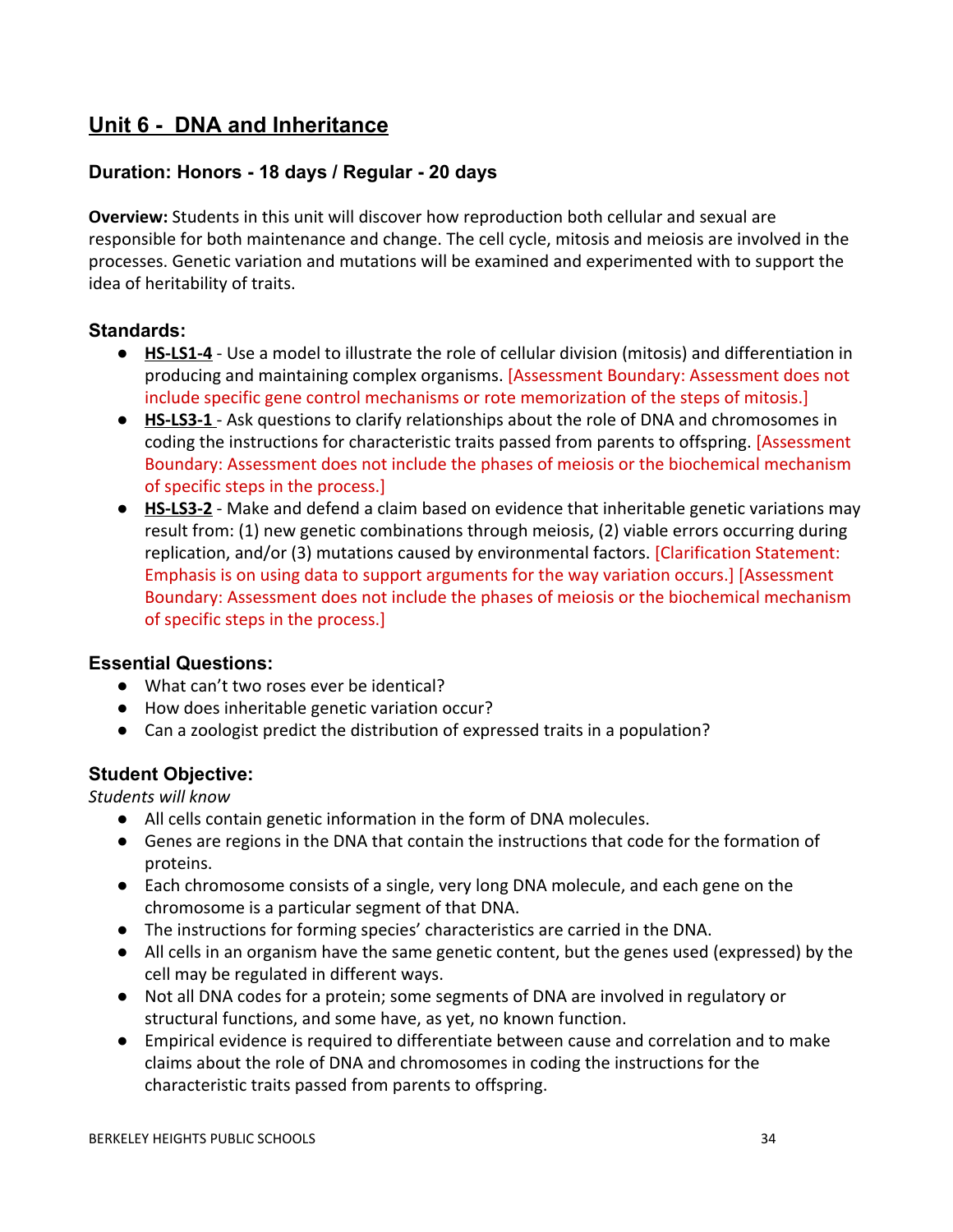- In sexual reproduction, chromosomes can sometimes swap sections during the process of meiosis (cell division), thereby creating new genetic combinations and thus more genetic variation.
- Although DNA replication is tightly regulated and remarkably accurate, errors do occur and result in mutations, which are also a source of genetic variation.
- Environmental factors can also cause mutations in genes, and viable mutations are inherited.
- Environmental factors also affect expression of traits, and hence affect the probability of occurrence of traits in a population. Thus the variation and distribution of traits observed depends on both genetic and environmental factors.
- Empirical evidence is required to differentiate between cause and correlation and to make claims about inheritable genetic variations resulting from new genetic combinations through meiosis, viable errors occurring during replication, and/or mutations caused by environmental factors.
- Environmental factors affect expression of traits, and hence affect the probability of occurrences of traits in a population. Thus the variations and distributions of traits observed depend on both genetic and environmental factors.
- Algebraic thinking is used to examine scientific data and predict the distribution of traits in a population as they relate to the genetic and environmental factors (e.g., linear growth vs. exponential growth).
- Technological advances have influenced the progress of science, and science has influenced advances in technology.
- Science and engineering are influenced by society, and society is influenced by science and engineering.

## … *Students will be be to*

- Ask questions that arise from examining models or a theory to clarify relationships about the role of DNA and chromosomes in coding the instructions for characteristic traits passed from parent to offspring.
- Use empirical evidence to differentiate between cause and correlation and make claims about the role of DNA and chromosomes in coding the instructions for characteristics passed from parents to offspring.
- Make and defend a claim based on evidence that inheritable genetic variations may result from new genetic combinations through meiosis, viable errors occurring during replication, and/or mutations caused by environmental factors.
- Use data to support arguments for the ways inheritable genetic variation occurs.
- Use empirical evidence to differentiate between cause and correlation and make claims about the ways inheritable genetic variation occurs
- Apply concepts of statistics and probability (including determining function fits to data, slope, intercepts, and correlation coefficient for linear fits) to explain the variation and distribution of expressed traits in a population.
- Use mathematics to describe the probability of traits as it relates to genetic and environmental factors in the expression of traits.
- Use algebraic thinking to examine scientific data on the variation and distribution of traits in a population and predict the effect of a change in probability of traits as it relates to genetic and environmental factors.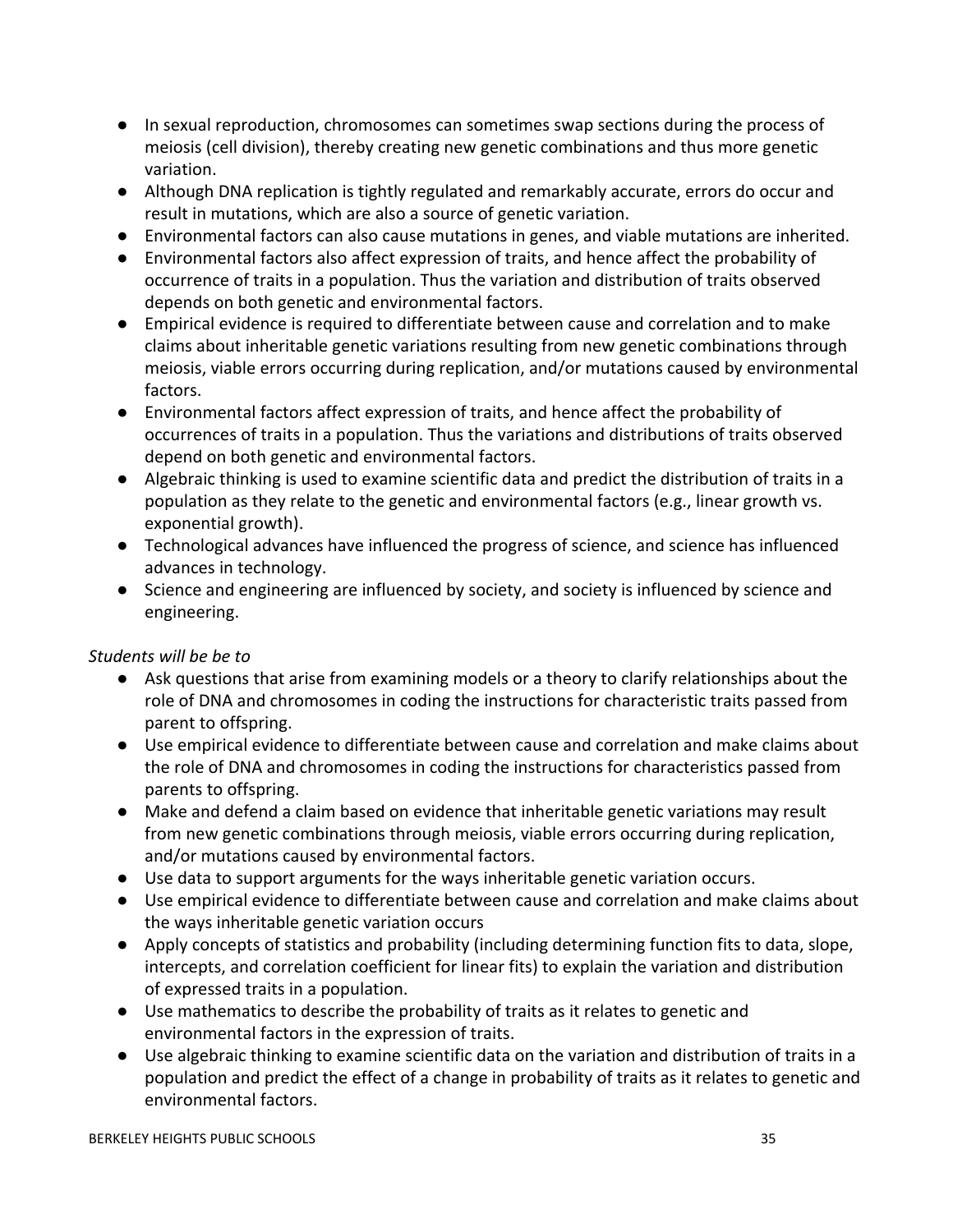- Explain how the process of meiosis results in the passage of traits from parent to offspring, and how that results in increased genetic diversity necessary for evolution. [Clarification Statement: The emphasis is on how meiosis results in genetic diversity, not the rote memorization of the steps of meiosis.]
- Create a visual representation to illustrate how changes in a DNA nucleotide sequence can result in a change in the polypeptide produced.

### **Possible Activities:**

- Bozeman Video: DNA & RNA
	- Students view the bozeman science video on DNA and RNA, and answer questions about the scientists who played a role in discovering the structure and function of DNA.
	- <http://www.bozemanscience.com/027-part-1-dna-rna/>
- DNA Structure, Function, and Replication
	- This analysis and discussion activity can be used to introduce your students to key concepts about the structure, function and replication of DNA or to review these topics.
	- This activity includes hands-on modeling of DNA replication.
	- <http://serendip.brynmawr.edu/exchange/bioactivities/DNA>
- Engineering Design Challenge: Making duplicate cells
	- $\circ$  Students will make models of the cell, analyze what happens to it if it is cut, brainstorm solutions for design flaws when the cell is cut, adapt their model, and conduct research on how actual cells behave prior to division, as well as how they stop dividing and what types of cells they become.
- Mitosis -- How each new cell gets a complete set of genes
	- This minds-on, hands-on activity helps students to understand how mitosis ensures that each new cell gets a complete set of genes.
	- This mitosis activity begins with an introduction to chromosomes, genes and alleles, and the effects of genes on phenotypic characteristics.
	- Students learn about the basic process of mitosis and use model chromosomes to simulate mitosis.
	- Students respond to analysis and discussion questions to further develop their understanding of mitosis.
	- <http://serendip.brynmawr.edu/exchange/waldron/mitosis>
- Cell Cycle iMovie Project
	- Students will make an iMovie to model the stages and events of the cell cycle
	- Students will brainstorm a plan, create models and labels, create a script, perform the stages required, synthesize the iMovie, view drafts and take notes on what needs to be edited, edit, submit final draft, and watch videos evaluating the movie based on the student-generated rubric.
- The Eukaryotic Cell Cycle and Cancer
	- Students can toggle between two different views. The first view describes the cell cycle phases and checkpoints, including illustrations of the cell's chromosomes. The second view explains the protein regulators, their roles in cell cycle progression, and how mutated versions of these proteins can lead to cancer.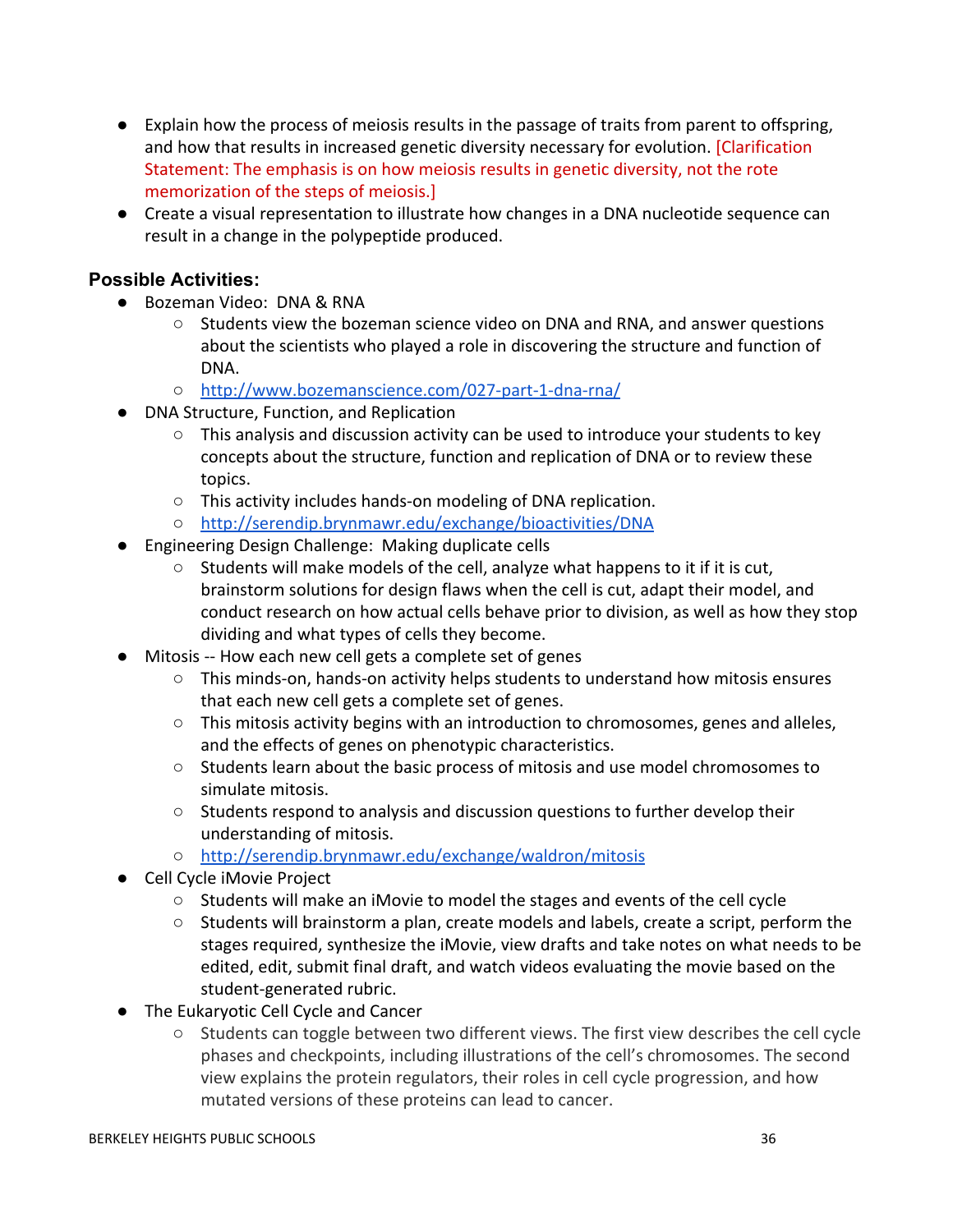- <http://www.hhmi.org/biointeractive/eukaryotic-cell-cycle-and-cancer>
- Meiosis and Fertilization -- Understanding how genes are inherited
	- Students learn how the function of molecules and cells is related to their structure (including shape, constituent components, and relationships between components).
	- Students analyze multiple examples of the relationship between structure and function in diverse proteins and eukaryotic cells.
	- Students learn that cells are dynamic structures with constant activity, students learn about emergent properties, and students engage in argument from evidence to evaluate three alternative claims concerning the relationship between structure and function.
	- <http://serendip.brynmawr.edu/exchange/bioactivities/SFMolecCell>
- Chromosomal Disorders Project
	- Students create a presentation that informs the class about a particular chromosomal disorder.
	- Student presentations include causes, symptoms, frequency, treatments and or preventions, and other descriptive information.
- Dragon Genetics
	- Students cross two adult dragons to create a dragon offspring, and express the traits of the offspring on a dragon model.
	- Students determine whether they are dominant or recessive for some common genetic traits.
- Genetics
	- This activity helps students to understand basic genetics concepts, including how genotype influences phenotype and how understanding meiosis and fertilization provides the basis for understanding inheritance.
	- $\circ$  Modules include (1) an introductory module that uses the example of albinism to help students understand all of the basic concepts and introduces students to the Punnett square as a summary of how genes are transmitted from parents to offspring through the processes of meiosis and fertilization, (2) a Coin Toss Genetics activity and an analysis of student data on the sex makeup of sibships, both of which help students understand the probabilistic nature of inheritance and Punnett square predictions, (3) an analysis of the inheritance of sickle cell anemia that reinforces basic concepts and introduces the important points that a single gene often has multiple phenotypic effects and alleles often are neither completely dominant nor completely recessive, and (4) pedigree analyses for recessive and dominant alleles, including challenge questions that introduce the role of new mutations and engage students in evaluating the relative advantages and disadvantages of Punnett squares and pedigrees as models of inheritance.
	- <http://serendip.brynmawr.edu/exchange/waldron/genetics>
- Pedigrees
	- Students interpret and create pedigrees for different genetic traits.
	- $\circ$  Students identify specific individuals in a pedigree, determine the genotype of the individuals, and determine the pattern of inheritance of the given trait.
- Mendelian genetics, probability, pedigrees, and chi-square statistics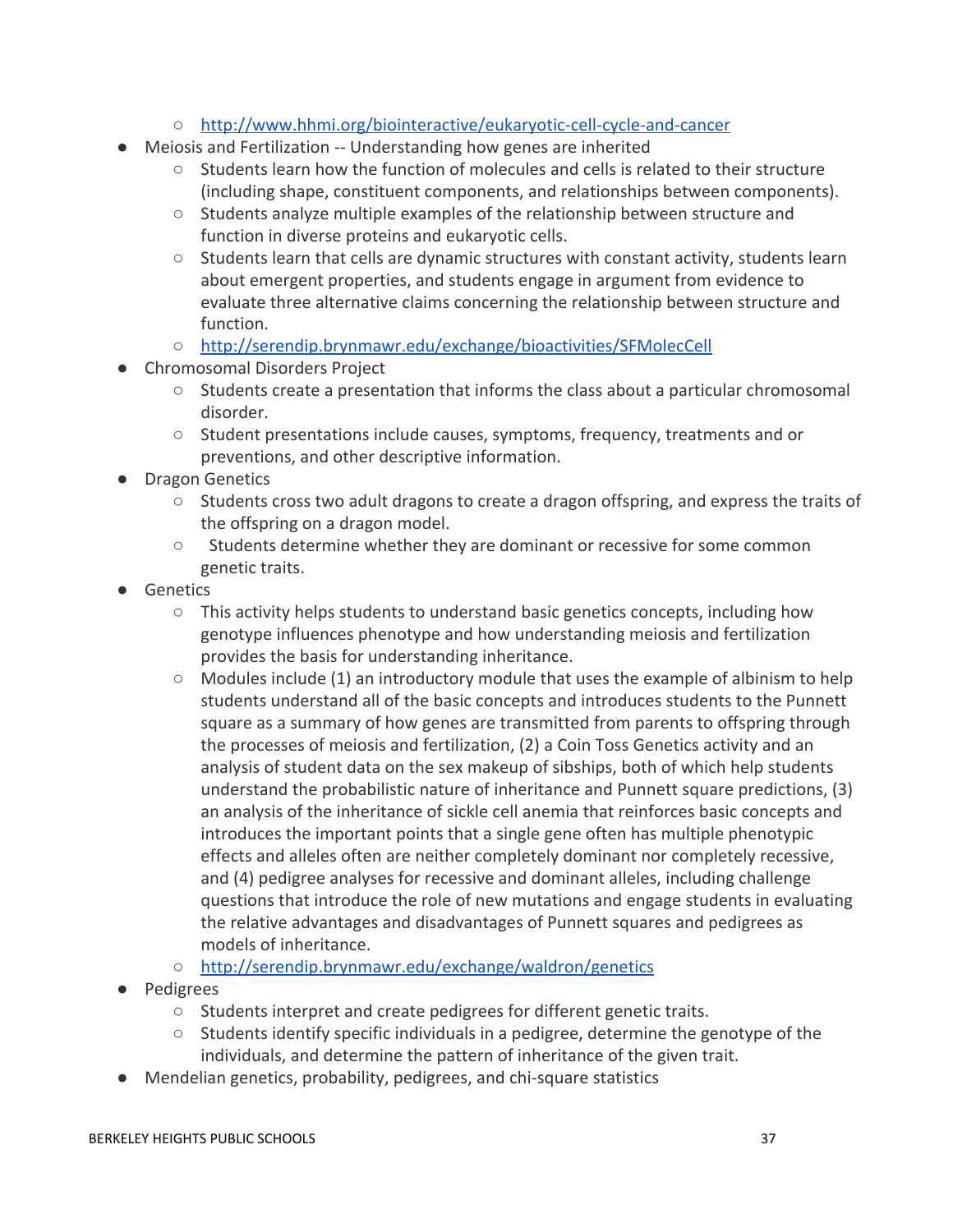- This classroom activity uses the information presented in the short film *The Making of the Fittest: Natural Selection in Humans* to take students through a series of questions pertaining to the genetics of sickle cell disease and its relationship to malaria resistance.
- The questions are divided into sections: Mendelian Genetics and Probability, Pedigrees, and Chi-Square Statistics. Within each section, the questions sequentially move from a basic level to a more advanced level in order to develop the skills of the students.
- Students will use Punnett squares to predict the frequencies of genotypes in the next generation based on the genotypes of the parents.
- $\circ$  Students understand the rules of probability as they relate to genetics problems
- Students analyze pedigrees to deduce genotypes, phenotypes, and probabilities
- Students use the chi-square statistical analysis test to determine the significance of genetics data.
- [http://www.hhmi.org/biointeractive/mendelian-genetics-probability-pedigree-and-chi](http://www.hhmi.org/biointeractive/mendelian-genetics-probability-pedigree-and-chi-square-statistics) [-square-statistics](http://www.hhmi.org/biointeractive/mendelian-genetics-probability-pedigree-and-chi-square-statistics)
- Colorblindness Lab
	- Students will cross two adults 20 times to identify how colorblindness is inherited.
- Mitosis in Onion Root Tip Lab
	- Students will observe the stages of mitosis.
	- Students will calculate the relative and actual length of time for some of the stages of mitosis.
- Cell Size and Surface Area-to-Volume Ratios
	- Students will calculate how a cell's surface area-to-volume ration limits its size.
- Mitosis Animation
	- Students will create model drawings animating the progression of mitosis.
- Investigating the Results of Inherited Traits.
	- Students will see how traits are inherited based on dominance.
- Gene Linkage Lab
	- Students will observe the inheritance of linked genes.
	- Students will defend why linked genes challenged independent assortment.
- Genetic Probability Lab.
	- $\circ$  Students will predict the genotypic and phenotypic ratios of offspring resulting from the random pairing of gametes.
	- Students will model the random pairing of alleles.
- Finding Phenotypes and Genotypes for Two Traits Lab
	- Students will substitute marked coins for gamete cells and toss the coins to represent offspring.
	- Students will determine the expected offspring and compare it to observed offspring obtained through coin tossing.
	- Students will write a report based on data that explains the similarity or dissimilarity of expected and observed results and how sample size affects results.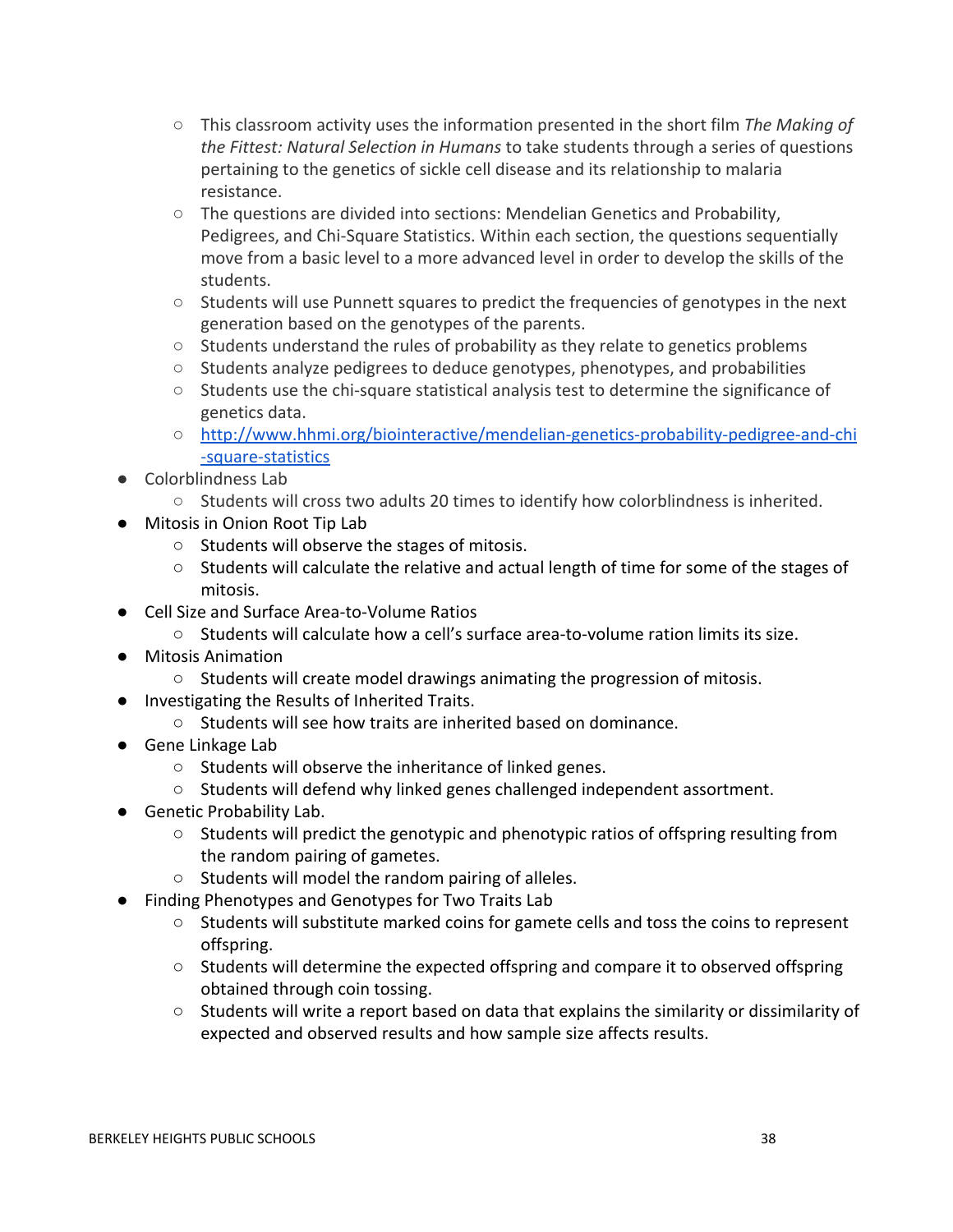# **Unit 7: Natural Selection**

### **Duration: Honors - 20 days / Regular - 22 days**

**Overview:** Students constructing explanations and designing solutions, analyzing and interpreting data, and engaging in argument from evidence investigate to make sense of the relationship between the environment and natural selection. Students also develop an understanding of the factors causing natural selection of species over time. They also demonstrate and understandings of how multiple lines of evidence contribute to the strength of scientific theories of natural selection.

#### **Standards**:

- **HS-LS4-4** Construct an explanation based on evidence for how natural selection leads to adaptation of populations. [Clarification Statement: Emphasis is on using data to provide evidence for how specific biotic and abiotic differences in ecosystems (such as ranges of seasonal temperature, long-term climate change, acidity, light, geographic barriers, or evolution of other organisms) contribute to a change in gene frequency over time, leading to adaptation of populations.]
- **HS-LS4-3** Apply concepts of statistics and probability to support explanations that organisms with an advantageous heritable trait tend to increase in proportion to organisms lacking this trait. [Clarification Statement: Emphasis is on analyzing shifts in numerical distribution of traits and using these shifts as evidence to support explanations.] [Assessment Boundary: Assessment is limited to basic statistical and graphical analysis. Assessment does not include allele frequency calculations.]
- **HS-LS4-5** Evaluate the evidence supporting claims that changes in environmental conditions may result in: (1) increases in the number of individuals of some species, (2) the emergence of new species over time, and (3) the extinction of other species. [Clarification Statement: Emphasis is on determining cause and effect relationships for how changes to the environment such as deforestation, fishing, application of fertilizers, drought, flood, and the rate of change of the environment affect distribution or disappearance of traits in species.]
- **HS-LS2-8** Evaluate the evidence for the role of group behavior on individual and species' chances to survive and reproduce. [Clarification Statement: Emphasis is on: (1) distinguishing between group and individual behavior, (2) identifying evidence supporting the outcomes of group behavior, and (3) developing logical and reasonable arguments based on evidence. Examples of group behaviors could include flocking, schooling, herding, and cooperative behaviors such as hunting, migrating, and swarming.]

#### **Essential Questions:**

- How does natural selection lead to adaptations of populations?
- Why is it so important to take all of the antibiotics in a prescription if I feel better?
- How are species affected by changing environmental conditions?
- Why do some species live in groups and others solitarily?

### **Student Objectives:**

… *Students will know*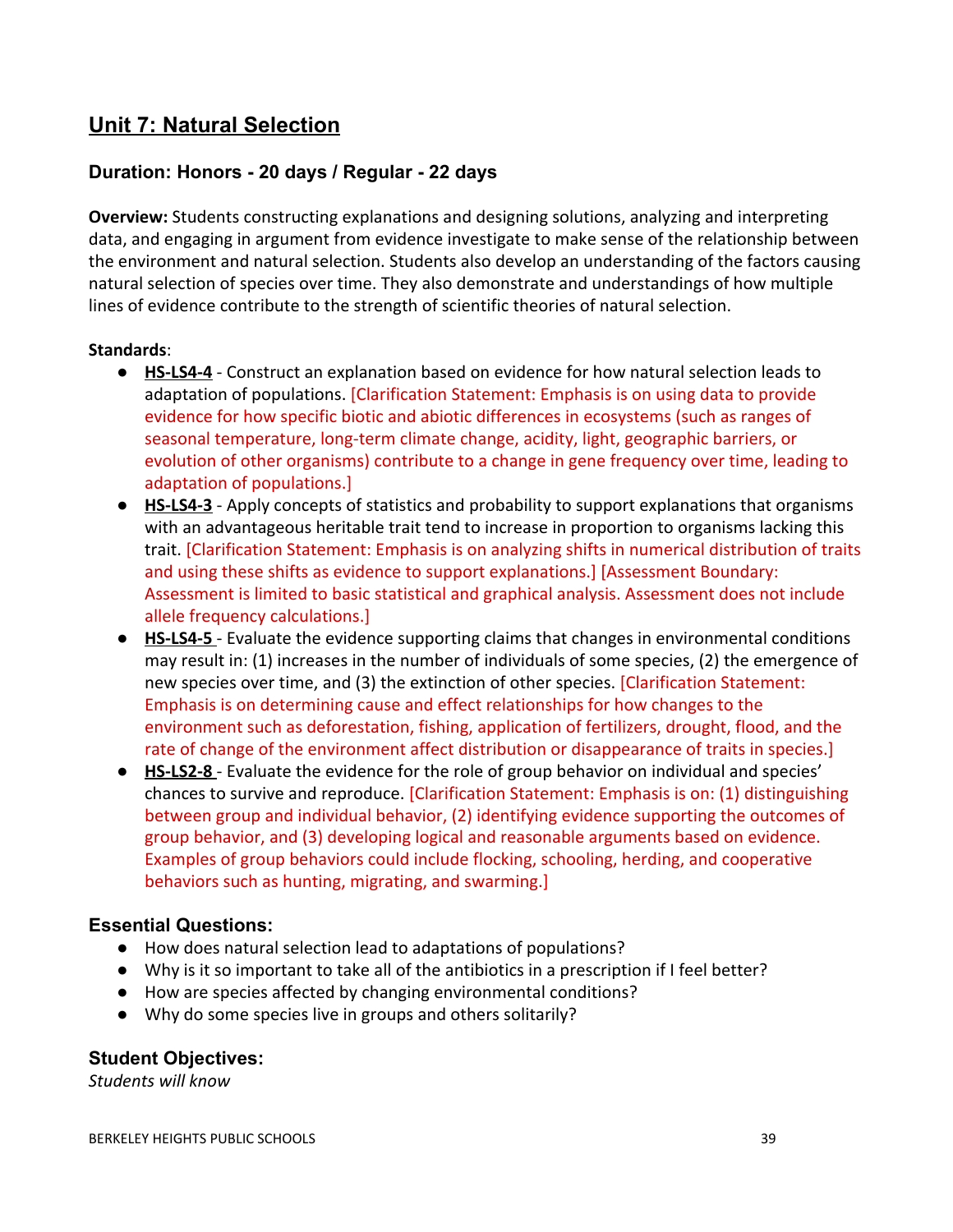- Natural selection leads to adaptation, that is, to a population dominated by organisms that are anatomically, behaviorally, and physiologically well suited to survive and reproduce in a specific environment. That is, the differential survival and reproduction of organisms in a population that have an advantageous heritable trait leads to an increase in the proportion of individuals in future generations that have the trait and to a decrease in the proportion of individuals that do not.
- Empirical evidence is required to differentiate between cause and correlation and make claims about how natural selection leads to adaptation of populations and how specific biotic and abiotic differences in ecosystems contribute to change in gene frequency over time, leading to adaptation of populations.
- Scientific knowledge is based on the assumption that natural laws operate today as they did in the past and will continue to do so in the future.
- Natural selection occurs only if there is both (1) variation in the genetic information between organisms in a population and (2) variation in the expression of that genetic information—that is, trait variation—that leads to differences in performance among individuals.
- The traits that positively affect survival are more likely to be reproduced, and thus are more common in the population.
- Natural selection leads to adaptation, that is, to a population dominated by organisms that are anatomically, behaviorally, and physiologically well suited to survive and reproduce in a specific environment. That is, the differential survival and reproduction of organisms in a population that have an advantageous heritable trait leads to an increase in the proportion of individuals in future generations that have the trait and to a decrease in the proportion of individuals that do not.
- Adaptation also means that the distribution of traits in a population can change when conditions change.
- Different patterns may be observed at each of the scales at which a system is studied and can provide evidence for causality in explanations that organisms with an advantageous heritable trait tend to increase in proportion to organisms lacking this trait.
- Changes in the physical environment, whether naturally occurring or human induced, have contributed to the expansion of some species, the emergence of new distinct species as populations diverge under different conditions, and the decline, and sometimes the extinction, of some species.
- Species become extinct because they can no longer survive and reproduce in their altered environment. If members cannot adjust to change that is too fast or drastic, the opportunity for the species' evolution is lost.
- Empirical evidence is required to differentiate between cause and correlation and make claims that changes in environmental conditions may result in: (1) increases in the number of individuals of some species, (2) the emergence of new species over time, and (3) the extinction of other species.
- Group behavior has evolved because membership can increase the chances of survival for individuals and their genetic relatives.
- Empirical evidence is required to differentiate between cause and correlation and to make claims about the role of group behavior in individual and species' chances to survive and reproduce.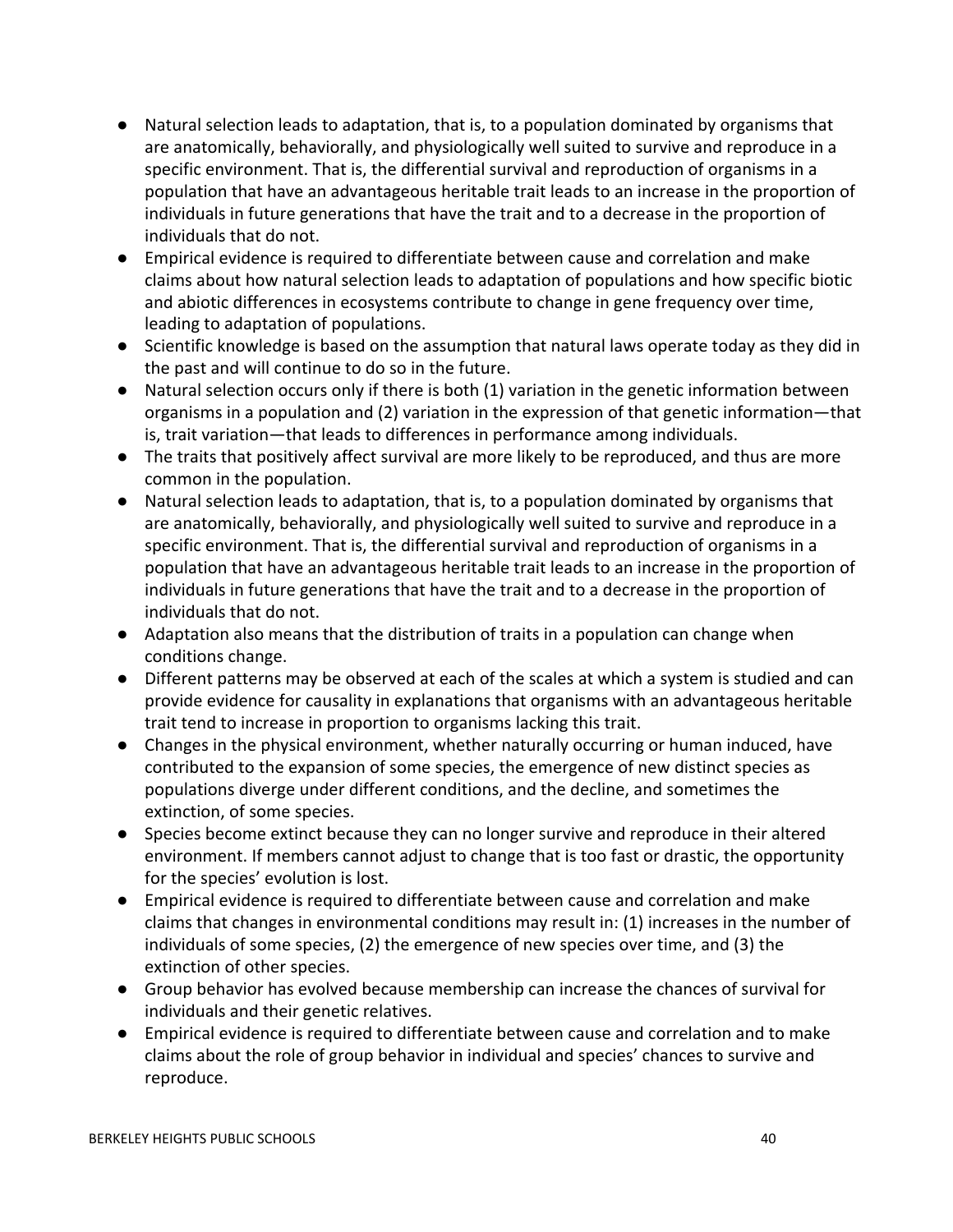● Scientific argumentation is a mode of logical discourse used to clarify the strength of relationships between ideas and evidence that may result in the revision of an explanation about the role of group behavior on individual and species' chances to survive and reproduce.

### … *Students will be able to*

- Make predictions about the effects of artificial selection on the genetic makeup of a population over time.
- Apply concepts of statistics and probability (including determining function fits to data, slope, intercept, and correlation coefficient for linear fits) to support explanations that organisms with an advantageous heritable trait tend to increase in proportion to organisms lacking this trait.
- Analyze shifts in numerical distribution of traits and, using these shifts as evidence, support explanations that organisms with an advantageous heritable trait tend to increase in proportion to organisms lacking this trait.
- Observe patterns at each of the scales at which a system is studied to provide evidence for causality in explanations that organisms with an advantageous heritable trait tend to increase in proportion to organisms lacking this trait.
- Evaluate the evidence supporting claims that changes in environmental conditions may result in: (1) increases in the number of individuals of some species, (2) the emergence of new species over time, and (3) the extinction of other species.
- Determine cause-and-effect relationships for how changes to the environment affect distribution or disappearance of traits in species.
- Use empirical evidence to differentiate between cause and correlation and to make claims that changes in environmental conditions may result in: (1) increases in the number of individuals of some species, (2) the emergence of new species over time, and (3) the extinction of other species.
- Evaluate the evidence for the role of group behavior on individual and species' chances to survive and reproduce.
- Distinguish between group and individual behavior.
- Identify evidence supporting the outcome of group behavior.
- Develop logical and reasonable arguments based on evidence to evaluate the role of group behavior on individual and species' chances to survive and reproduce.
- Use empirical evidence to differentiate between cause and correlation and to make claims about the role of group behavior on individual and species' chances to survive and reproduce

# **Possible Activities:**

- Human Genetic Traits using the Hardy-Weinberg Equation.
	- Students will determine how many classmates display certain inherited traits.
	- Students will discover whether a dominant trait is always found in a majority of a population.
	- Students will measure the occurrence of three pairs of genetics traits.
	- $\circ$  Students will analyze data by comparing them with data for larger populations.
- Modeling Adaptation Lab
	- Students will model how organisms survive in new habitats.
- Peppered Moth Simulation Lab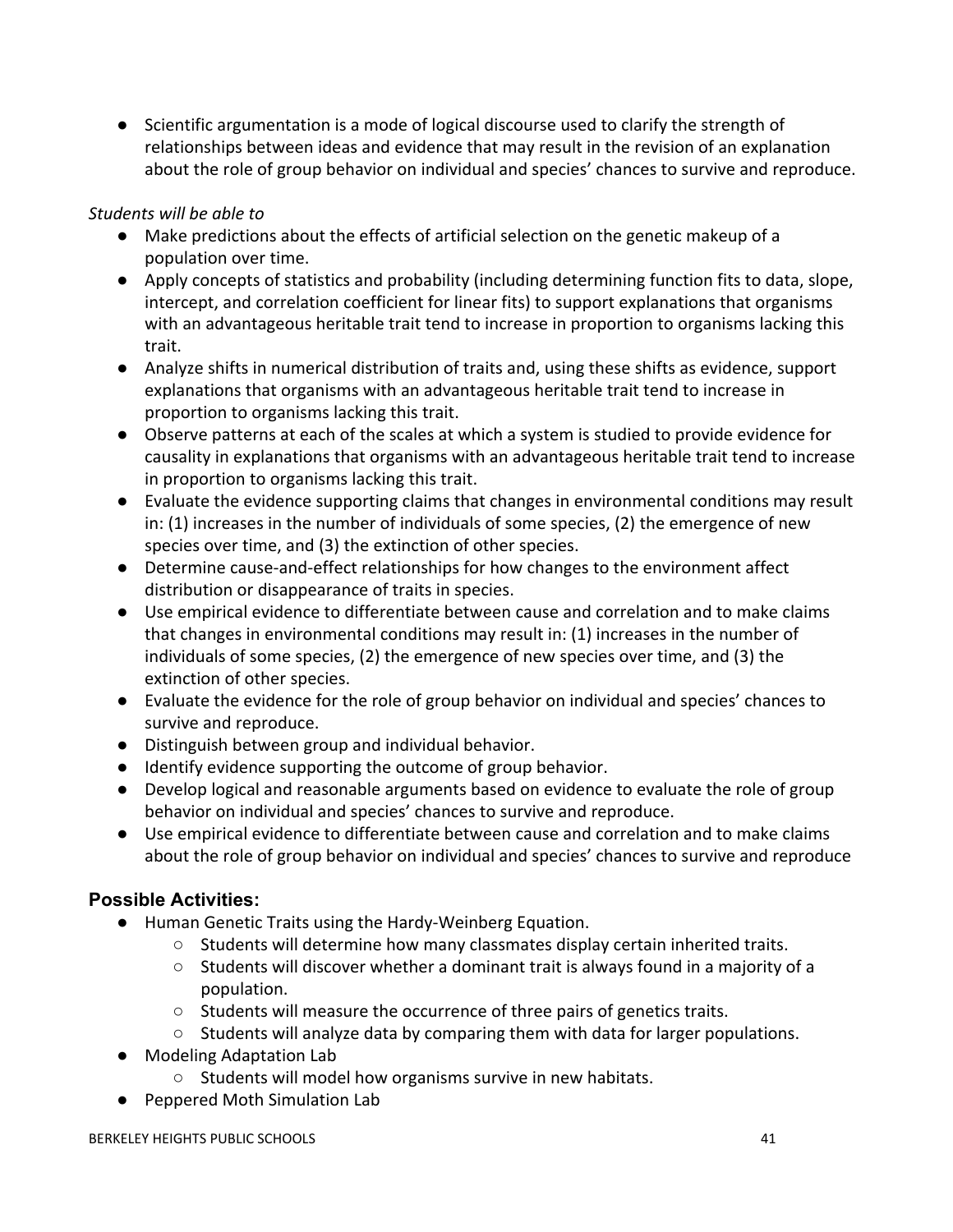- Students will describe the importance of natural variation in avoiding predation.
- Students will relate environmental change to changes in organisms.
- Students will explain how natural selection causes populations to change.
- Design a Lab Demonstrating Natural Selection
	- Students will research and design a lab demonstrating natural selection.
	- Students will develop analysis questions based on experimental data.
	- Students will complete classmates labs.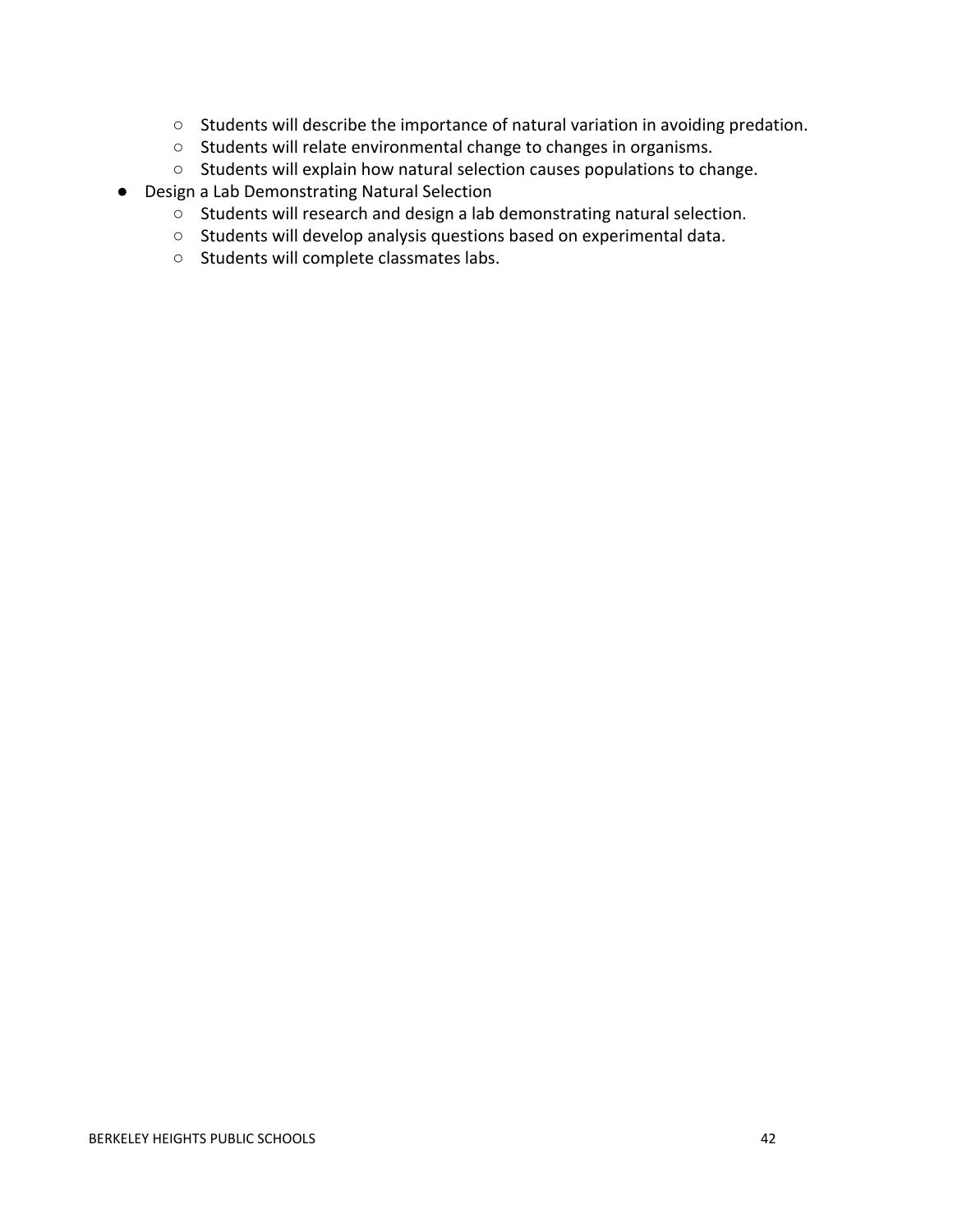# **Unit 8: Evolution**

## **Duration: Honors - 20 days / Regular - 20 days**

**Overview:** Students construct explanations for the processes of natural selection and evolution and then communicate how multiple lines of evidence support these explanations. Students evaluate evidence of the conditions that may result in new species and understand the role of genetic variation in natural selection. Additionally, students can apply concepts of probability to explain trends in population as those trends relate to advantageous heritable traits in a specific environment.

### **Standards:**

- **HS-LS4-1** Communicate scientific information that common ancestry and biological evolution are supported by multiple lines of empirical evidence. [Clarification Statement: Emphasis is on a conceptual understanding of the role each line of evidence has relating to common ancestry and biological evolution. Examples of evidence could include similarities in DNA sequences, anatomical structures, and order of appearance of structures in embryological development.]
- **HS-LS4-2** Construct an explanation based on evidence that the process of evolution primarily results from four factors: (1) the potential for a species to increase in number, (2) the heritable genetic variation of individuals in a species due to mutation and sexual reproduction, (3) competition for limited resources, and (4) the proliferation of those organisms that are better able to survive and reproduce in the environment. [Clarification Statement: Emphasis is on using evidence to explain the influence each of the four factors has on number of organisms, behaviors, morphology, or physiology in terms of ability to compete for limited resources and subsequent survival of individuals and adaptation of species. Examples of evidence could include mathematical models such as simple distribution graphs and proportional reasoning.] [Assessment Boundary: Assessment does not include other mechanisms of evolution, such as genetic drift, gene flow through migration, and co-evolution.]
- **HS-LS3-3** Apply concepts of statistics and probability to explain the variation and distribution of expressed traits in a population.[Clarification Statement: Emphasis is on the use of mathematics to describe the probability of traits as it relates to genetic and environmental factors in the expression of traits.] [*Assessment Boundary: Assessment include Hardy-Weinberg calculations only for Honors.*]

#### **Essential Questions:**

- How can someone support that birds and dinosaurs are related?
- What is the relationship between natural selection and evolution?

### **Student Objectives:**

… *Students will know*

● A scientific theory is a substantiated explanation of some aspect of the natural world, based on a body of facts that have been repeatedly confirmed through observation and experiment, and the science community validates each theory before it is accepted. If new evidence is discovered that the theory does not accommodate, the theory is generally modified in light of this new evidence.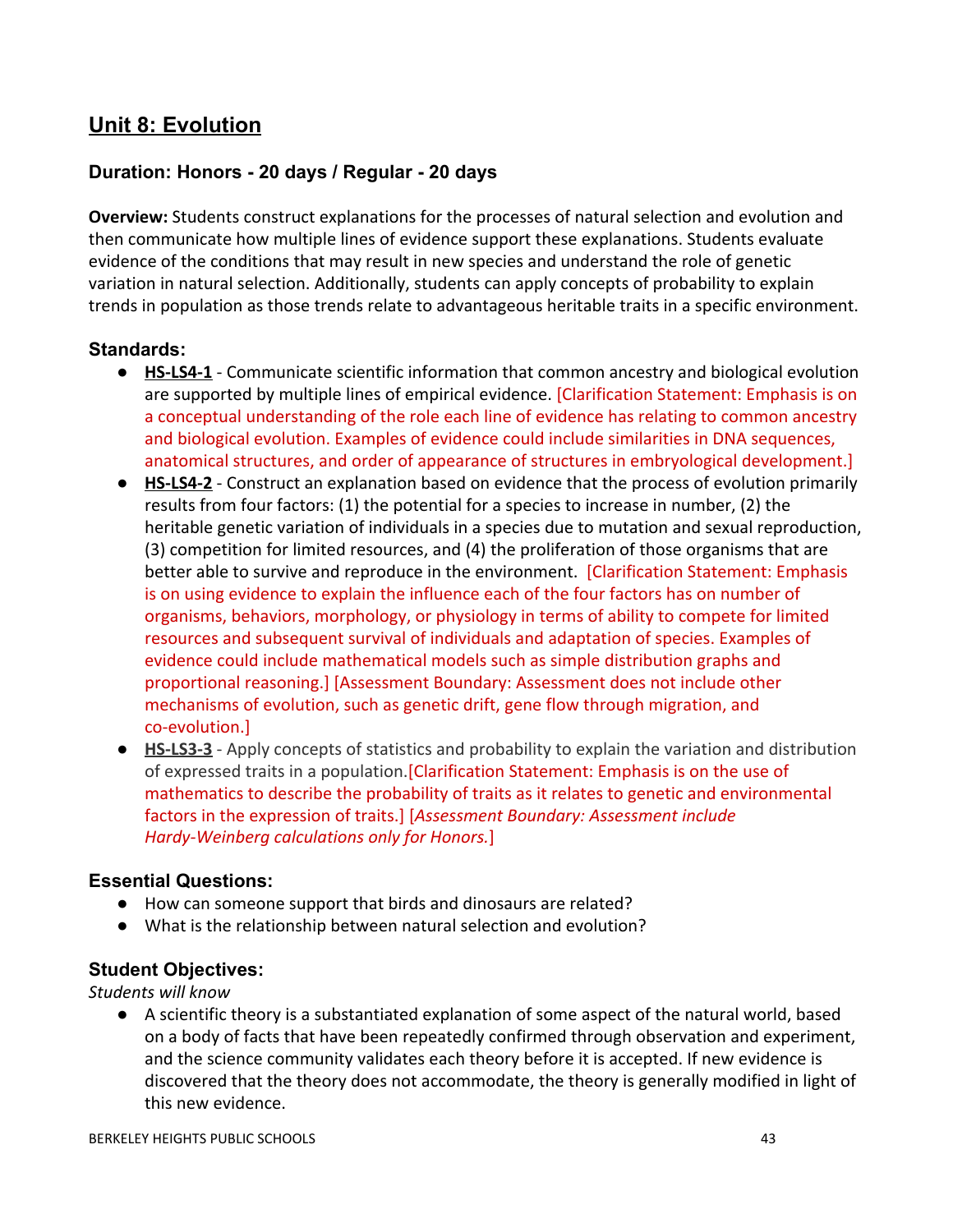- Genetic information provides evidence of evolution. DNA sequences vary among species, but there are many overlaps; in fact, the ongoing branching that produces multiple lines of descent can be inferred by comparing the DNA sequences of different organisms. Such information is also derivable from the similarities and differences in amino acid sequences and from anatomical and embryological evidence.
- Different patterns in multiple lines of empirical evidence may be observed at each of the scales at which a system is studied and can provide evidence for causality in explanations of common ancestry and biological evolution.
- Natural selection occurs only if there is both (1) variation in the genetic information between organisms in a population and (2) variation in the expression of that genetic information that is, trait variation—that leads to differences in performance among individuals.
- Evolution is a consequence of the interaction of four factors: (1) the potential for a species to increase in number, (2) the genetic variation of individuals in a species due to mutation and sexual reproduction, (3) competition for an environment's limited supply of the resources that individuals need in order to survive and reproduce, and (4) the ensuing proliferation of those organisms that are better able to survive and reproduce in that environment.
- Empirical evidence is required to differentiate between cause and correlation and make claims about the process of evolution.

### … *Students will be able to*

- Examine a group of related organisms using a phylogenetic tree or cladogram in order to (1) identify shared characteristics, (2) make inferences about the evolutionary history of the group, and (3) identify character data that could extend or improve the phylogenetic tree.
- Communicate scientific information in multiple forms that common ancestry and biological evolution are supported by multiple lines of empirical evidence.
- Understand the role each line of evidence has relating to common ancestry and biological evolution.
- Observe patterns in multiple lines of empirical evidence at different scales and provide evidence for causality in explanations of common ancestry and biological evolution.
- Construct an explanation, based on valid and reliable evidence obtained from a variety of sources (including students' own investigations, models, theories, simulations, peer review) and the assumption that theories and laws that describe the natural world operate today as they did in the past and will continue to do so in the future, that the process of evolution primarily results from four factors: (1) the potential for a species to increase in number, (2) the heritable genetic variation of individuals in a species due to mutation and sexual reproduction, (3) competition for limited resources, and (4) the proliferation of those organisms that are better able to survive and reproduce in the environment.
- Use empirical evidence to explain the influences of: (1) the potential for a species to increase in number, (2) the heritable genetic variation of individuals in a species due to mutation and sexual reproduction, (3) competition for limited resources, and (4) the proliferation of those organisms that are better able to survive and reproduce in the environment, on number of organisms, behaviors, morphology, or physiology in terms of ability to compete for limited resources and subsequent survival of individuals and adaptation of species.

### **Possible Activities:**

BERKELEY HEIGHTS PUBLIC SCHOOLS 44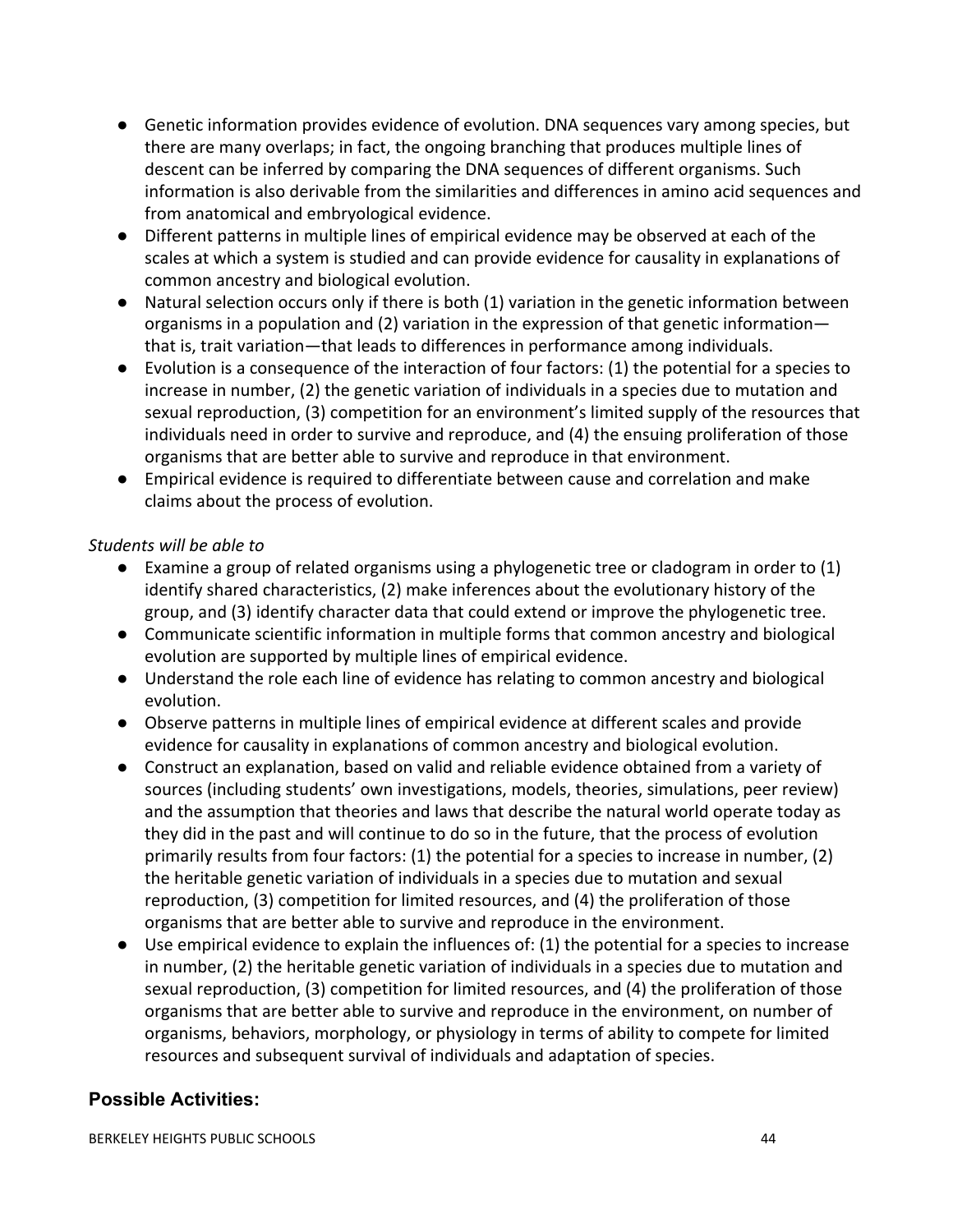- Bird Beak Adaptation Lab
	- To see how certain adaptations can increase the bird's chances of acquiring food
	- To use utensils to represent a type of bird beak to pick up "food"
	- To explain how a bird's beak is adapted to the type of food they eat
	- To explain how and why organisms become adapted for their environment through natural selection
- How Do Fossils Show Change?
	- $\circ$  To examine diagrams of fossil horses and present day horses shown in their surroundings
	- To examine diagrams of the structure of the front foot of fossil horses and present day horses
	- To explain changes in horses that have taken place over time
- Human Skin Color: Evidence for Selection
	- $\circ$  To make predictions and propose hypotheses based on available information
	- To use real data presented in scientific figures and information from the film to make evidence based claims
	- <http://www.hhmi.org/biointeractive/human-skin-color-evidence-selection>
- Origin of Birds video with quiz
	- $\circ$  To view the film which illustrates many of the practices of science, including asking important questions, formulating and testing hypotheses, analyzing and interpreting evidence, and revising explanations as new evidence becomes available.
	- <http://www.hhmi.org/biointeractive/origin-birds-quiz>
- How did dinosaurs regulate their body temperature
	- To analyze, interpret, and draw conclusions from authentic data
	- $\circ$  To participate in a collaborative discussion of the evidence with their classmates
	- [http://www.hhmi.org/biointeractive/how-did-dinosaurs-regulate-their-body-temperat](http://www.hhmi.org/biointeractive/how-did-dinosaurs-regulate-their-body-temperature) [ure](http://www.hhmi.org/biointeractive/how-did-dinosaurs-regulate-their-body-temperature)
- Evolution and Adaptation
	- $\circ$  To understand natural selection by explicitly recognizing that in common experience, the term "adapting" usually refers to changes during an organism's lifetime,but in discussing natural selection biologists use the term "adaptation" for a heritable trait that increases fitness.
	- To help students reconcile their everyday experience with an understanding of natural selection, this activity discusses phenotypic plasticity (the ability of an organism to adapt to different environments within its lifetime)
	- $\circ$  To analyze how the balance between the advantages and disadvantages of a given trait can change as the environment changes, how phenotypic plasticity can be one way to optimize fitness in a variable environment, and how natural selection can influence the amount of phenotypic plasticity in a population.
	- <http://serendip.brynmawr.edu/exchange/bioactivities/evoadapt>
- How eyes evolved
	- To analyze evidence from comparative anatomy, mathematical modeling, and molecular biology.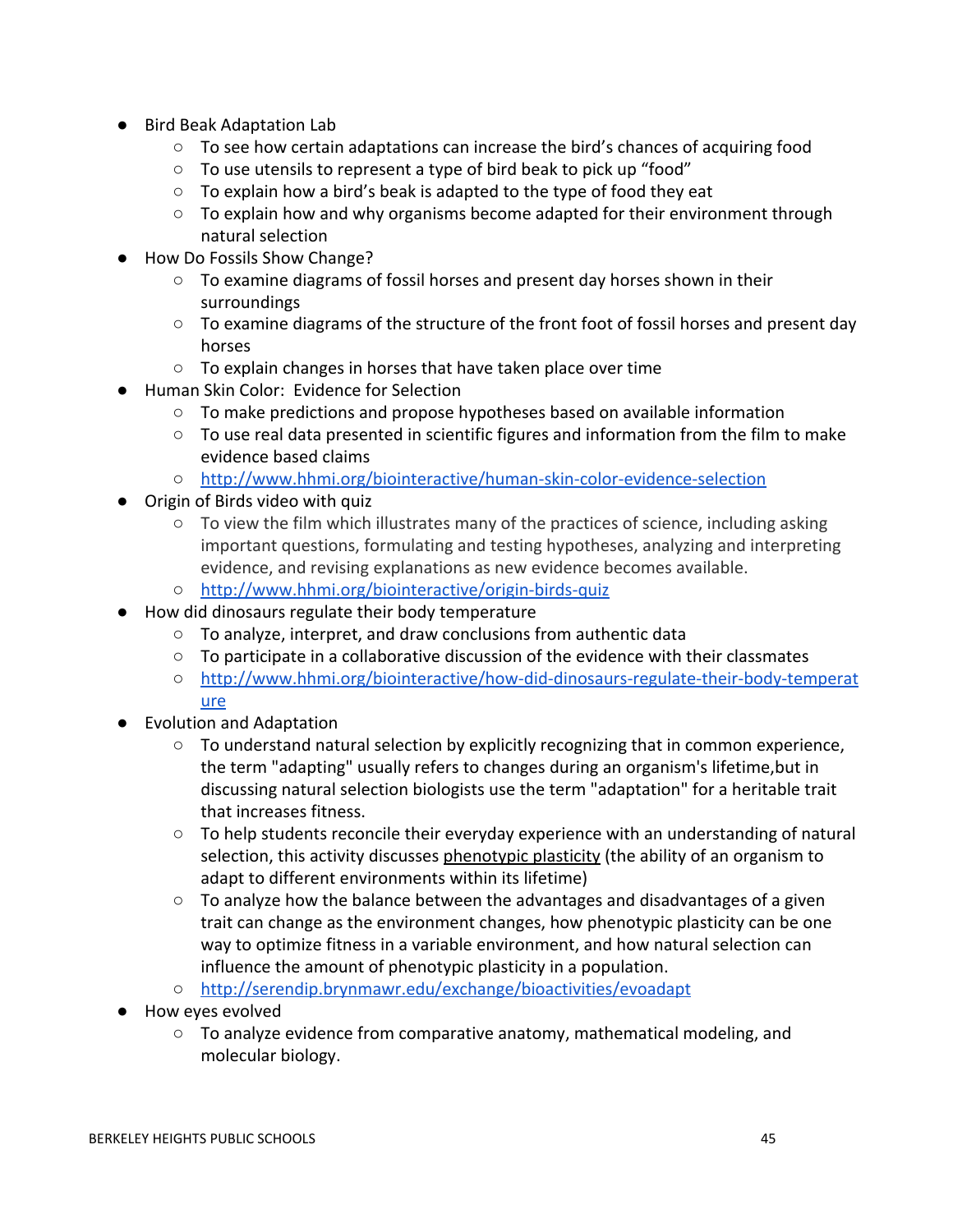- to interpret this evidence including natural selection, fitness, and the difference between homology (similarity due to common descent) and analogy (similarity due to convergent evolution).
- <http://serendip.brynmawr.edu/exchange/bioactivities/evoleye>
- Examining Variation in a Population
	- To measure and record the length of one of your shoes to the nearest centimeter
	- To record your measurement and your gender in the class data table
	- To make a graph showing the distribution of length of shoes in the class, and analyze the data to explain why there is variation among shoe length
- Comparing Limb Structure and Function
	- To observe and describe the limb structure of different organisms
	- To identify relationships between the structures of different organisms
	- To compare and contrast divergent and convergent evolution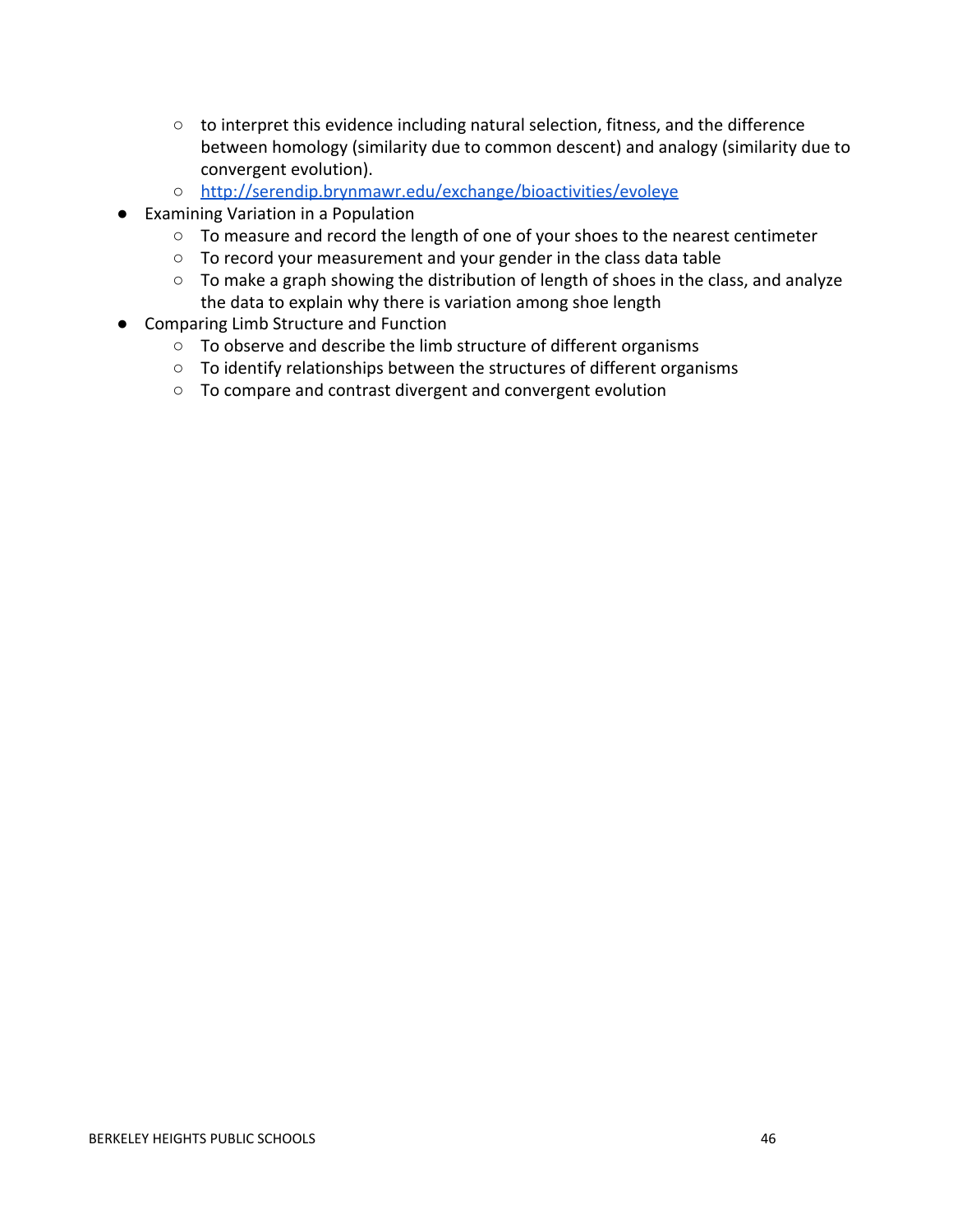# **SUGGESTED AUDIO VISUAL/COMPUTER AIDS**

- 1. Computer Interface Probe System: PASCO Interfaces and Probes
- 2. Graphing Calculator
- 3. iPad apps and peripherals
- 4. Microscopes, stereoscopes, and viewers
- 5. Discovery Channel's *Mythbusters*
- 6. <http://video.mit.edu/>
- 7. <http://scienceworld.scholastic.com/>
- 8. EdRNA App Decode Meiosis
- 9. <http://learn.genetics.utah.edu/content/labs/>
- 10. HHMI Biointeractive
- 11. iCell App
- 12. Snurfle Mitosis & Meiosis App
- 13. Cell Defense App
- 14. Cell Explorer App
- 15. Infection App
- 16. Powers of Minus10 App
- 17. Periodic Table App
- 18. Nova Elements App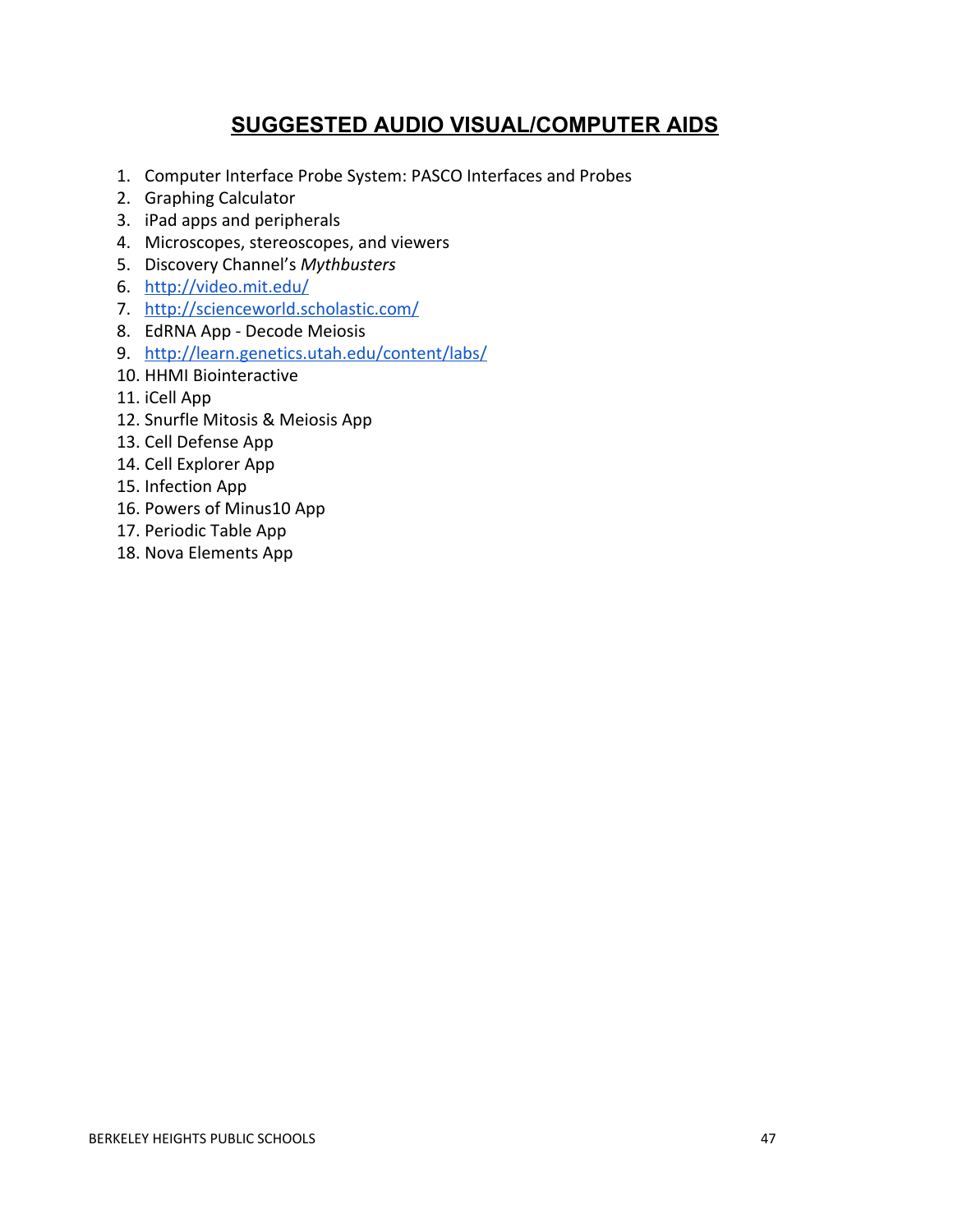# **SUGGESTED MATERIALS**

### **Texts**

- Nowicki, Stephen. Biology. Holt & McDougal, 2012.
- Campbell, N. A., J. L. Dickey, J. B. Reece, E. J. Simon, and M. R. Taylor. Biology: Concepts and Connections. Benjamin Cummings, 2008

### **Resources for Students**

[http://phet.colorado.edu](http://phet.colorado.edu/) - excellent simulation site. Includes lessons and resources at the bottom of each simulation that follow the NGSS framework.

<https://www.khanacademy.org/> - useful videos, practice problems, and quizzes in both math and science.

<http://www.bozemanscience.com/> - short explanatory videos on science concepts and pedagogical approaches to teaching science

### **Resources for Teachers**

<http://www.state.nj.us/education/modelcurriculum/sci/>- site of the NJ DOe model curriculum project. Contains sample plans, storylines, progressions and more.

[Science Engineering Practices Grades 6-8 Quick Reference](http://www.state.nj.us/education/aps/cccs/science/resources/QR68.pdf)

*[A Framework for K-12 Science Education: Practices, Crosscutting Concepts, and Core Ideas.](http://www.nap.edu/catalog.php?record_id=13165)*National Research Council. (2012).Washington, DC: National Academy of Sciences.

*[Quick Reference Guide to the Framework for K-12 Science Education,](http://www.state.nj.us/education/aps/cccs/science/resources/FrameworkQuickReferenceGuide.pdf)* NJDOE. (2016). This quick reference document hyperlinks the user to specific sections of the *Framework*.

*[Next Generation Science Standards.](http://www.nextgenscience.org/)* NGSS Lead States. (2013).Washington, DC: The National Academies Press.

*[Guide to Implementing the Next Generation Science Standards.](http://www.nap.edu/catalog/18802/guide-to-implementing-the-next-generation-science-standards)* National Research Council. (2015).Washington, DC: National Academy of Sciences

[Primer on Science Instruction:](http://www.state.nj.us/education/aps/cccs/science/resources/NJSLS-SPrimer.pdf) This two-page document highlights some of the essential characteristics of evidence-based teaching practices.

*[Planning](http://static.nsta.org/files/tst1602_51.pdf)* [NGSS](http://static.nsta.org/files/tst1602_51.pdf)*[-Based Instruction: Where Do You Start?](http://static.nsta.org/files/tst1602_51.pdf)* (Colson, M. and Colson, R., 2016) This article addresses the question "*So what comprises an authentic classroom science experience?"*

[National Science Teachers Association](http://ngss.nsta.org/Default.aspx) *-* the *classroom resources* and *curriculum planning* sections provide a plethora of lesson ideas and plans that can be incorporated into the curriculum*.*